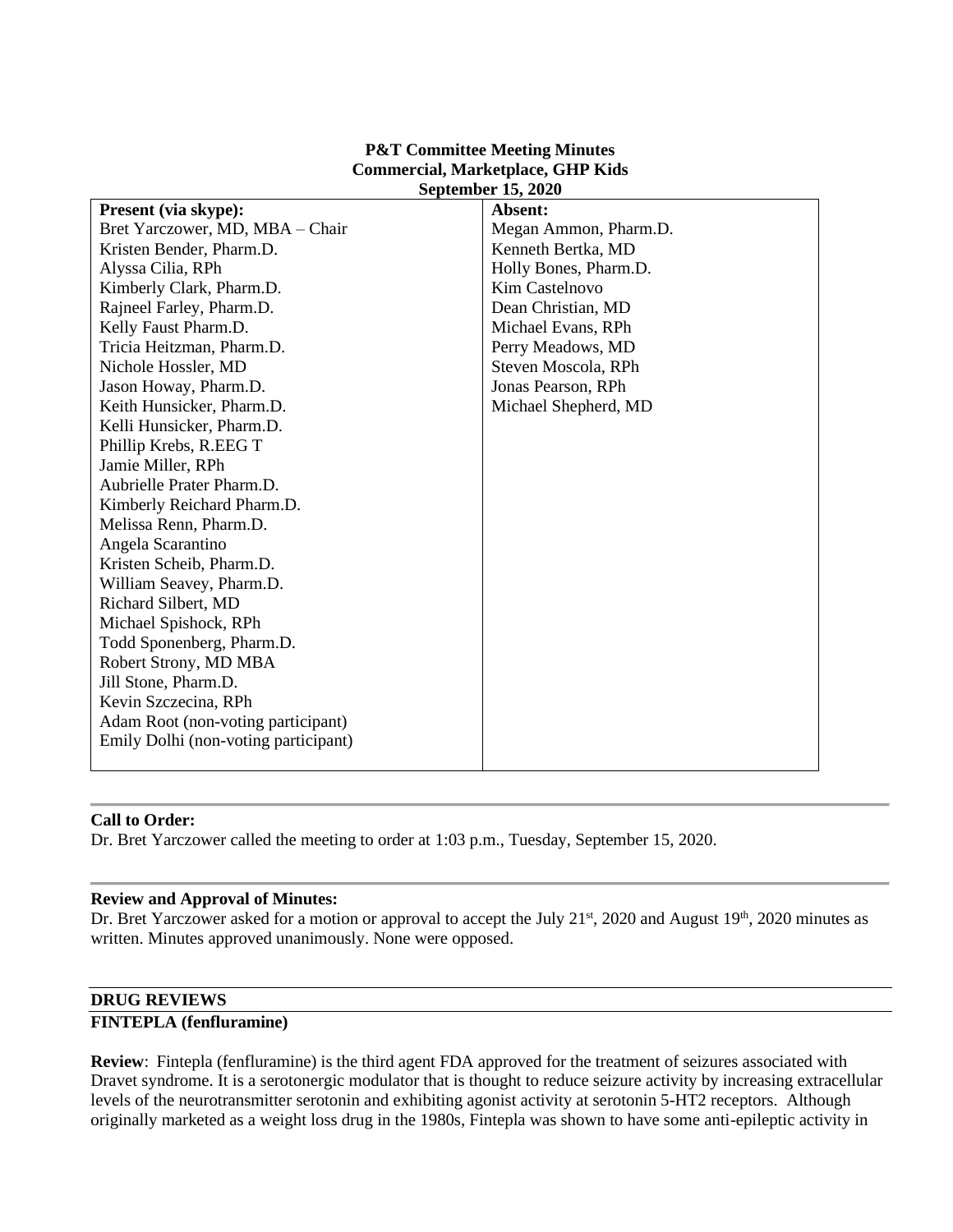case series and observation studies in children. It was subsequently withdrawn from the market in 1997 due to the risk of cardiac valve injury and pulmonary hypertension but continued to be available for treatment of Dravet syndrome through a compassionate use program. Some patients have been given fenfluramine for up to 30 years with reductions in seizure frequency and no evidence of cardiopulmonary disease. Additional clinical trials are evaluating the efficacy of Fintepla in the treatment of other epileptic disorders.

The efficacy of Fintepla was investigated in the combined results from two identical, randomized, double-blind, placebo-controlled trials in patients age 2 -18 years with a clinical diagnosis of Dravet syndrome with seizures not complete controlled by current antiepileptic drugs that included at least one anti-epileptic drug (AED). After a 6 week baseline period, patients were randomized 1:1:1 to receive Fintepla 0.2 mg/kg/day or 0.7 mg/kg/day or placebo. Patients receiving 0.7 mg/kg/day were titrated up over a two week period while the other two groups received dummy titrations. After the titration period, patients were maintained on their final dose for 12 weeks (14 total weeks in treatment period). In the primary and all key secondary endpoints, a dose response was observed between the two Fintepla groups studied. A statistically significant reduction in convulsive seizure frequency per 28 days occurred in both Fintepla 0.2 mg/kg/day and 0.7 mg/kg/day compared to placebo (-32.4 and -62.3) respectively). Patients in the Fintepla 0.7 mg/kg/day treatment group required significantly fewer days of rescue medication (0.9 vs 3.1 for placebo). Ten patients in the Fintepla 0.7 mg/kg/day treatment group, five patients in the 0.2 mg/kg/day group, and zero patients in the placebo group reported 1 or fewer seizures during the 14 week treatment period.

A third randomized, double blind, placebo-controlled study investigated the efficacy of Fintepla 0.4 mg/kg/day in combination with stiripentol and either clobazam, valproate, or both in 85 patients age 2 to 18 years of age with a clinical diagnosis of Dravet syndrome who were inadequately controlled on AED regimen which included stiripentol plus clobazam and/or valproate. This trial consisted of a 6-week baseline period to establish seizure frequency, followed by a three week titration period to a Fintepla dose of 0.4mg/kg/day (maximum of 17 mg/day) and additional 12 week maintenance period at a stable dose. The study achieved the primary endpoint with a 54.0% greater reduction in seizure frequency compared to placebo. Seizure-free intervals were also significantly longer in patients treated with Fintepla compared to placebo (22.0 days vs. 13.0 days). Five patients treated with Fintepla experienced only 1 seizure during the 15 week treatment period compared to 0 patients in the placebo group.

There is an association of valvular heart disease with the use of serotonergic drugs, including Fintepla, that have an affinity for serotonin 2b (5-HT2B) receptors which are located on mitral and aortic valves. The serotonin 2b (5- HT2B) receptor may also be implicated in pulmonary arterial hypertension. Because of the risk, cardiac monitoring with ECHO is required prior the start of treatment, during treatment, and after treatment with Fintepla concludes. Cardiac monitoring allows for early detection by identifying evidence of valvular heart disease and pulmonary arterial hypertension prior to development of symptoms. In clinical trials of Fintepla of up to 3 years in duration, no patients receiving Fintepla developed valvular heart disease or pulmonary hypertension. Fintepla is only available through the FINTEPLA REMS program. Patients must enroll in the program through their provider and receive a baseline echocardiogram (ECHO) prior to initiating Fintepla treatment as well as an ECHO every 6 months during treatment, and a final ECHO within 3-6 months of their last Fintepla dose should they terminate treatment. Fintepla will only be available through certified pharmacies participating in the FINTEPLA REMS which will ship the medication directly to the patients.

Other warnings and precautions include risk of suicidal thoughts and behaviors, serotonin syndrome, increases in blood pressure and hypertensive crisis, and somnolence, lethargy, and sedation potentiated by other CNS depressants. During clinical trials, the most common adverse events were decreased appetite, somnolence, sedation, lethargy, diarrhea, constipation, abnormal echocardiogram, fatigue, malaise, asthenia, ataxia, balance disorder, gait disturbance, blood pressure increased, drooling, salivary hypersecretion, pyrexia, upper respiratory tract infection, vomiting, decrease weight, fall, and status epilepticus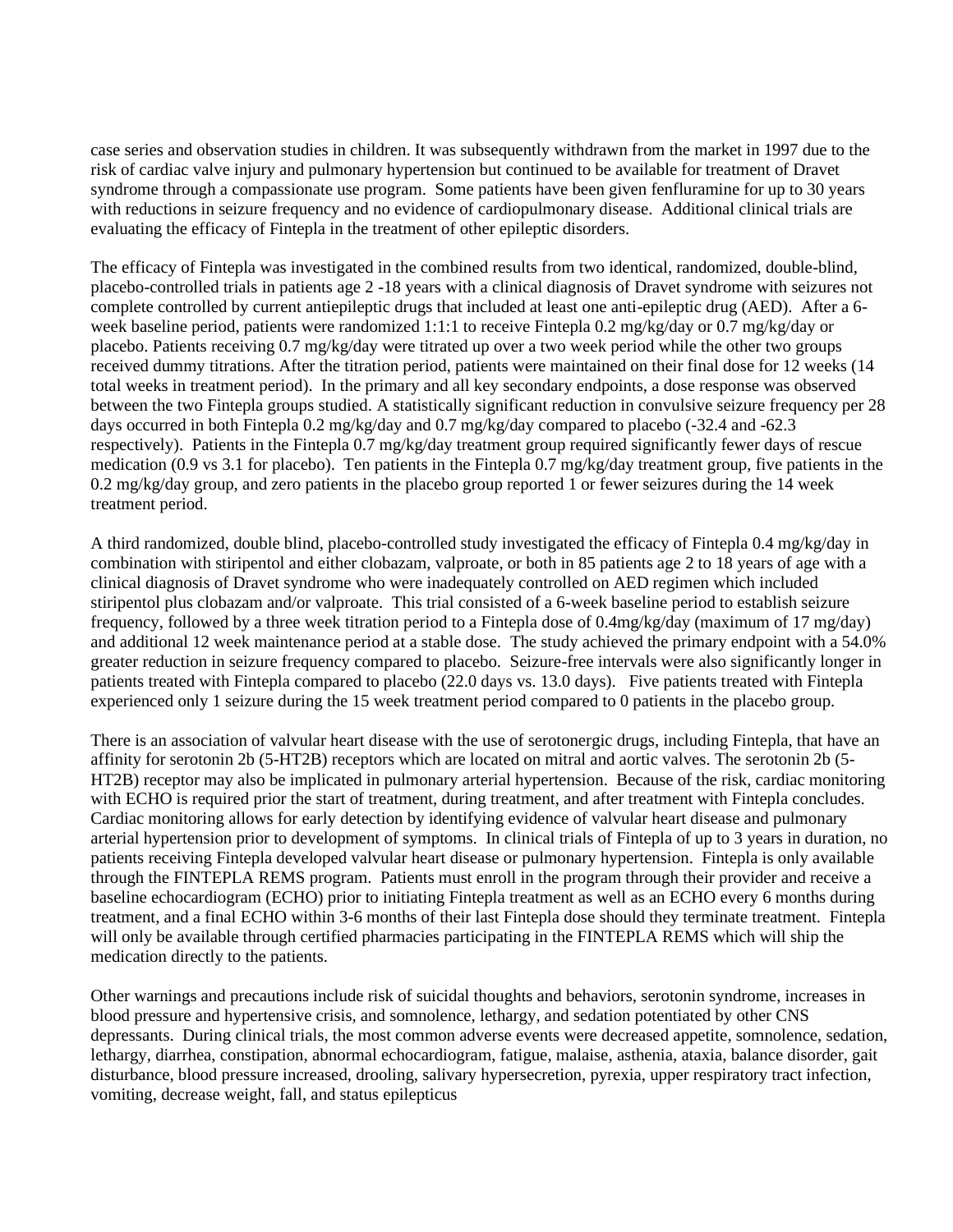A Clinical Review including Clinical Information, Efficacy Evidence, Safety Evidence, Other Considerations and a Financial Review Based on Cost Analysis were presented.

**Clinical Discussion:** Bret asked what would be used to monitor response to therapy and if baseline seizure frequency should be established. Nothing other than decreased seizure frequency. No authorization duration being set in criteria, so therefore baseline frequency not needed. The committee unanimously voted to accept the recommendations as presented. None were opposed.

**Financial Discussion**: No comments or questions. The committee unanimously voted to accept the recommendations as presented. None were opposed.

**Outcome:** Fintepla is a pharmacy benefit that will be added to the specialty tier or brand non-preferred tier for patients with a three-tier benefit for the Commercial, Marketplace, and GHP Kids formularies. The following prior authorization criteria will apply:

- Medical record documentation of age greater than or equal to 2 years **AND**
- Medical record documentation that Fintepla is written by a neurologist **AND**
- Medical record documentation of a diagnosis of Dravet Syndrome **AND**
- Medical record documentation of therapeutic failure on, intolerance to, or contraindication to two (2) formulary alternatives.

### **QUANTITY LIMIT:** 12 mL per day

Additional evidence of the criteria used to make this decision can be found in the drug review presented to the committee.

### **RUKOBIA (fostemavir)**

**Review:** Rukobia, a human immunodeficiency virus type 1 (HIV-1) gp120-directed attachment inhibitor, in combination with other antiretroviral(s), is indicated for the treatment of HIV-1 infection in heavily treatmentexperienced adults with multidrug-resistant HIV-1 infection failing their current antiretroviral regimen due to resistance, intolerance, or safety considerations. Rukobia, fostemsavir, is a prodrug of temsavir that has no antiviral activity. Temsavir, the active moiety, binds glycoprotein 120 (gp120) inhibiting the interaction between the virus and surface receptors on CD4 cells, preventing attachment and entry into host T cells and other immune cells. Rukobia has no in vitro cross-resistance to other classes of antiretroviral drugs including entry inhibitors. It offers a new mechanism of action providing a new treatment option for patients with extensive antiretroviral drug resistance.

The efficacy of Rukobia was investigated in the BRIGHTE trial, a partially-randomized, international, double-blind, placebo-controlled trial in 371 heavily treatment-experienced adult patients with HIV-1 infection who had failure of their current antiretroviral regimen (HIV-1 RNA  $\geq$  400 copies per mL) and no viable antiretroviral combination therapy available to them due to exhaustion of at least four of six antiretroviral classes. Patients with one or two fully active antiretroviral treatment options at screening were enrolled in the randomized cohort where patients received either blinded Rukobia 600 mg twice daily (n=203) or placebo (n=69) in addition to the current failing regimen for 8 days of functional monotherapy. After Day 8, randomized subjects received open-label Rukobia 600 mg twice daily plus investigator-selected optimized background therapy (OBT). All endpoints were evaluated in the randomized cohort.

Analysis of the primary endpoint, the mean change in the  $log_{10}$  level of HIV-1 RNA from day 1 to day 8, demonstrated superiority of Rukobia compared to placebo with a difference of -0.625 in viral load change from baseline (p-value <0.0001) At Day 8, 65 % of patients had a reduction in viral load of  $> 0.5 \log_{10}$  copies/mL and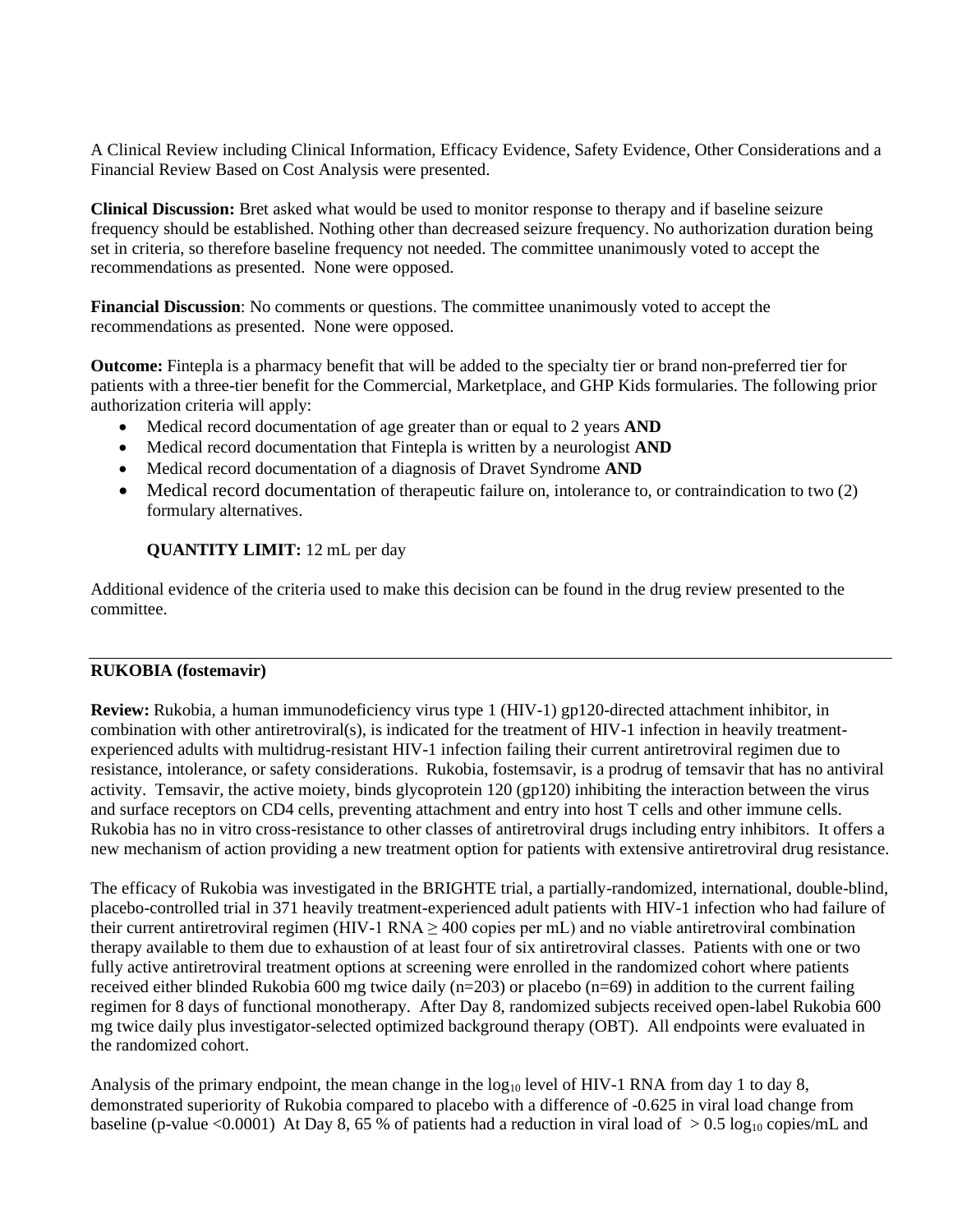46% had a reduction of  $> 1 \log_{10}$  copies/mL compared to a reduction in the placebo group of 19% and 10%, respectively. Virologic response (HIV-1 RNA level < 40 copies per mL) analysis showed that 53% of patients receiving Rukobia had a virologic response at week 24 and 60% had a virologic response at week 96. Mean changes in the CD4+ cell count from baseline increased over time (90 cells/mm<sup>3</sup> at week 24, 205 cells/mm<sup>3</sup> at week 96).

Rukobia contains no black box warnings, but warnings and precautions include immune reconstitution syndrome, QTc prolongation (at 4 times the recommended dose), and transaminase elevations in patients with hepatitis B or C virus coinfections (sometimes consistent with hepatitis B reactivation). Serious drug reactions occurred in 3% of patients and included 3 cases of severe immune reconstitution inflammatory syndrome. Adverse reactions that occurred in more than 2% of patient in the randomized cohort included nausea, diarrhea, vomiting, dyspepsia, abdominal pain, headache, fatigue, rash, sleep disturbance, somnolence, and immune reconstitution inflammatory syndrome. In the non-randomized cohort, the most common adverse reactions were fatigue, nausea, and diarrhea.

A Clinical Review including Clinical Information, Efficacy Evidence, Safety Evidence, Other Considerations and a Financial Review Based on Cost Analysis were presented.

**Clinical Discussion:** No comments or questions. The committee unanimously voted to accept the recommendations as presented. None were opposed.

**Financial Discussion**: No comments or questions. The committee unanimously voted to accept the recommendations as presented. None were opposed.

**Outcome:** Rukobia is a pharmacy benefit that will be added to the brand preferred tier of the Commercial, Marketplace and GHP Kids formularies. Rukobia will not require a prior authorization. The following quantity limits will apply:

### **QUANTITY LIMIT:** 2 tablets per day

Additional evidence of the criteria used to make this decision can be found in the drug review presented to the committee.

### **DAYVIGO (lemborexant)**

**Review:** Dayvigo is indicated for the treatment of adult patients with insomnia, characterized by difficulties with sleep onset and/or sleep maintenance. Dayvigo enters the market as an alternative to Belsomra to improve sleep latency and maintenance in adult patients. There have been no head-to-head studies comparing lemborexant and suvorexant. Both products are orexin receptor antagonists and would be expected to have similar efficacy and both products share the same indication.

Dayvigo is available in 5 mg and 10 mg tablets. The recommended dose is 5 mg taken no more than once per night, immediately before going to bed, with at least 7 hours remaining before the planned time of awakening. Dosage may be increased to 10 mg based on clinical response and tolerability. Dose adjustments are indicated for moderate hepatic impairment (maximum dose is 5 mg) but are not necessary in renal impairment. Dayvigo is not recommended in patients with severe hepatic impairment.

Dayvigo was evaluated in two clinical trials of patients meeting the DSM-5 criteria for insomnia disorder, characterized by difficulties with sleep onset and/or sleep maintenance.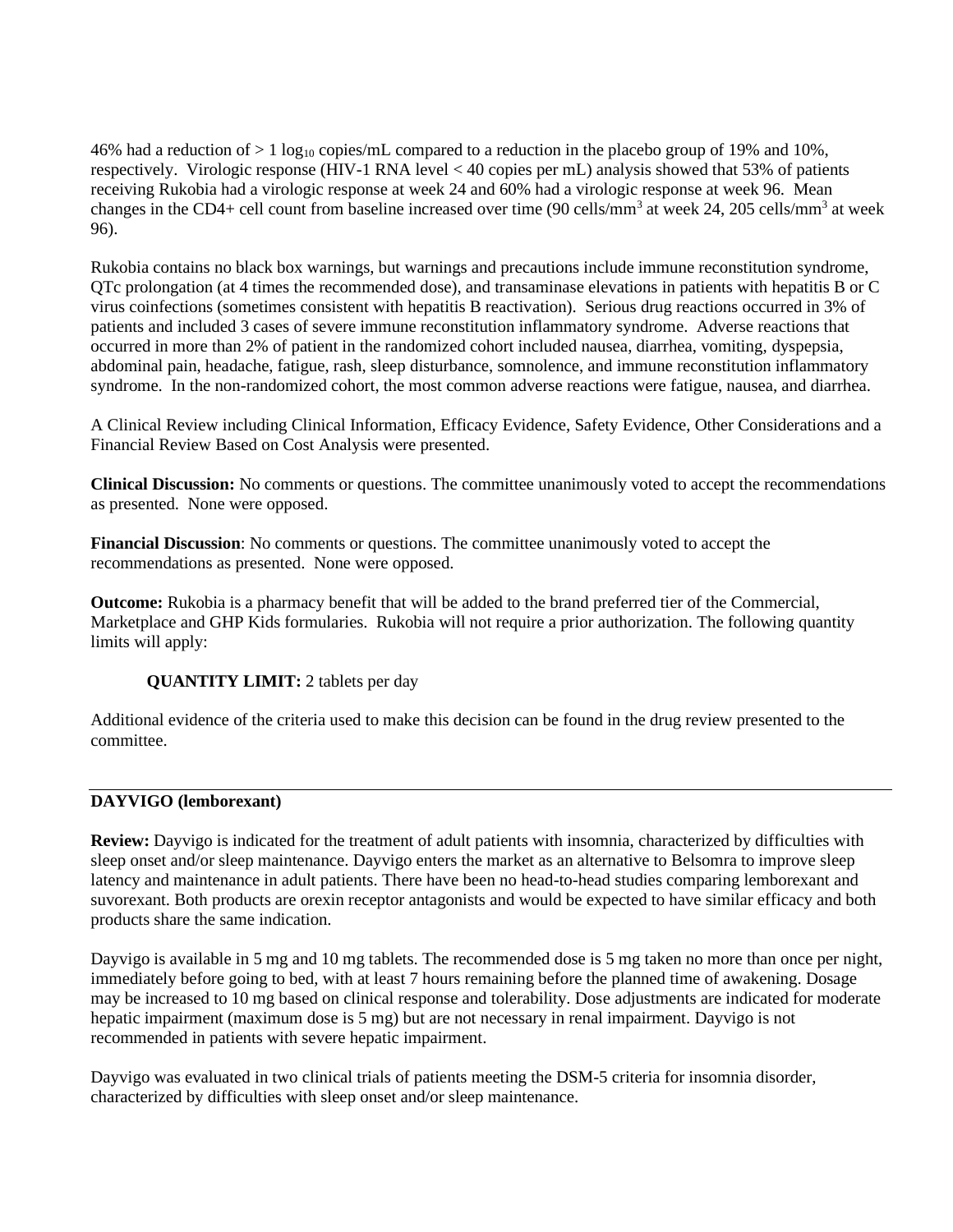Study 1 (SUNRISE-I) was a 1-month, randomized, double-blind, placebo/active-controlled, parallel-group trial in female patients 55 years and older and male patients 65 years and older randomized to Dayvigo 5 mg, Dayvigo 10 mg, placebo, or zolpidem ER 6.25 mg active comparator. The primary efficacy endpoint was the change from baseline in latency to persistent sleep from baseline to end of treatment. Latency to persistent sleep was defined as time from lights off to the first 10 consecutive minutes of non-wakefulness. Also, the trial evaluated the mean change from baseline to end of treatment in sleep efficiency, calculated as minutes asleep over total time from lights off. An additional secondary endpoint was the change from baseline to end of treatment in wake after sleep onset, defined as amount of time spent awake after awakening from first sustained sleep period. Across all three endpoints, both strengths of Dayvigo demonstrated statistically significant improvement as compared to placebo and the active comparator at 30 days.

Study 2 (SUNRISE-2) was a 6-month, randomized, double-blind, placebo-controlled trial in patients 18 or older. Patients were randomized to placebo, Dayvigo 5 mg, or Dayvigo 10 mg. The primary efficacy endpoint was change in subjective sleep onset latency (sSOL) from baseline to end of treatment. sSOL is defined as the estimated number of minutes from the time the patient attempted to sleep until sleep onset. The trial also evaluated subjective sleep efficiency, defined as proportion of time spent asleep per time in bed, and subjective wake after sleep onset defined as minutes of wake from the onset of sleep until wake time (i.e. number of minutes spent awake after first time falling asleep). Across all three endpoints, both strengths of Dayvigo demonstrated a statistically significant improvement as compared to placebo at 6 months.

Dayvigo is contraindicated in patients with narcolepsy. Dayvigo has warnings for sleep paralysis, hypnagogic/hypnopompic hallucinations, and cataplexy like symptoms, complex sleep behaviors (e.g. sleepwalking, sleep-driving), worsening of depression/suicidal ideation. The most common adverse reactions (reported in 5% or more of patients) was somnolence. The most common adverse events leading to discontinuation were somnolence and nightmares. The safety and effectiveness in pediatric patients have not been established.

A Clinical Review including Clinical Information, Efficacy Evidence, Safety Evidence, Other Considerations and a Financial Review Based on Cost Analysis were presented.

**Clinical Discussion:** Nichole asked if medication was studied in any subgroups, and if outcome was clinically significant. Nothing noted within product labeling. The committee unanimously voted to accept the recommendations as presented. None were opposed

**Financial Discussion**: No comments or questions. The committee unanimously voted to accept the recommendations as presented. None were opposed

**Outcome:** Dayvigo will be a pharmacy benefit that will not be added to the Commercial, Marketplace, or GHP Kids formularies. Dayvigo will require a prior authorization with the following criteria

- Medical record documentation of age greater than or equal to 18 years **AND**
- Medical record documentation of a diagnosis of insomnia **AND**
- Medical record documentation of therapeutic failure on, intolerance to, or contraindication to three (3) formulary alternatives

**QUANTITY LIMIT:** Authorization should be entered by HICL and only checking the Formulary PA required box (no QLs need to be entered within the authorization)

• 1 tablet per day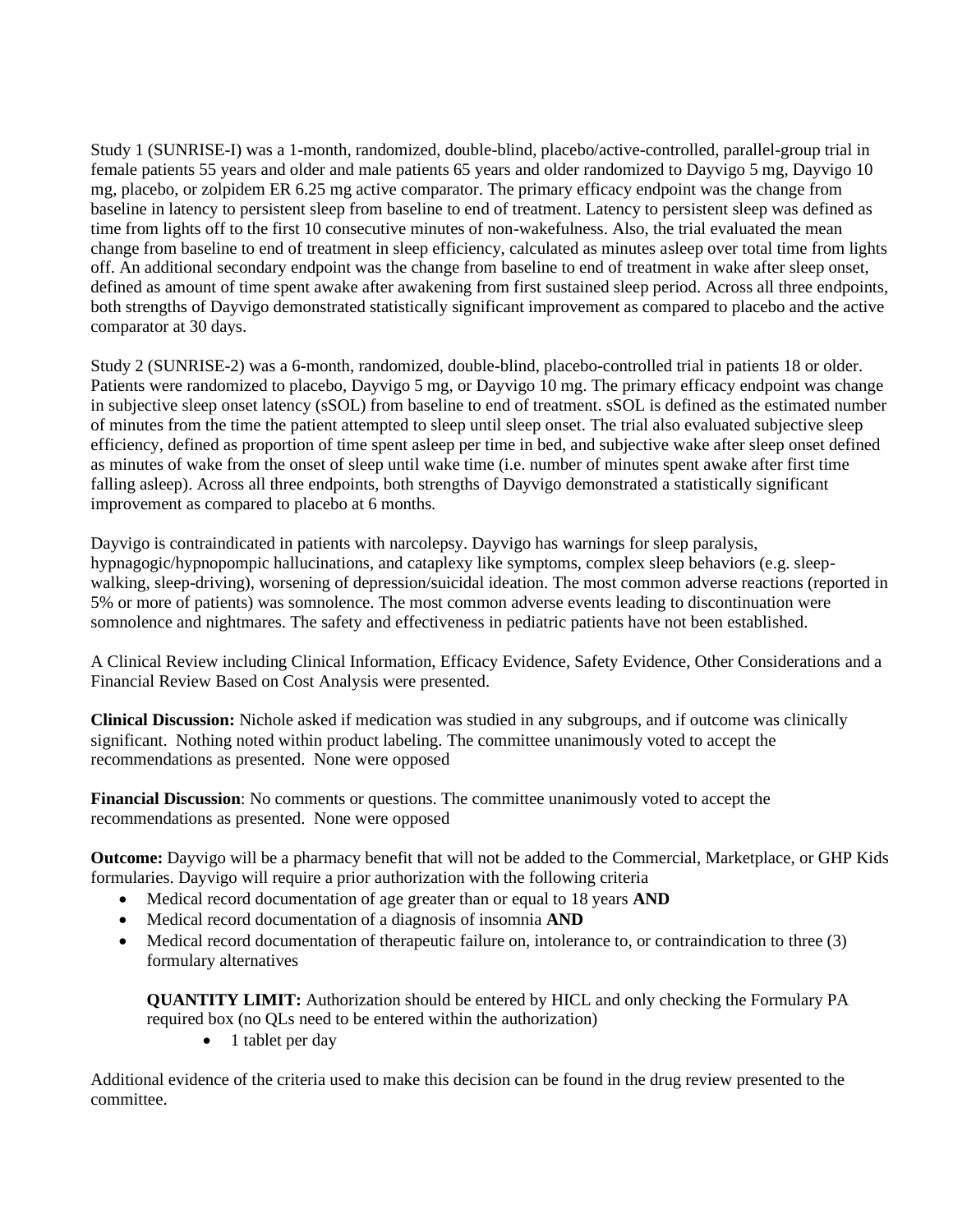## **MONJUVI (tafasitamab-cxix)**

**Review:** Monjuvi is a CD19-directed cytolytic antibody indicated in combination with lenalidomide for the treatment of adult patients with relapsed or refractory diffuse large B-cell lymphoma (DLBCL) not otherwise specified, including DLBCL arising from low grade lymphoma, and who are not eligible for autologous stem cell transplant (ASCT). It is a humanized monoclonal antibody that binds the CD19 antigen expressed on both normal and malignant B-cells and causes B-cell lysis through apoptosis and immune effector mechanisms, including antibody-dependent cellular cytotoxicity (ADCC) and antibody-dependent cellular phagocytosis (ADCP). In vitro studies in DLBCL tumor cells showed that the combination of Monjuvi and lenalidomide produced and increase in ADCC activity compared to either agent alone.

The efficacy of Monjuvi in combination with lenalidomide followed by Monjuvi as monotherapy was evaluated in L-MIND, and open-label, single arm trial in 71 adult patients with relapsed or refractory DLBCL after 1 to 3 prior therapies, including a CD20-directed cytolytic antibody, who were not candidates for high-dose chemotherapy followed by autologous stem cell transplantation (ASCT). Patients received Monjuvi 12 mg/kg intravenously (dosed according to recommended schedule) in combination with lenalidomide (25 mg orally on Days 1 to 21 of each 28 day cycle) for a maximum of 12 cycles, followed by Monjuvi as monotherapy until disease progression or unacceptable toxicity.

The primary efficacy endpoint evaluating overall response rate showed 39 out of 71 patients (55%) achieved a response with 37% achieving a complete response and 18% achieving a partial response. The median duration of response was 21.7 months. At a median follow-up of 17.3 months for progression-free survival, the median progression-free survival was 12.1 months. At a median follow-up of 19.6 months for overall survival, 36% of patients had died and the median overall survival was not reached.

Monjuvi has no black box warnings, but contains warnings for infusion related reactions, myelosuppression, including neutropenia, thrombocytopenia, and anemia, serious and potentially fatal infections, and embryo-fetal toxicity. In the L-MIND clinical trial, serious adverse reactions occurred in 52% of patients. The most common adverse reactions were neutropenia, fatigue, anemia, diarrhea, thrombocytopenia, cough, pyrexia, peripheral edema, respiratory tract infection, and decreased appetite.

Clinical Review including Clinical Information, Efficacy Evidence, Safety Evidence, Other Considerations and a Financial Review Based on Cost Analysis were presented.

**Clinical Discussion:** No comments or questions. The committee unanimously voted to accept the recommendations as presented. None were opposed.

**Financial Discussion**: No comments or questions. The committee unanimously voted to accept the recommendations as presented. None were opposed.

**Outcome:** Monjuvi will be coverage as a medical benefit and will not be added to the Commercial, Marketplace, of GHP Kids formularies. The following prior authorization criteria will apply:

- Medical record documentation of age greater than or equal to 18 years **AND**
- Medical record documentation that Monjuvi is prescribed by a hematologist or oncologist **AND**
- Medical record documentation of relapsed or refractory diffuse large B-cell lymphoma (DLBCL) not otherwise specified, including DLBCL arising from low grade lymphoma **AND**
- Medical record documentation that the member is not eligible for autologous stem cell transplant (ASCT) **AND**
- Medical record documentation that Monjuvi will be used in combination with Revlimid (lenalidomide)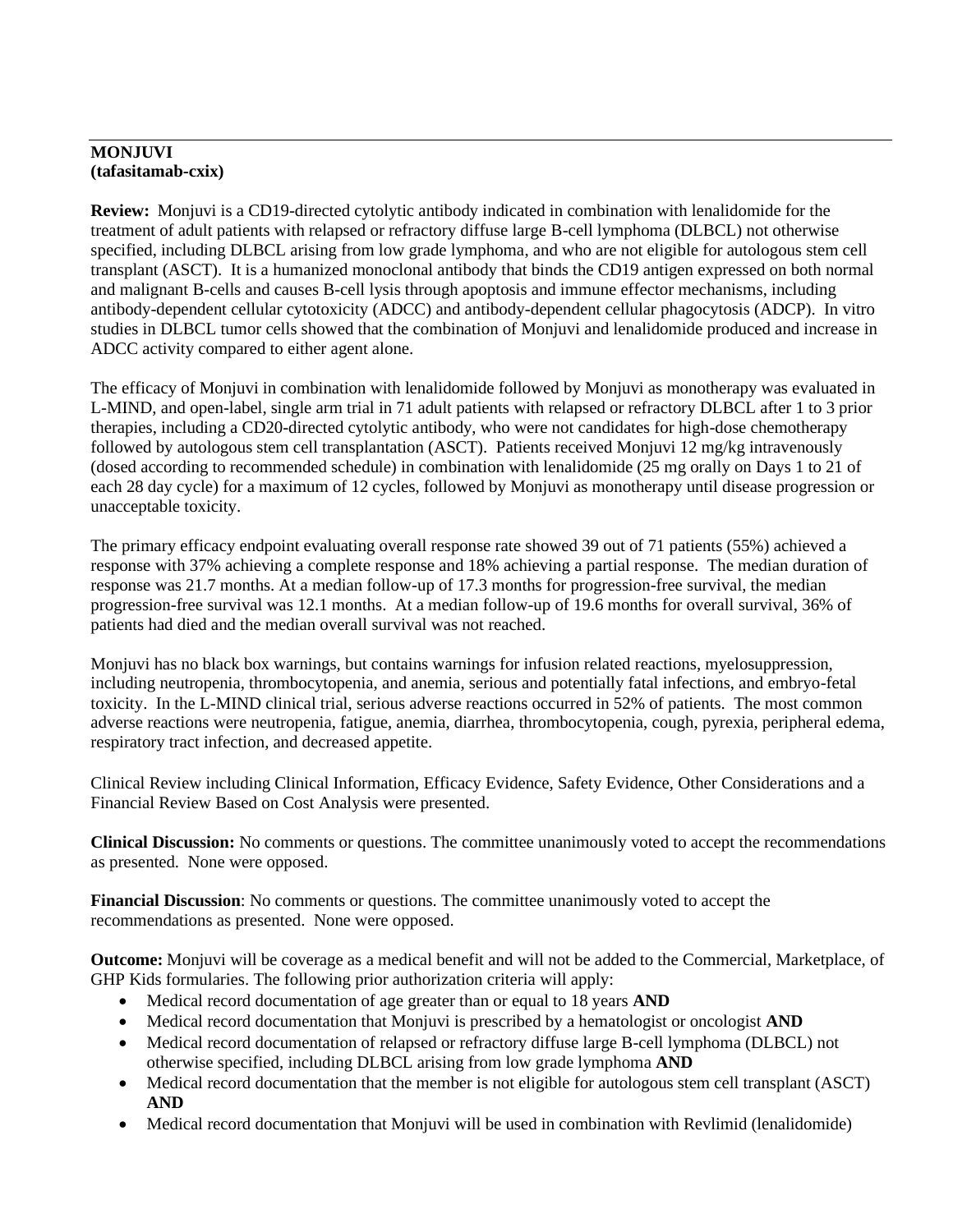**AUTHORIZATION DURATION:** Initial approval will be for **12 months**. Subsequent approvals will be for an additional 12 months and will require medical record documentation of continued disease improvement or lack of disease progression. The medication will no longer be covered if the member experiences unacceptable toxicity or worsening of disease.

Additional evidence of the criteria used to make this decision can be found in the drug review presented to the committee.

### **ISTURISA (osilodrostat)**

**Review:** Isturisa is indicated for the treatment of adult patients with Cushing's disease for whom pituitary surgery is not an option or has not been curative. Isturisa is the first oral cortisol synthesis inhibitor to be approved by the Food & Drug Administration (FDA) and joins Signifor (pasireotide diaspartate) and Signifor LAR (pasireotide pamoate) for the subpopulation of Cushing's Disease (CD) for whom pituitary surgery is not an option or has not been curative. Prior to Isturisa's approval, ketoconazole, mitotane, metyrapone, and etomidate have been used off-label, though each has its own limitations. All of these agents work by acting as adrenal enzyme inhibitors at various enzyme targets that would otherwise lead to cortisol production.

Isturisa is available as 1 mg, 5 mg, and 10 mg tablets. The recommended initial dose of Isturisa is 2 mg orally twice daily, without regard to food. The maintenance dose requires patient individualization based upon cortisol levels, tolerability, and signs/symptoms of CD. The maximum recommended dose is 30 mg twice daily.

The efficacy of Isturisa was assessed in a 48-week, multicenter study (called the Core Period) that consisted of four study periods. The trial enrolled CD patients with persistent or recurrent disease despite pituitary surgery or de novo patients for whom surgery was not indicated or who had refused surgery. Overall, 96% of patients had received previous treatments for CD prior to entering the study, of which 88% had undergone surgery. Persistence or recurrence of CD was evidenced by the mean of three 24-hour UFC (mUFC) > 1.5x upper limit of normal (ULN). Period 1 (Week 1 to 12) 137 patients received a starting dose of 2 mg Isturisa orally twice daily that could be titrated up to a maximum of 30 mg twice daily at no greater than 2-week intervals to achieve a mUFC within the normal range. Period 2 (Week 13 to 24) 130 patients entered Period 2. The daily dose for patients that achieved a mUFC within the normal range in Period 1 was maintained during Period 2. Patients who did not require further dose increase, tolerated the drug, and had a mUFC  $\leq$  ULN at Week 24 (end of Period 2) were to be considered responders and eligible to enter the Randomization Withdrawal phase (Period 3). Patients whose mUFC became elevated during Period 2 could have their dose increased further, if tolerated, up to 30 mg twice daily. These patients were considered non-responders and did not enter Period 3, but they continued open-label treatment. Period 3 (Week 26 to 34) At Week 26, 71 patients were considered responders and were randomized 1:1 to continue receiving Isturisa (n = 36) or to switch to placebo (n = 35) for 8 weeks. Period 4 (Week 26 or 34 to 48) This period included patients who were not eligible for randomization  $(n = 47)$  at Week 26, patients who were considered nonresponders during Period 3 ( $n = 29$ ), and patients who were considered responders during Period 3 ( $n = 41$ ). Openlabel treatment with Isturisa continued in these patients until Week 48. The primary efficacy endpoint of the study was to compare the percentage of complete responders at the end of the 8-week randomized withdrawal period (Period 3) between patients randomized to continue Isturisa versus the patients switched to placebo. A complete responder for the primary endpoint was defined as a patient who had mUFC ≤ ULN based on central laboratory result at the end of Period 3 (Week 34), and who neither discontinued randomized treatment or the study nor had any dose increase above their Week 26 dose. At the end of Period 3, the percentage of complete responders for the primary endpoint was 86% and 29% in the Isturisa and placebo group.

The most common adverse reactions (> 20%) are adrenal insufficiency, fatigue, nausea, headache, and edema. There are no black box warnings or contraindications for Isturisa. However, there are warnings for hypocortisolism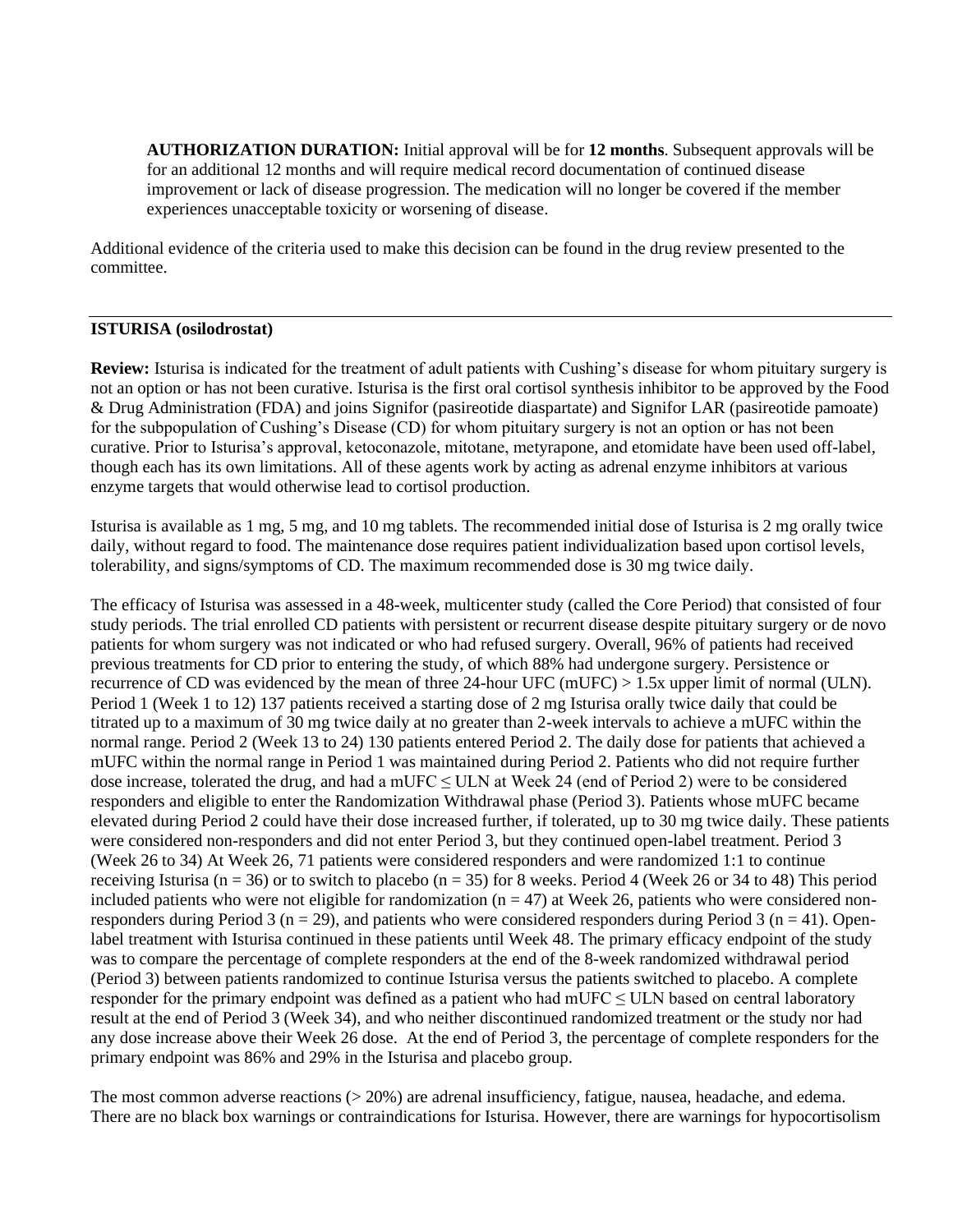(including the potential for life-threatening adrenal insufficiency), QTc prolongation (dose-dependent) leading to cardiac arrhythmias, and elevations in adrenal hormone precursors and androgens (leading to hypokalemia, worsening hypertension, and edema). As such, patients should have hypokalemia and hypomagnesemia corrected prior to starting Isturisa along with a baseline electrocardiogram (ECG). ECG should be repeated within one week after initiation, and as clinically indicated thereafter. Temporary discontinuation of Isturisa should be considered in the case of an increase in QTc interval > 480 ms. The safety and effectiveness in pediatric patients have not been established.

Clinical Review including Clinical Information, Efficacy Evidence, Safety Evidence, Other Considerations and a Financial Review Based on Cost Analysis were presented.

**Clinical Discussion:** Bret asked if initial nonresponders/drop-outs were included in the analysis. Nonresponders were allowed to continue in open treatment. Will look further into if they were included in final outcome analysis. The committee unanimously voted to accept the recommendations as presented. None were opposed.

**Financial Discussion**: No comments or questions. The committee unanimously voted to accept the recommendations as presented. None were opposed.

**Outcome:** Isturisa will be covered as a pharmacy benefit. Isturisa will not be added to the Commercial, Marketplace, GHP Kids formularies. The following prior authorization criteria will apply:

- Medical record documentation of age 18 years or older **AND**
- Prescription written by an endocrinologist **AND**
- Medical record documentation of a diagnosis of Cushing's disease **AND**
- Medical record documentation that pituitary surgery is not an option or has not been curative **AND**
- Medical record documentation of therapeutic failure on, intolerance to, or contraindication to two (2) of the following: ketoconazole, metopirone, Signifor, Signifor LAR

**AUTHORIZATION DURATION:** Initial approval will be for 12 months. Subsequent approvals will be for an additional 12 months or less if the reviewing provider feels it is medically appropriate. Reauthorization requires medical record documentation of improvement in urinary free cortisol levels compared to baseline.

### **QUANTITY LIMIT:**

1 mg tablets: 8 tablets per day, 30 day supply per fill 5 mg tablets: 2 tablets per day, 30 day supply per fill 10 mg tablets: 6 tablets per day, 30 day supply per fill

Additional evidence of the criteria used to make this decision can be found in the drug review presented to the committee.

### **ZEPZELCA (lurbinectedin)**

**Review:** Zepzelca is an alkylating agent that offers a second-line treatment option for patients with metastatic SCLC. It binds guanine residues in the minor groove of DNA, resulting in adduct formation and bending the DNA resulting in double strand breaks that lead to cell death. It has been shown to have antiproliferative and cytotoxic activity in multiple tumor cell lines.

The efficacy of Zepzelca was investigated in one cohort of a single arm, open-label, multi-cohort trial (Study B-005) in 105 adult patients with small cell lung cancer (SCLC) who had disease progression on or after platinum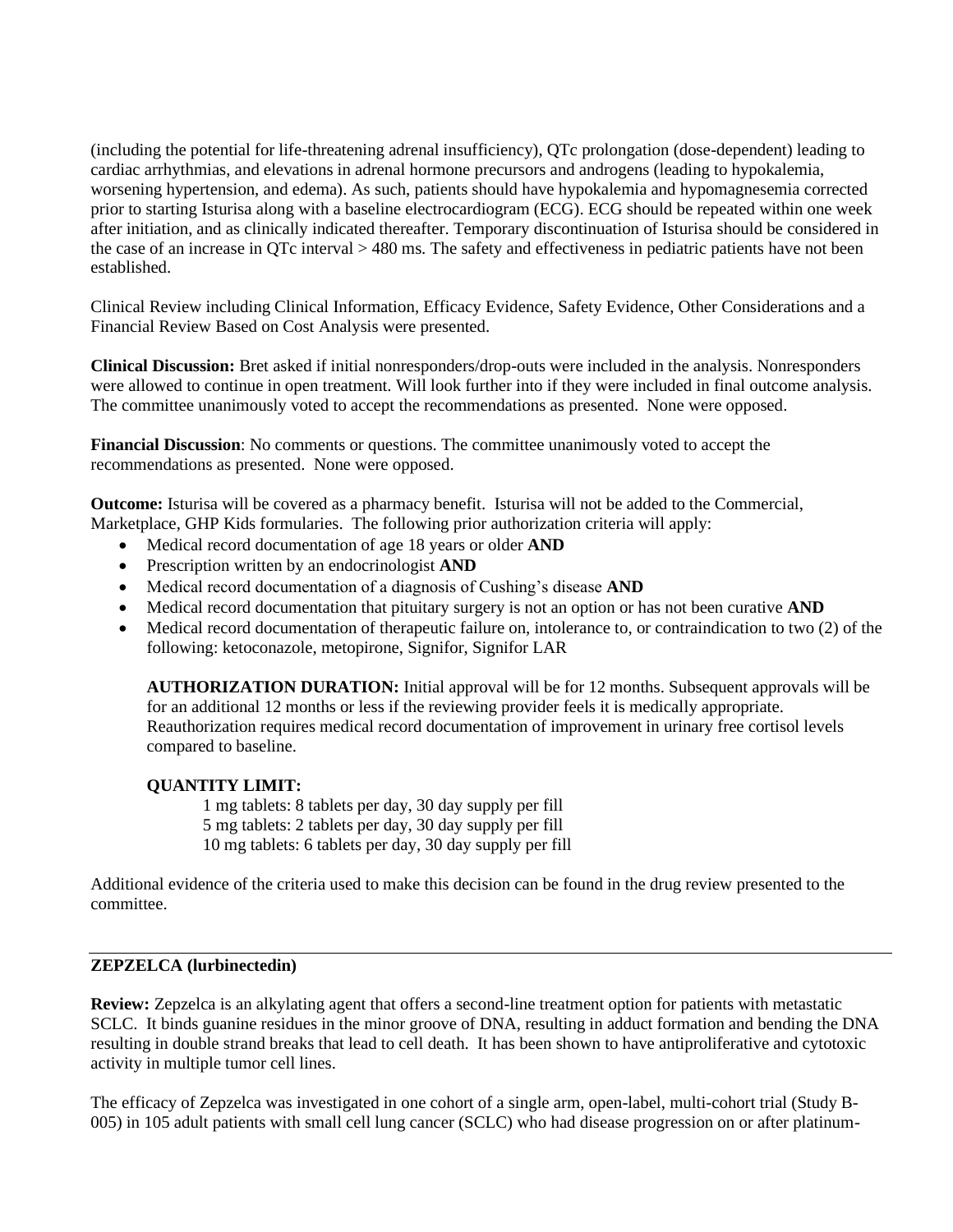based chemotherapy. Patients in the trial received Zepzelca  $3.2 \text{ mg/m}^2$  by intravenous infusion every 21 days (one cycle) and received a median of 4 cycles of Zepzelca. All patients also received antiemetic prophylaxis. The major efficacy outcome, confirmed investigator-assessed overall response rate (ORR), showed 37 (35.2%) patients had an overall response and all were partial responses. The median duration of response was 5.3 months and investigator assessed median progression-free survival was 3.5 months in the overall population. At data cutoff, median overall survival was 9.3 months in the overall population. Post-hoc analysis of the 37 patients who had an initial objective response showed that median overall survival exceeded 1 year in the overall population.

There are no black box warnings for Zepzelca. Warnings and precautions for Zepzelca include myelosuppression, hepatotoxicity and embryo-fetal toxicity. The most common adverse reactions during clinical trials were leukopenia, lymphopenia, fatigue, anemia, neutropenia, thrombocytopenia, increased ALT and AST, nausea, decreased appetite, musculoskeletal pain, constipation, diarrhea, vomiting, cough, and dyspnea.

A Clinical Review including Clinical Information, Efficacy Evidence, Safety Evidence, Other Considerations and a Financial Review Based on Cost Analysis were presented.

**Clinical Discussion:** Bret asked if anyone was excluded from study due to specific oncogenes. Nothing called out in study, but NCCN usually recommends specific targeted therapies over non-specific therapies. The committee voted to accept the recommendations as presented. None were opposed.

**Financial Discussion**: No comments or questions. The committee voted to accept the recommendations as presented. None were opposed.

**Outcome:** Zepzelca will be covered as a medical benefit and will not be added to the Commercial, Marketplace, of GHP Kids formularies. The following prior authorization criteria will apply:

- Medical record documentation of age greater than or equal to 18 years **AND**
- Medical record documentation that Zepzelca is written by a hematologist or oncologist **AND**
- Medical record documentation of metastatic small cell lung cancer (SCLC) **AND**
- Medical record documentation of disease progression on or after platinum-based chemotherapy

**AUTHORIZATION DURATION:** Initial approval will be for **6 months**. Subsequent approvals will be for an additional 6 months and will require medical record documentation of continued disease improvement or lack of disease progression. The medication will no longer be covered if the member experiences unacceptable toxicity or worsening of disease.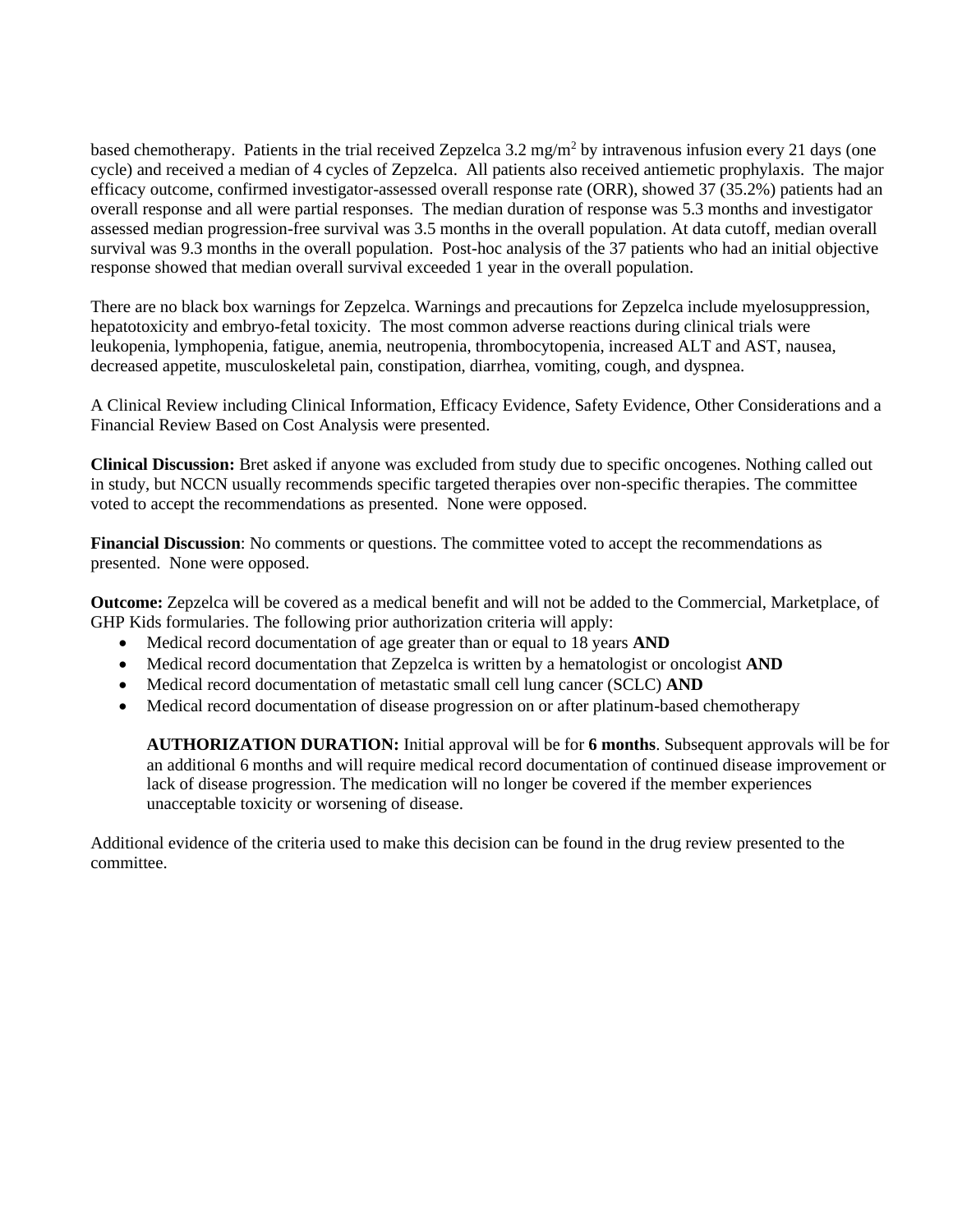### **FAST FACTS**

## **EUCRISA (crisaborole)**

**Updated Indication:** Eucrisa is now indicated for the treatment of mild to moderate atopic dermatitis in adult and pediatric patients 3 months of age and older.

Previously, Eucrisa was only indicated in patients 2 years of age and older.

## **Current formulary status:** Brand Non-Preferred requiring PA

**Recommendation:** No changes are recommended to the formuary placement of Eucrisa at this time. It is recommended that the following critereon be removed to account for the updated indication.

- Medical record documentation that Eucrisa is prescribed by or in consultation with a dermatologist **AND**
- Medical record documentation of age greater than or equal to 2 years **AND**
- Medical record documentation of a diagnosis of mild to moderate atopic dermatitis **AND**
- For patients 2 years of age or greater: Medical record documentation of contraindication to, intolerance to, or therapeutic failure on tacrolimus ointment **AND**
- Medical record documentation of contraindication to, intolerance to, or therapeutic failure on at least two (2) formulary topical corticosteroids unless deemed inadvisable due to potential risks such as (a) use on sensitive skin areas (face, axillae, or groin) or (b) patient is **between 2 and less than** 15 years of age

\***NOTE**: calcineurin inhibitors only labeled for use in those 2 years of age and older.

**Discussion:** Keith asked if the committee felt that tacrolimus alternative would be appropriate for children less than 2 years of age. Some thought due to risk of lymphoma in calcineurin inhibitors would warrant not requiring failure of as a prerequisite in that age group.

**Outcome:** The committee unanimously voted to accept the recommendations as presented. None were opposed.

Additional evidence of the criteria used to make this decision can be found in the drug review presented to the committee.

### **REBLOZYL (luspatercept-aamt)**

**Updated Indication:** Reblozyl is indicated for the treatment of anemia failing an erythropoiesis stimulating agent and requiring 2 or more red blood cell units over 8 weeks in adult patients with very low- to intermediate-risk myelodysplastic syndromes with ring sideroblasts (MDS-RS) or with myelodysplastic/myeloproliferative neoplasm with ring sideroblasts and thrombocytosis (MDS/MPN-RS-T).

**Current formulary status:** Medical Benefit requiring a prior authorization

**Recommendation:** No changes are recommended to the formulary placement or authorization duration of Reblozyl. It is recommended to add the following criteria to Medical Benefit 210.0 to incorporate the new indication.

### **Prior Authorization Criteria:**

• Medical record documentation of age greater than or equal to 18 years **AND**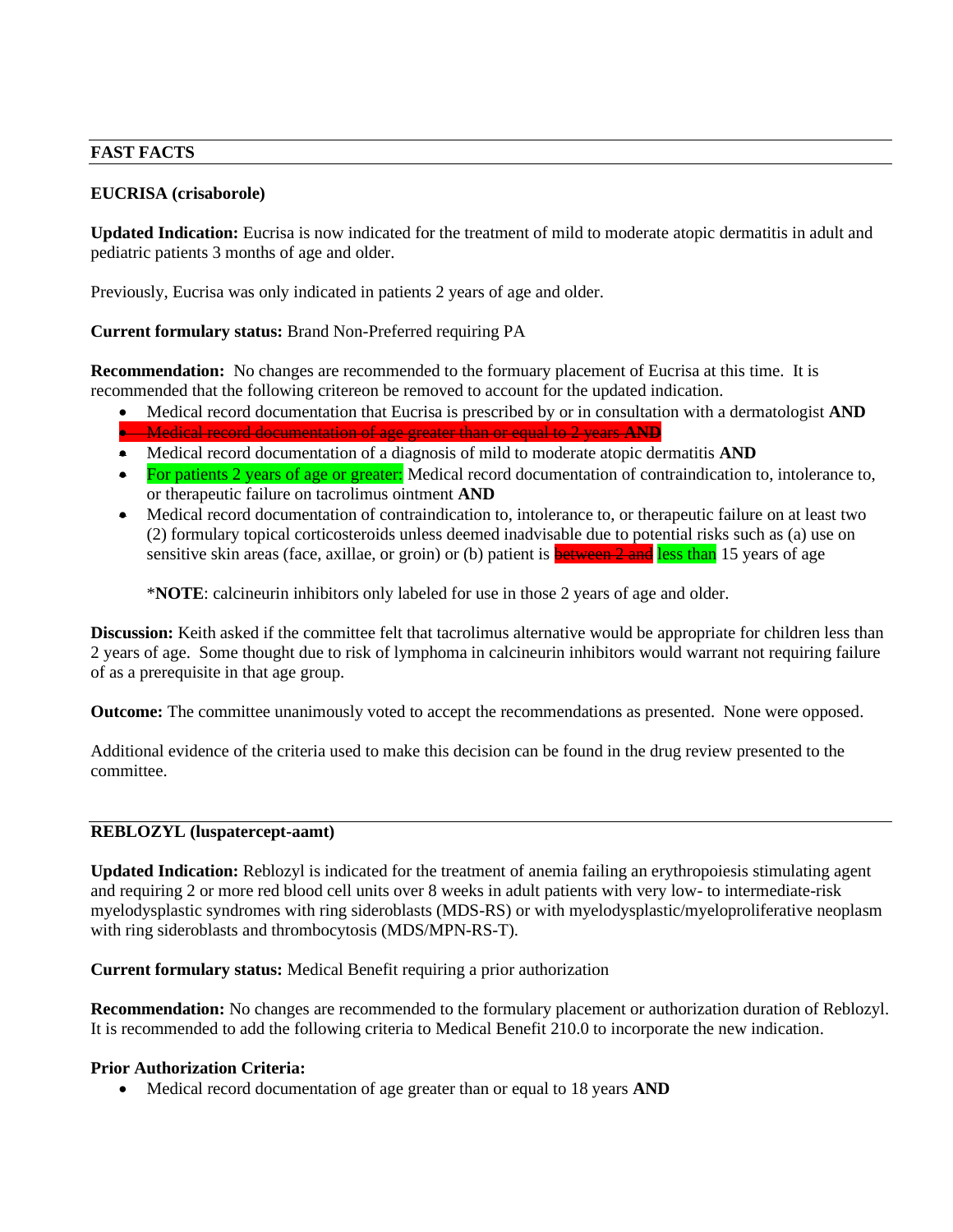- Medical record documentation of diagnosis of myelodysplastic syndromes with ring sideroblasts (MDS-RS) or with myelodysplastic/myeloproliferative neoplasm with ring sideroblasts and thrombocytosis (MDS/MPN-RS-T) with one of the following:
	- o Documentation of greater than or equal to 15% ring sideroblasts **OR**
	- o Documentation of greater than or equal to 5% ring sideroblasts AND an SF3B1 mutation
	- **AND**
- Medical record documentation of very low to intermediate risk **AND**
- Medical record documentation that patient requires 2 or more red blood cell units over 8 weeks **AND**
- Medical record documentation of baseline number of transfusions and red blood cell (RBC) units required for the previous six (6) months **AND**
- Medical record documentation of therapeutic failure, intolerance to, or contraindication to an erythropoiesis stimulating agent **AND**
- Medical record recommendation that Reblozyl is being dosed consistent with FDA-approved labeling\*\*

### **Notes**:

\*In clinical trials for β-thalassemia , regular red blood cell transfusions was considered to be 6 to 20 red blood cell units per 24 weeks with no transfusion-free period greater than 35 days.

\*\*Per current labeling: For β-thalassemia: 1mg/kg every 3 weeks increasing to a maximum of 1.25mg/kg every 3 weeks after two doses if a reduction in transfusion burden is not seen. Dose should not exceed 1.25mg/kg every 3 weeks

For MDS-RS and MDS/MPN-RS-T: 1mg/kg every 3 weeks increasing to a dose of 1.33 mg/kg every 3 weeks after two doses if a reduction in transfusion burden is not seen , then increasing up to a maximum of 1.75mg/kg every 3 weeks after two doses if a reduction in transfusion burden is not seen. Dose should not exceed 1.75mg/kg every 3 weeks

**AUTHORIZATION DURATION:** Approval will be given for an **initial duration of six (6) months**. After the initial six (6) month approval, subsequent approvals will be for a **duration of six (6) months**, requiring medical record documentation of:

- a decrease in red blood cell (RBC) transfusion burden **AND**
- Reblozyl is being dosed consistent with FDA-approved labeling\*\*

Ongoing subsequent approvals will be for a **duration of six (6) months**, requiring medical record documentation of:

- A sustained reduction of red blood cell (RBC) transfusion burden **AND**
- Reblozyl is being dosed consistent with FDA-approved labeling\*\*

**LIMITATIONS:** Reblozyl will no longer be covered if the patient does not experience a decrease in transfusion burden after nine (9) weeks of treatment (administration of three (3) doses) at the maximum dose level or if unacceptable toxicity occurs at any time.

**Discussion:** No comments or questions.

**Outcome:** The committee unanimously voted to accept the recommendations as presented. None were opposed.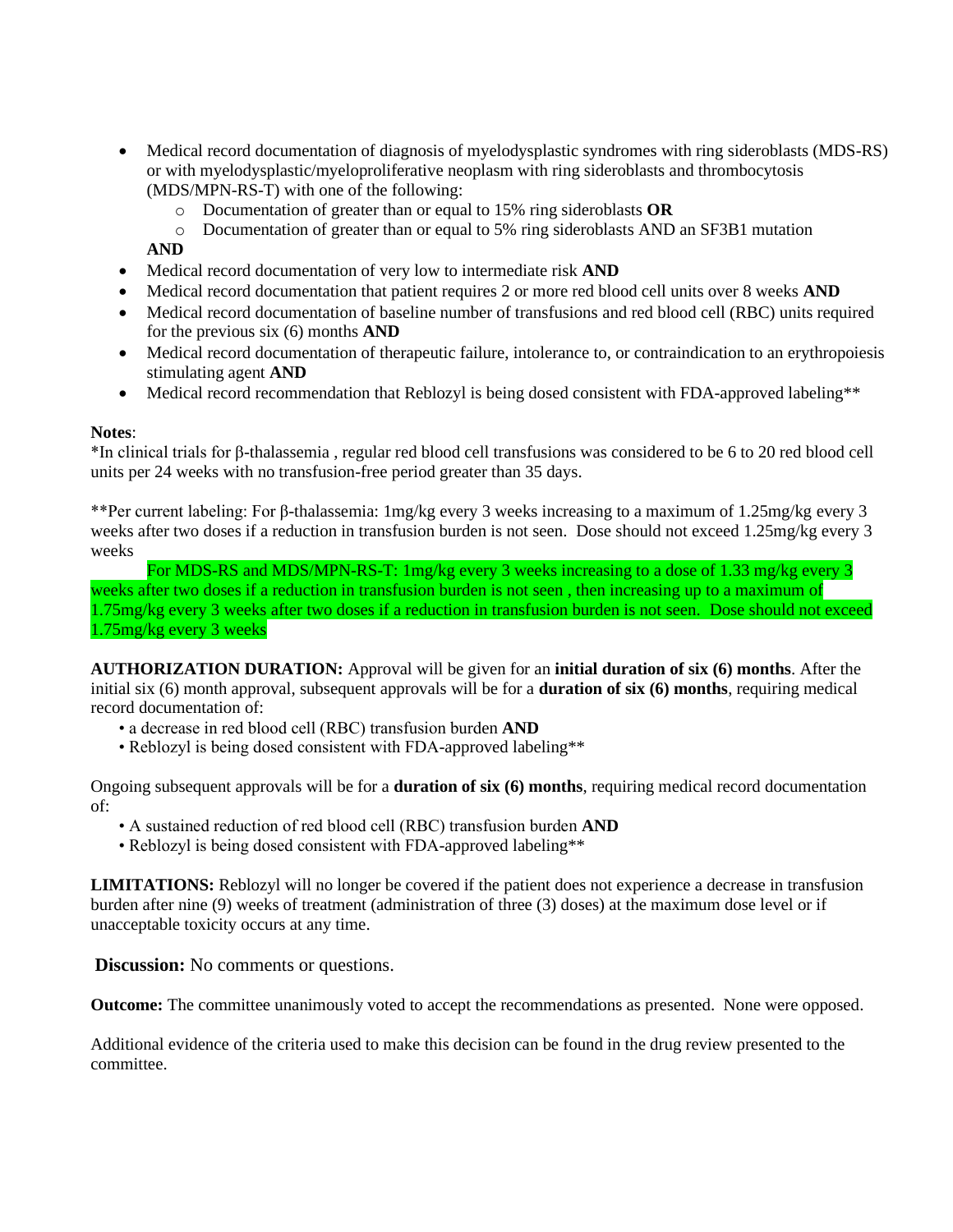## **CORLANOR (ivabradine)**

**Updated Indication:** Corlanor is now indicated for the treatment of stable symptomatic heart failure due to dilated cardiomyopathy (DCM) in pediatric patients aged 6 months and older, who are in sinus rhythm with an elevated heart rate.

## **Current formulary status:** BrandNP tier, requiring a prior authorization

**Recommendation:** No changes are recommended to the formulary placement of Corlanor. The following changes are recommended to Commercial Policy 382.0 Corlanor:

- Medical record documentation that Corlanor is prescribed by a cardiologist **AND**
- Medical record documentation of being in sinus rhythm with resting heart rate greater than or equal to the lower limit of the normal range based on age\* **AND**
- Medical record documentation of one of the following:
	- o Medical record documentation of age greater than or equal to 18 years **AND**
		- Medical record documentation of stable, symptomatic heart failure with a left ventricular ejection fraction less than or equal to 35% **AND**
		- Medical record documentation of hospitalization for worsening heart failure within the previous 12 months.

## **OR**

## o Medical record documentation of age greater than or equal to 6 months and less than 18 years **AND**

- Medical record documentation of stable, symptomatic heart failure due to dilated cardiomyopathy **AND**
- Medical record documentation of class II to IV heart failure according to New York Heart Association [NYHA] functional class or Ross classification **AND**
- Medical record documentation of a left ventricular ejection fraction less than or equal to 45%.

## **AND**

- Medical record documentation of therapeutic failure on, intolerance to, or contraindication to the maximum tolerated dose of 2 formulary beta-blockers, one of which must be carvedilol **AND**
- If the request is for Corlanor Solution: documentation of one of the following:
	- o Medical record documentation of patient weight less than 40 kg **OR**
	- o Medical record documentation of therapeutic failure on, intolerance to, or contraindication to Corlanor tablets **OR**
	- o Medical record documentation that patient has dysphagia or is unable to swallow tablets

## **QUANTITY LIMIT**: Pharmacist note to CSR: *Authorization should be entered by HICL and only checking the Formulary PA required box (no QLs need to be entered within the authorization).*

- Corlanor tablets: 2 tablets per day
- Corlanor solution: 20 mL per day

### **\*NOTE: Lower limit of Normal Heart Rate Based on age**

- Age  $6 12$  months: HR  $\geq 105$  bpm
- Age  $1 3$  years: HR  $\geq$  95 bpm
- Age 3 -5 years:  $HR \ge 75$  bpm
- Age 5 and older:  $HR \ge 70$  bpm

**Discussion:** No comments or questions.

**Outcome:** The committee unanimously voted to accept the recommendations as presented. None were opposed.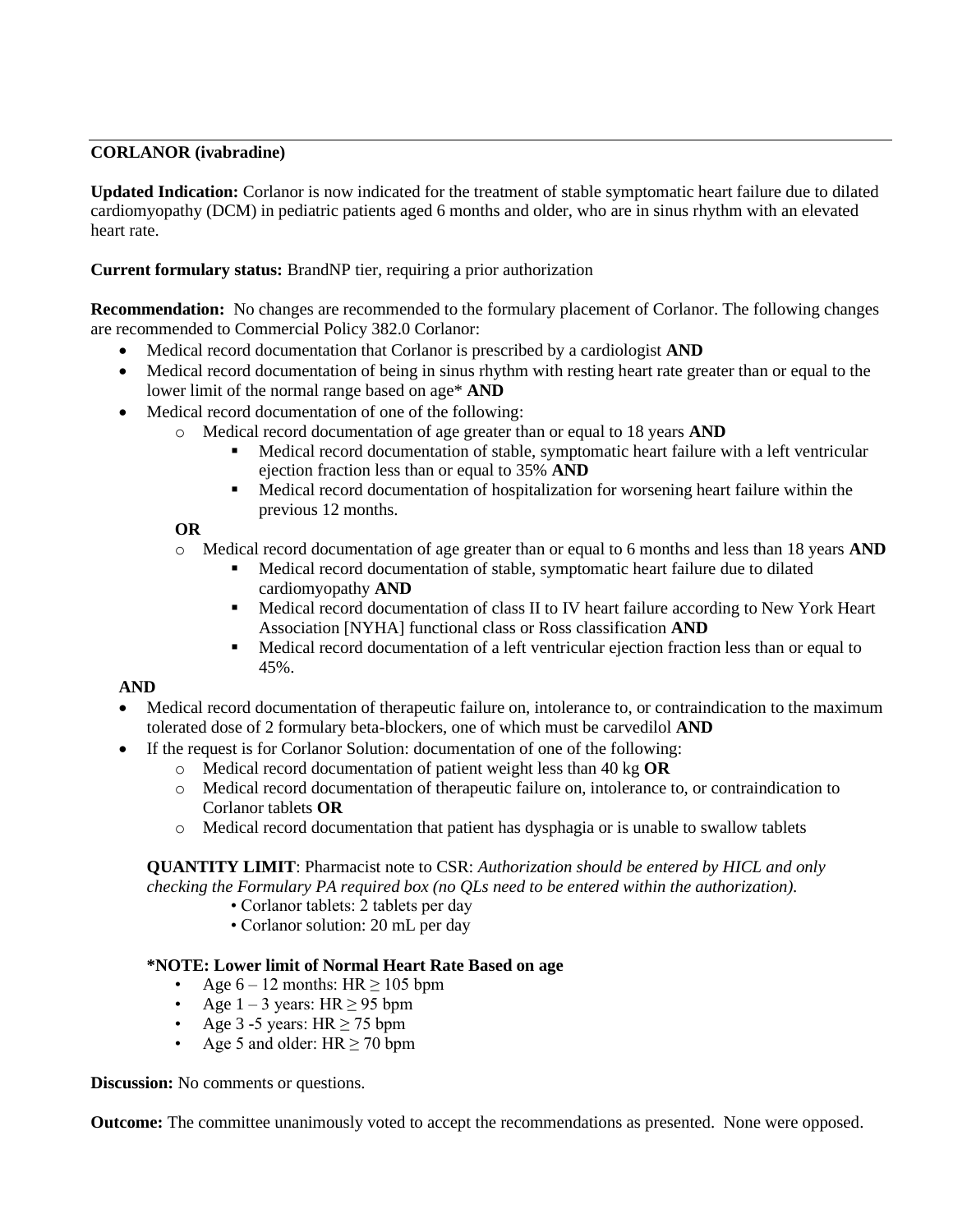Additional evidence of the criteria used to make this decision can be found in the drug review presented to the committee.

## **COSENTYX (secukinumab)**

**Updated Indication:** Cosentyx is now FDA approved for the treatment of adults with active non-radiographic axial spondyloarthritis (nr-axSpA) with objective signs of inflammation.

**Current formulary status:** Cosentyx is a pharmacy benefit and is currently available on the Commercial, Marketplace, and GHP Kids formularies on the Specialty Tier, or the Brand Non-Preferred tier for members with a 3-tier benefit requiring prior authorization.

**Recommendation:** No changes are recommended to formulary placement at this time. Recommend adding the following criteria to the existing Cosentyx policy:

## **For Nonradiographic Axial Spondyloarthritis (nr-axSpA):**

- Medical record documentation of a diagnosis of non-radiographic axial spondylarthritis **AND**
- Medical record documentation of age greater than or equal to 18 years **AND**
- Medical record documentation that Cosentyx is prescribed by a rheumatologist **AND**
- Medical record documentation of at least one of the following:
	- o C-reactive protein (CRP) level above the upper limit of normal (10 mg/dL) **OR**
	- o Sacroiliitis on magnetic resonance imaging (MRI) **AND**
- Medical record documentation of therapeutic failure on, intolerance to, or contraindication to at least two (2) nonsteroidal anti-inflammatory drugs (NSAIDs) **AND**
- Medical record documentation that Cosenty is not being used concurrently with a tumor necrosis factor (TNF) blocker or other biologic agent **AND**
- Medical record documentation that the medication is being dosed as 150 mg every 4 weeks with or without a loading dose of 150 mg at Weeks 0, 1, 2, 3, and 4

**QUANTITY LIMIT/AUTHORIZATION PARAMETERS:** Authorization should be approved by NDC-11 for the requested dosage form (prefilled syringe: 00078-0639-98; sensoready pen: 00078-0639-41).

| If requesting a dose of: | Initial –<br>One-time, one-week authorization | <b>Remainder/Subsequent</b>      |  |
|--------------------------|-----------------------------------------------|----------------------------------|--|
| 150 mg at week 0, 1, 2,  | Quantity limit: 4 mL per 28 days              | Quantity limit: 2 mL per 56 days |  |
| 3, 4 followed by 150mg   | Max quantity supply: 4                        | Max quantity supply: 2           |  |
|                          | Min day supply: 28                            | Min day supply: 56               |  |
| every 4 weeks            | Max day supply: 28                            | Max day supply: 56               |  |
|                          | Quantity limit: 2 mL per 56 days              |                                  |  |
|                          | Max quantity supply: 2                        |                                  |  |
| 150 mg every 4 weeks     | Min day supply: 56                            |                                  |  |
|                          | Max day supply: 56                            |                                  |  |

### **AUTHORIZATION DURATION:** 6 months initial, 1 year renewal

For continuation of coverage, there must be medical record documentation of clinical improvement or maintenance of condition. Subsequent approvals for coverage will be for a duration of **12 months**. Reevaluation of coverage will require medical record documentation of improvement of signs and symptoms or maintenance of condition.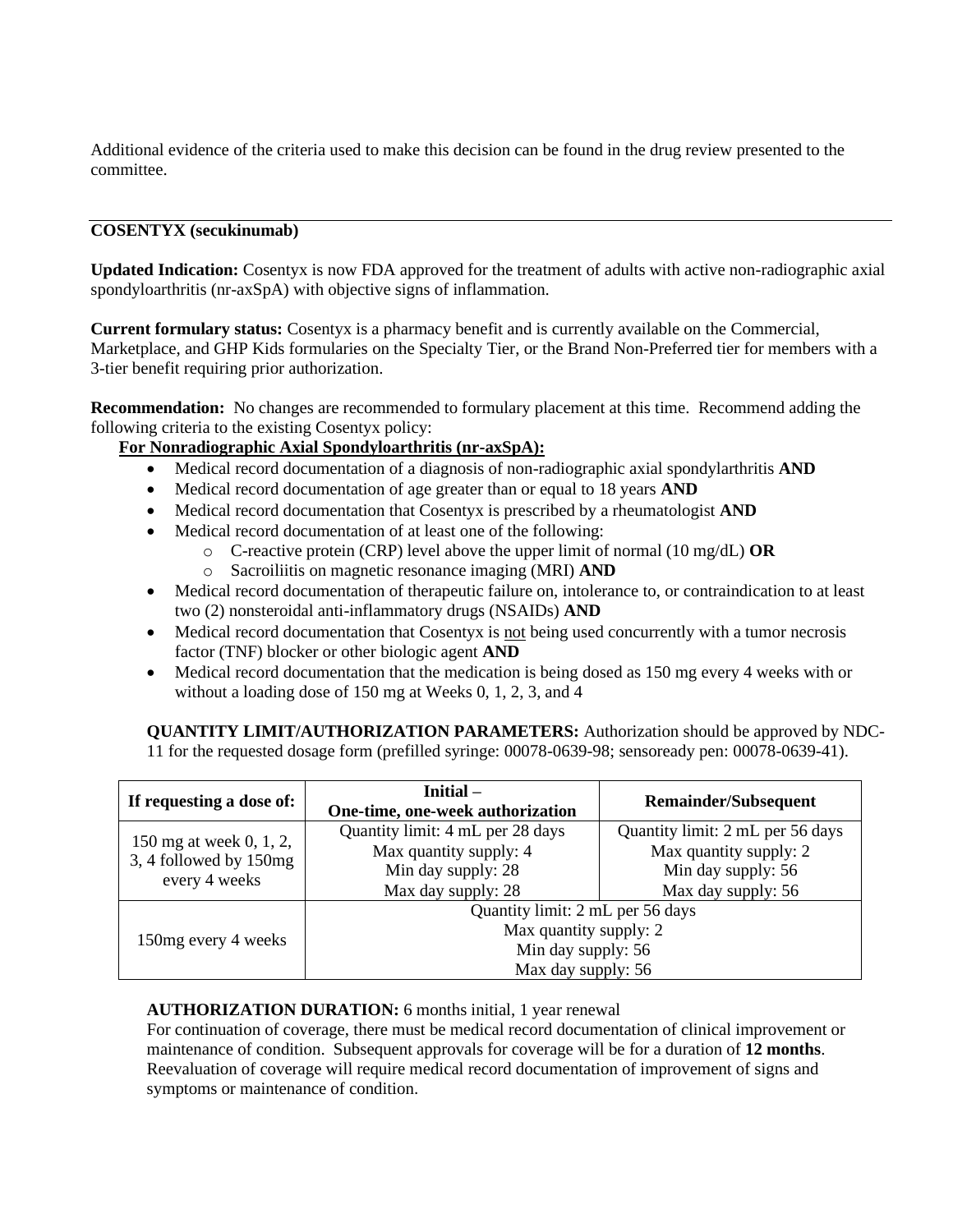**Discussion:** No comments or questions.

**Outcome:** The committee unanimously voted to accept the recommendations as presented. None were opposed.

Additional evidence of the criteria used to make this decision can be found in the drug review presented to the committee.

### **TALTZ (ixekizumab)**

**Updated Indication:** Taltz is now approved for the following indications:

- 1) Treatment of patients aged 6 years and older with moderate-to-severe plaque psoriasis who are candidates for systemic therapy or phototherapy
- 2) Treatment of adult patients with active non-radiographic axial spondyloarthritis (nr-axSpA) with objective signs of inflammation

**Current formulary status:** Taltz is a pharmacy benefit and is currently available on the Commercial, Marketplace, and GHP Kids formularies on the Specialty Tier, or the Brand Non-Preferred tier for members with a 3-tier benefit requiring prior authorization.

**Recommendation:** No changes to formulary placement of Taltz are recommended at this time. Recommend adding the following prior authorization criteria to the existing policy:

# **For the treatment of pediatric plaque psoriasis**:

- Medical record documentation that Taltz is prescribed by a dermatologist **AND**
- Medical record documentation of age greater than or equal to 6 years **AND**
- Medical record documentation that the prescribed dosing is appropriate for patient's weight **AND**
- Medical record documentation of a diagnosis of moderate to severe plaque psoriasis characterized by greater than or equal to 5% of body surface area involved or disease affecting crucial body areas such as hands, feet, face or genitals **AND**
- Medical record documentation of therapeutic failure on, intolerance to, or contraindication to at least two topical corticosteroids **AND**
- Medical record documentation that Taltz is not being used concurrently with a tumor necrosis factor (TNF) blocker or other biologic agent

### **AUTHORIZATION DURATION:** 6 months initial, 1 year renewal

For continuation of coverage, there must be medical record documentation of clinical improvement or maintenance of condition. Subsequent approvals for coverage will be for a duration of **12 months**. Reevaluation of coverage will require medical record documentation of improvement of signs and symptoms or maintenance of condition

### **QUANTITY LIMITS:**

At time of initial authorization (loading dose):

- o One-time, one-week authorization of 3 mL per 28 days
- o Remainder of six (6) month authorization duration: 1 mL per 28 days

For ongoing or reauthorization: 1 mL per 28 days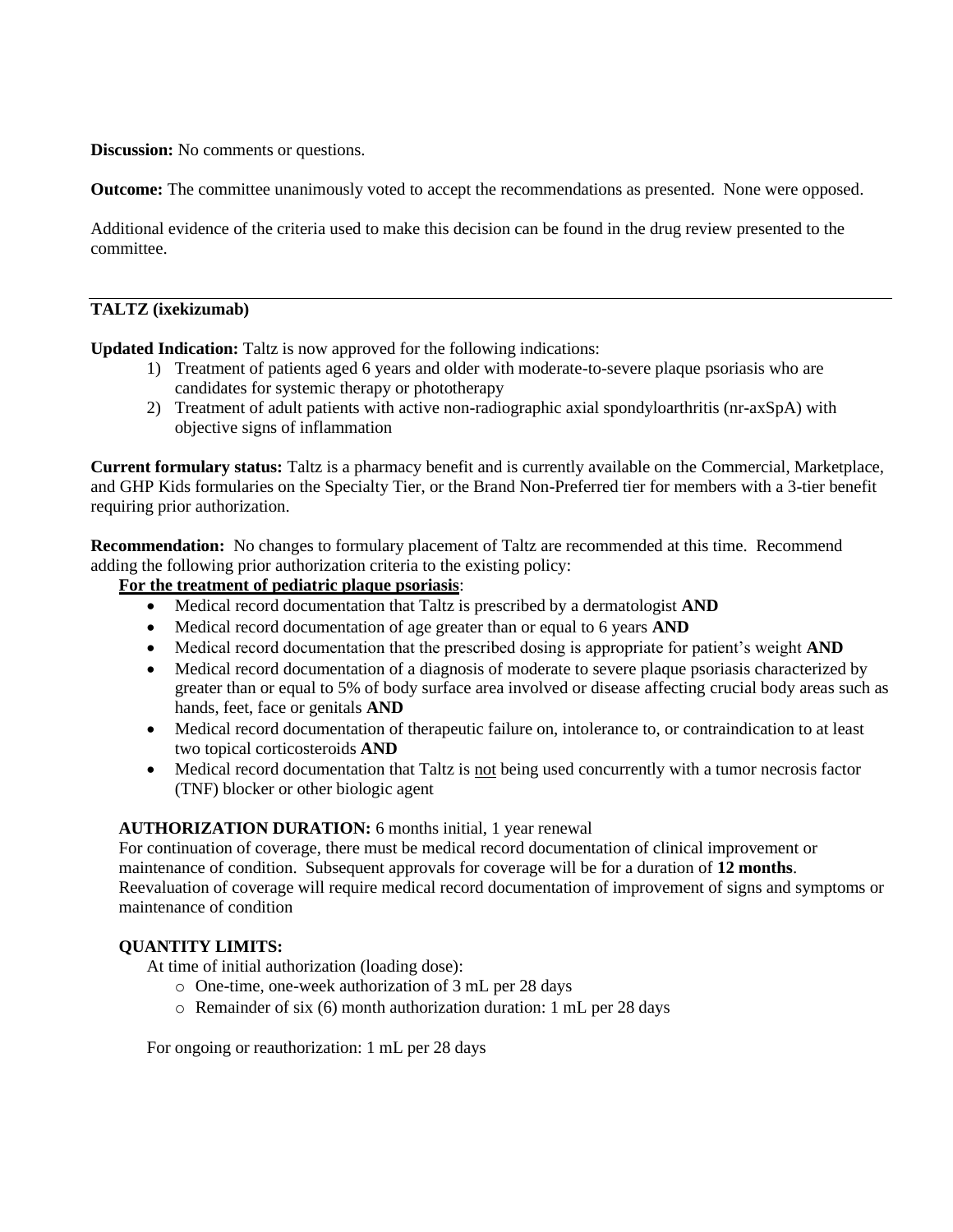## **For the treatment of non-radiographic axial spondyloarthropathy:**

- Medical record documentation of a diagnosis of non-radiographic axial spondylarthritis **AND**
- Medical record documentation of age greater than or equal to 18 years **AND**
- Medical record documentation that Taltz is prescribed by a rheumatologist **AND**
- Medical record documentation of at least one of the following:
	- o C-reactive protein (CRP) level above the upper limit of normal (10 mg/dL) **OR**
		- o Sacroiliitis on magnetic resonance imaging (MRI) **AND**
- Medical record documentation of therapeutic failure on, intolerance to, or contraindication to Cosentyx<sup>\*</sup> **AND**
- Medical record documentation that Taltz is not being used concurrently with a tumor necrosis factor (TNF) blocker or other biologic agent

# **AUTHORIZATION DURATION:** 6 months initial, 1 year renewal

For continuation of coverage, there must be medical record documentation of clinical improvement or maintenance of condition. Subsequent approvals for coverage will be for a duration of **12 months**. Reevaluation of coverage will require medical record documentation of improvement of signs and symptoms or maintenance of condition

## **QUANTITY LIMITS:** 1 mL per 28 days

**Discussion:** Bret asked about the participants who tried other modalities in the study prior to receiving Taltz, and if they failed them, or only switched therapies. Not called out in the studies. No comments or questions.

**Outcome:** The committee unanimously voted to accept the recommendations as presented. None were opposed.

Additional evidence of the criteria used to make this decision can be found in the drug review presented to the committee.

# **DOVATO (dolutegravir/lamivudine)**

**Updated Indication:** Dovato is now indicated as a complete regimen for the treatment of human immunodeficiency virus type 1 (HIV-1) infection in adults with no antiretroviral treatment history or to replace the current antiretroviral regimen in those who are virologically suppressed (HIV-1 RNA less than 50 copies per mL) on a stable antiretroviral regimen with no history of treatment failure and no known substitutions associated with resistance to the individual components of Dovato.

Previously Dovato was only indicated in treatment-naïve patients.

**Current formulary status:** BrandP, QL: 1 tablet per day

**Recommendation:** A prior authorization is not required for Dovato and there were no changes to the recommended dosage for virologically suppressed patients, so no changes are needed for the formulary placement and quantity limits at this time.

**Discussion:** No comments or questions.

**Outcome:** The committee unanimously voted to accept the recommendations as presented. None were opposed.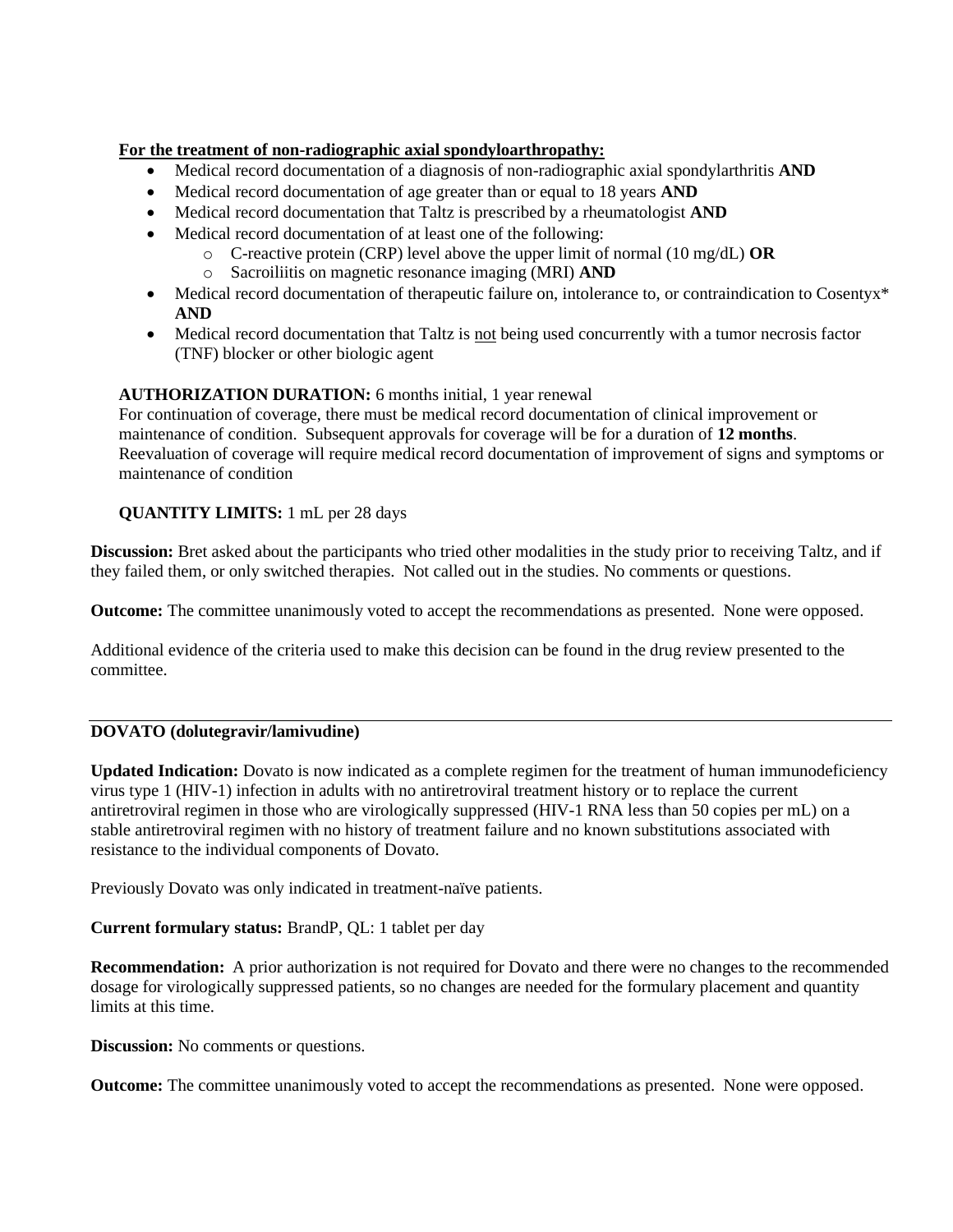Additional evidence of the criteria used to make this decision can be found in the drug review presented to the committee.

#### **PREZCOBIX (darunavir/cobicistat)**

**Updated Indication:** Prezcobix is now indicated in combination with other antiretroviral agents for the treatment of human immunodeficiency virus (HIV-1) infection in treatment-naïve and treatment-experienced adults and pediatric patients weighing at least 40 kg with no darunavir resistance-associated substitutions (V11I, V32I, L33F, I47V, I50V, I54L, I54M, T74P, L76V, I84V, L89V).

Previously this indication was limited to the adult population.

**Current formulary status:** BrandP tier, QL: 1 tablet per day

**Recommendation:** A prior authorization for Prezcobix is not required and there were no changes to the recommended dosage for the new patient population, so no changes are needed for the formulary placement and quantity limits at this time

**Discussion:** No comments or questions.

**Outcome:** The committee unanimously voted to accept the recommendations as presented. None were opposed.

Additional evidence of the criteria used to make this decision can be found in the drug review presented to the committee.

#### **EVOTAZ (atazanavir/cobicistat)**

**Updated Indication:** Evotaz is now indicated in combination with other antiretroviral agents for the treatment of human immunodeficiency virus (HIV-1) infection in adults and pediatric patients weighing at least 35 kg.

Previously this indication was limited to the adult population.

**Current formulary status:** BrandP tier, QL: 1 tablet per day

**Recommendation:** We currently do not require a prior authorization for Evotaz and there were no changes to the recommended dosage for the new patient population, so no changes are needed for the formulary placement and quantity limits at this time.

**Discussion:** No comments or questions.

**Outcome:** The committee unanimously voted to accept the recommendations as presented. None were opposed.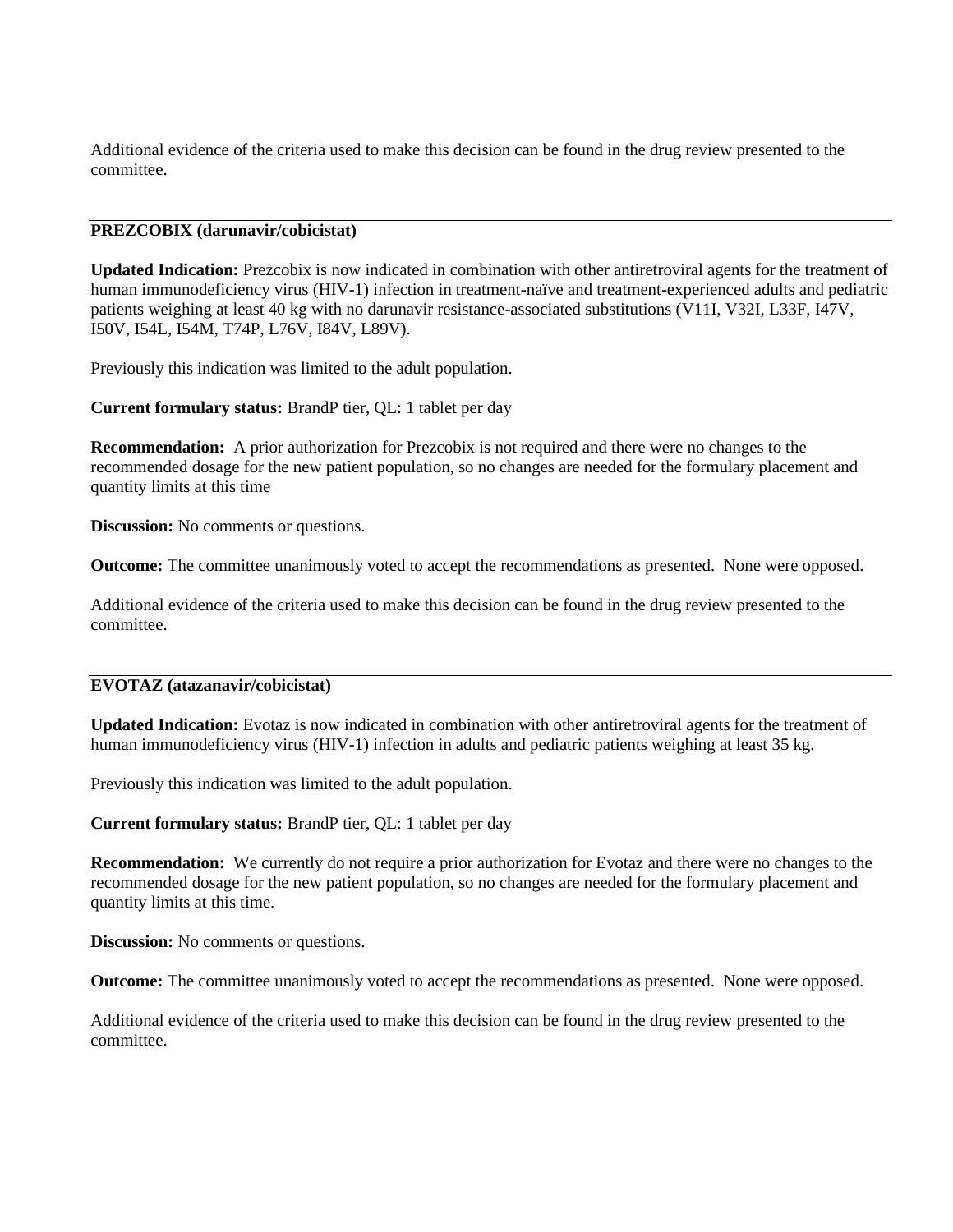## **SPRAVATO (esketamine)**

**Updated Indication:** Spravato is indicated, in conjunction with an oral antidepressant, for the treatment of depressive symptoms in adults with major depressive disorder (MDD) with acute suicidal ideation or behavior.

*Previously, Spravato was only indicated for treatment-resistant depression in adults in conjunction with an oral antidepressant.* 

Limitations of Use: The effectiveness of Spravato in preventing suicide or in reducing suicidal ideation or behavior has not been demonstrated. Use of Spravato does not preclude the need for hospitalization if clinically warranted, even if patients experience improvement after an initial dose of Spravato. Spravato is not approved as an anesthetic agent.

**Current formulary status:** Spravato is a medical benefit and requires a prior authorization

**Recommendation:** There will be no changes to formulary status at this time. It is recommended to update the new indication and add a section regarding drug interactions to both indications.

### For Treatment Resistant Depression:

- Medical record documentation of age  $\geq 18$  years **AND**
- Medical record documentation of diagnosis of major depression disorder (MDD) **AND**
- Medical record documentation of Spravato being used for treatment-resistant depression as defined by failure of at least two antidepressants at an optimized dose for at least 6 weeks **AND**
- Medical record documentation that Spravato will be used in combination with a newly initiated antidepressant **AND**
- Medical record documentation of the patient's baseline depression status using an appropriate rating scale (e.g. PHQ-9, Clinically Useful Depression Outcome Scale, Quick Inventory of Depressive Symptomatology-Self Report 16 Item, MADRS, HAM-D) **AND**
- Medical record documentation of therapeutic failure on, intolerance to, or contraindication to olanzapine/fluoxetine capsules **AND**
- Medical record documentation that all potential drug interactions have been addressed by the prescriber (such as discontinuation of the interacting drug, dose reduction of the interacting drug, or counseling of the beneficiary about the risks associated with the use of both medications when they interact)

For acute suicidal ideation and behavior:

- Medical record documentation of age  $\geq$  18 years **AND**
- Medical record documentation that Spravato will be used in combination with an oral antidepressant **AND**
- Medical record documentation of diagnosis of major depression disorder (MDD) **AND**
- Medical record documentation of a recent hospital admission (within 4 weeks) due to depressive symptoms with acute suicidal ideation and behavior **AND**
- Medical record documentation that Spravato was started inpatient AND
- Medical record documentation that Spravato will not exceed the FDA-approved duration of 4 weeks AND
- Medical record documentation that all potential drug interactions have been addressed by the prescriber (such as discontinuation of the interacting drug, dose reduction of the interacting drug, or counseling of the beneficiary about the risks associated with the use of both medications when they interact)

**\*Note to reviewer:** The standard of care for patients with acute suicidal ideation and behavior is to hospitalize for safety. Spravato should be started inpatient for acute suicidal ideation requests.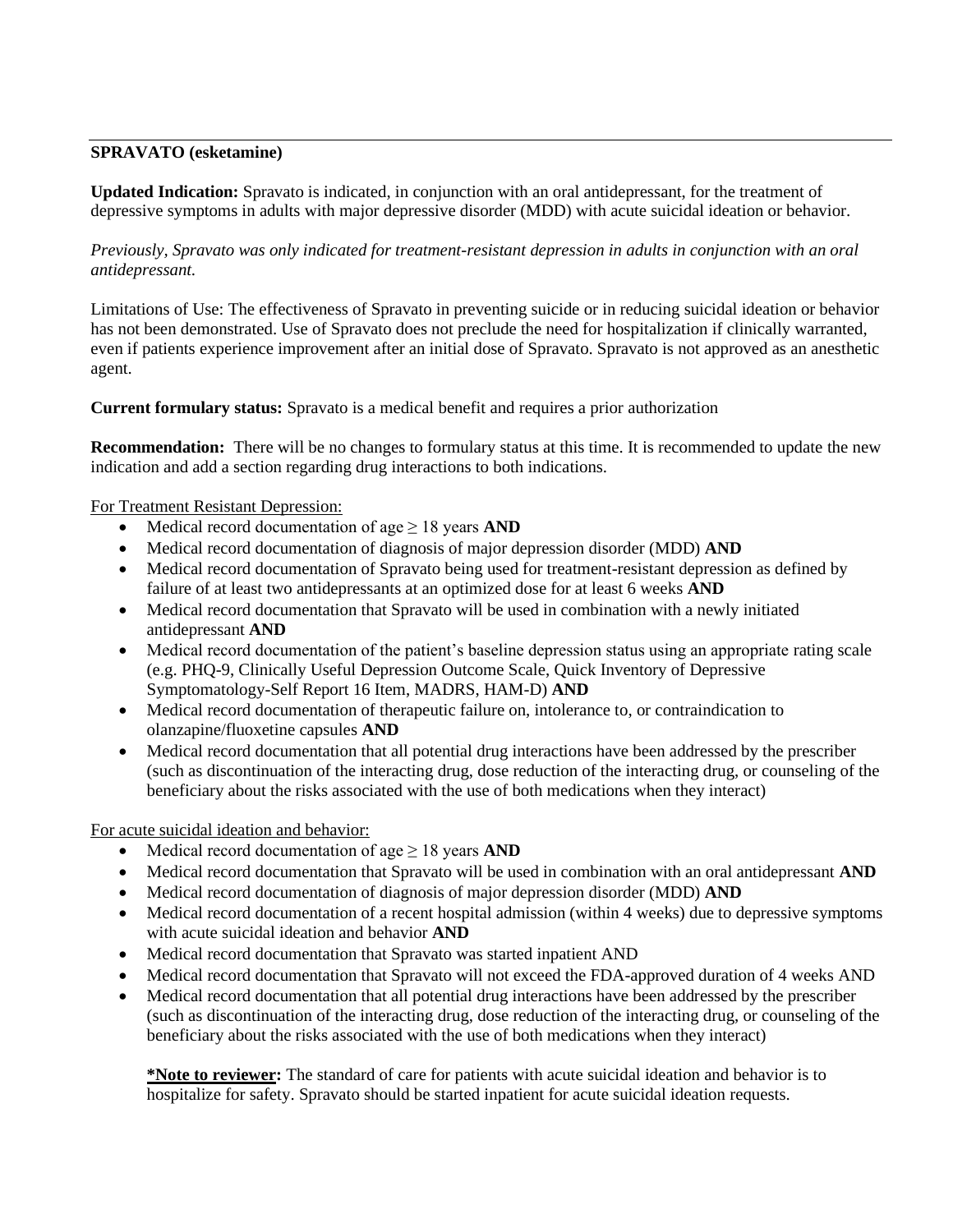## **AUTHORIZATION DURATION FOR TREATMENT RESISTANT DEPRESSION:**

Initial approval will be for 1 month or less if the reviewing provider feels it is medically appropriate. For continued coverage, the following criteria is required.

• Medical record documentation of clinical improvement in depression symptoms as measured by an appropriate rating scale (compared to previous measurement)

Subsequent approvals will be for an additional 12 months or less if the reviewing provider feels it is medically appropriate. For continued coverage, the following criteria is required.

• Medical record documentation of clinical improvement or lack of progression in depression symptoms as measured by an appropriate rating scale (compared to previous measurement)

## **QUANTITY LIMITS FOR TREATMENT RESISTANT DEPRESSION:**

For the initial 1 month authorization: 23 devices per 28 days For subsequent authorizations: 12 devices per 28 days

## **AUTHORIZATION DURATION FOR DEPRESSIVE EPISODES WITH ACUTE SUICIDAL IDEATION:**

Approval will be for one (1) 4 week approval for the FDA approved maximum of 24 devices. Requests for authorizations exceeding these limits will require the following medical record documentation of peerreviewed literature citing well-designed clinical trials to indicate that the member's healthcare outcome will be improvement by dosing beyond the FDA-approved treatment duration.

## **QUANTITY LIMITS FOR DEPRESSIVE EPISODES WITH ACUTE SUIDICAL IDEATION:**

56 mg dose pack: 16 devices per 28 days 84 mg dose pack: 24 devices per 28 days

**Discussion:** Dr. Silbert questioned if something should be specified in the policy about concomitant benzodiazepine use (causing excess sedation). Could be considered, but we usually don't list it if not contraindicated or black box in type. Could also consider adding a requirement to check PDMP. May be more applicable to treatment resistant depression rather than acute treatment of MDD with SI.

**Outcome:** The committee unanimously voted to accept the recommendations as presented. None were opposed.

Additional evidence of the criteria used to make this decision can be found in the drug review presented to the committee.

### **EPIDIOLEX (cannabidiol)**

**Updated Indication:** Epidiolex is indicated for the treatment of seizures associated with Lennox-Gastaut syndrome, Dravet syndrome, or tuberous sclerosis complex in patients 1 year of age and older.

Previously, it was indicated for patients 2 years and older with Lennox-Gastaut syndrome or Dravet syndrome.

**Current formulary status:** BrandNP, requiring prior authorization

**Recommendation:** No changes are recommended to the formulary placement of Epidiolex. The following changes are recommended to Commercial Policy 538.0 Epidiolex to incorporate the new indication.

- Medical record documentation that Epidiolex is prescribed by a neurologist **AND**
- Medical record documentation of age greater than or equal to **2 years 1 year AND**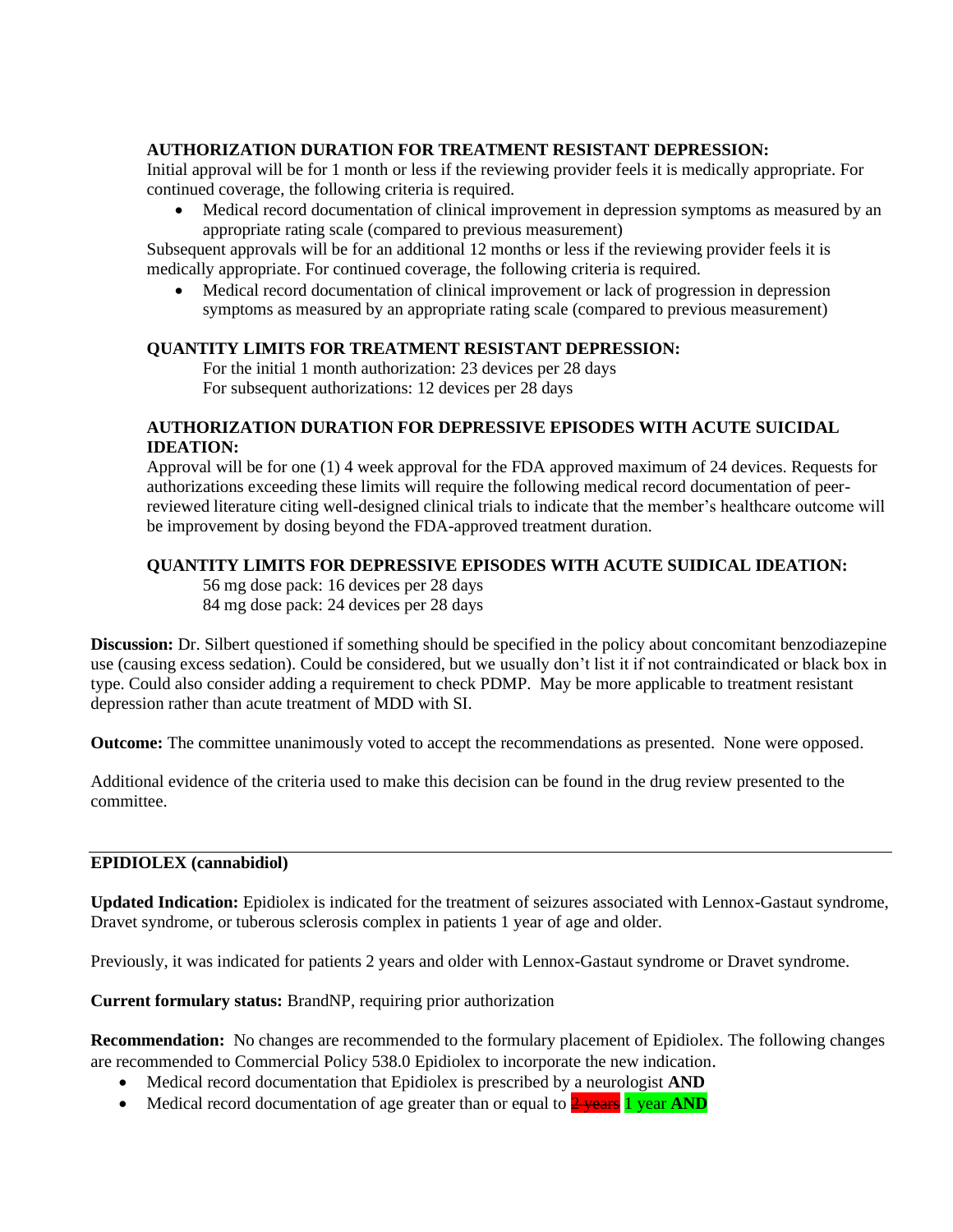- Medical record documentation of a diagnosis of Lennox-Gastaut syndrome, Dravet syndrome, or tuberous sclerosis complex **AND**
- **For Lennox-Gastaut syndrome:** Medical record documentation of therapeutic failure on, intolerance to, or contraindication to two (2) generic formulary alternatives **OR** member is between 1 and 2 years of age

**Discussion:** No comments or questions.

**Outcome:** The committee unanimously voted to accept the recommendations as presented. None were opposed.

Additional evidence of the criteria used to make this decision can be found in the drug review presented to the committee.

### **XPOVIO (selinexor)**

**Updated Indication:** Xpovio is now indicated for the treatment of adult patients with relapsed or refractory diffuse large B-cell lymphoma (DLBCL), not otherwise specified, including DLBCL arising from follicular lymphoma, after at least 2 lines of systemic therapy.

Previously Xpovio was indicated in adult patients with relapsed or refractory multiple myeloma who received at least 4 prior therapies.

**Current formulary status:** OralOncBrandNP tier, requiring a prior authorization

**Recommendation:** There are no changes recommended for the formulary placement or authorization duration of Xpovio. The following changes are recommended for the prior authorization criteria for Commercial Policy 584.0:

### **Relapsed or Refractory Diffuse Large B-cell Lymphoma (DLBCL)**

- Medical record documentation that Xpovio is prescribed by a hematologist or oncologist **AND**
- Medical record documentation of age 18 years or older **AND**
- Medical record documentation of relapsed or refractory diffuse large B-cell lymphoma (DLBCL), not otherwise specified, including DLBCL arising from follicular lymphoma **AND**
- Medical record documentation of treatment with at least two prior lines of therapy

**QUANTITY LIMIT:** Pharmacist note to CSR: Authorization should be entered by HICL, Restriction NO, check the Formulary PA required, Formulary and Step Therapy boxes (no QLs need to be entered within the authorization but will need to go in the letters).

| 40 mg once weekly  | 8 tablets / 28 days  |
|--------------------|----------------------|
| 60 mg once weekly  | 12 tablets / 28 days |
| 80 mg weekly       | 16 tablets / 28 days |
| 100 mg weekly      | 20 tablets / 28 days |
| 60 mg twice weekly | 24 tablets / 28 days |
| 80 mg twice weekly | 32 tablets / 28 days |

**Discussion:** No comments or questions.

**Outcome:** The committee unanimously voted to accept the recommendations as presented. None were opposed.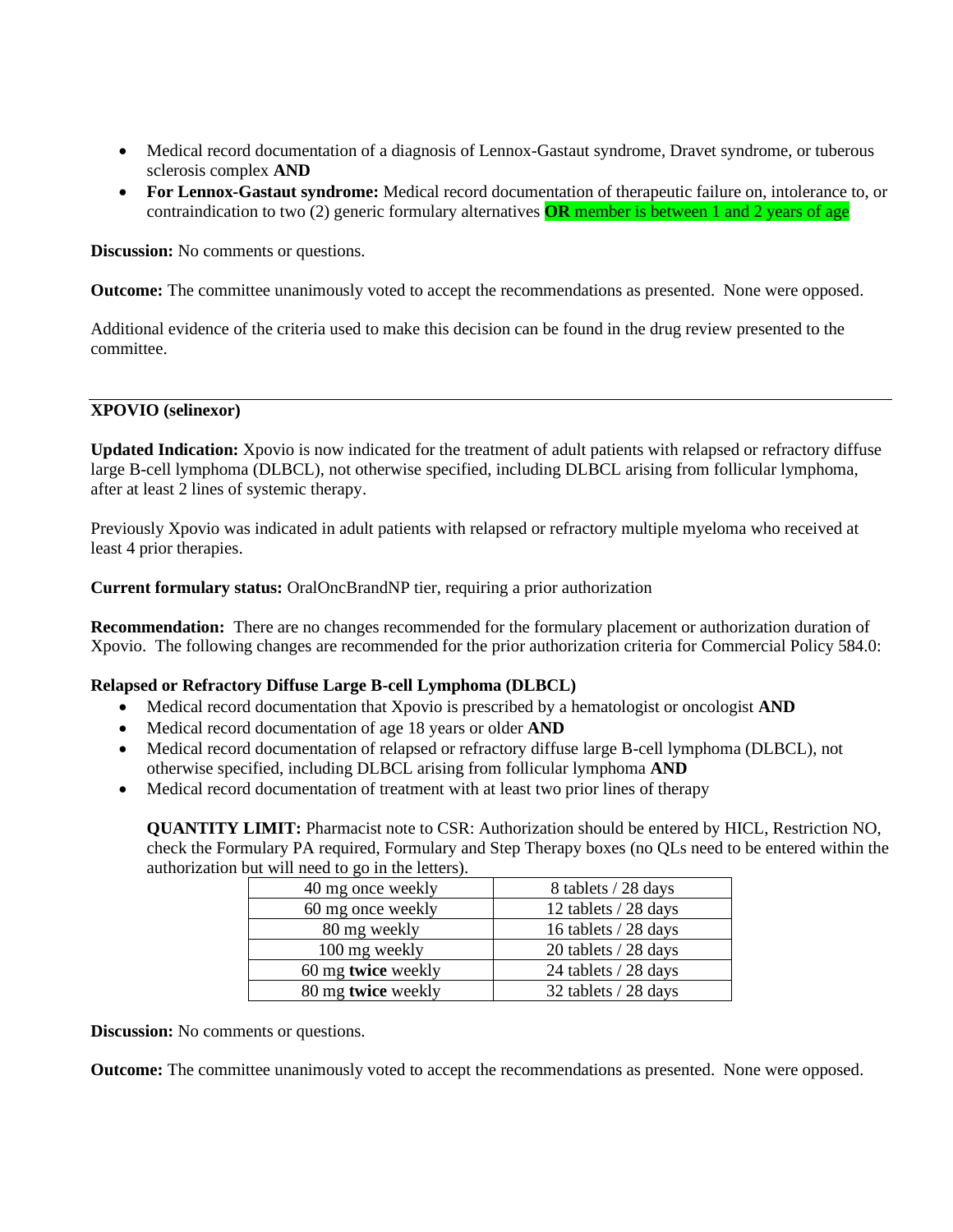Additional evidence of the criteria used to make this decision can be found in the drug review presented to the committee.

## **SIVEXTRO (tedizolid)**

**Updated Indication:** Sivextro is now indicated for the treatment of adults and pediatric patients ≥ 12 years of age with acute bacterial skin and skin structure infections caused by susceptible isolates of the following gram-positive microorganisms: Staphylococcus aureus (including methicillin-resistant and methicillin-susceptible isolates), Streptococcus pyogenes, Streptococcus agalactiae, Streptococcus anginosus group (including Streptococcus anginosus, Streptococcus intermedius, and Streptococcus constellatus), and Enterococcus faecalis

**Current formulary status:** Sivextro tablets are a pharmacy benefit and are currently available on the Commercial, Marketplace, and GHP Kids formularies on the Specialty Tier, or the Brand Non-Preferred tier for members with a 3-tier benefit requiring prior authorization. Sivextro vials are covered as a medical benefit requiring prior authorization.

**Recommendation:** No changes are recommended to the current formulary placement of Sivextro tablets or vials. It is recommended the prior authorization criteria be updated as follows:

Pharmacy Benefit:

- Medical record documentation that patient is greater than or equal to 12 years of age **AND**
- Medical record documentation of a diagnosis of a grade 2 or greater acute bacterial skin and skin structure infection (including cellulitis/erysipelas, wound infection, and major cutaneous abscess) caused by: *Staphylococcus aureus, Streptococcus pyogenes, Streptococcus agalactiae, Streptococcus anginosus, Streptococcus intermedius, Streptococcus constellatus,* or *Enterococcus faecalis* which have been diagnosed and documented with Infectious Disease consultation **AND**
- Medical record documentation of culture and sensitivity showing the patient's infection is not susceptible to alternative antibiotic treatments **OR** a documented history of previous intolerance to or contraindication to other antibiotics shown to be susceptible on the culture and sensitivity **OR**
- Medical record documentation that Sivextro therapy was started during an inpatient setting

**QUANTITY LIMIT:** 6 tablets every 30 days

## **AUTHORIZATION DURATION:** one-time, 6 day approval

### Medical Benefit:

- Medical record documentation that patient is  $\geq 12$  years of age **AND**
- Medical record documentation of a diagnosis of an acute bacterial skin and skin structure infection (including cellulitis/erysipelas, wound infection, and major cutaneous abscess) caused by: *Staphylococcus aureus, Streptococcus pyogenes, Streptococcus agalactiae, Streptococcus anginosus, Streptococcus intermedius, Streptococcus constellatus,* or *Enterococcus faecalis* which has been diagnosed and documented with Infectious Disease consultation **AND**
- Medical record documentation of a culture and sensitivity showing the patient's infection is not susceptible to alternative antibiotic treatments **OR** a documented history of previous intolerance to or contraindication to other antibiotics shown to be susceptible on the culture and sensitivity **OR**
- If Sivextro was initiated during an inpatient stay, medical record documentation of a culture and sensitivity showing the patient's infection is not susceptible to alternative antibiotic treatments **OR** a documented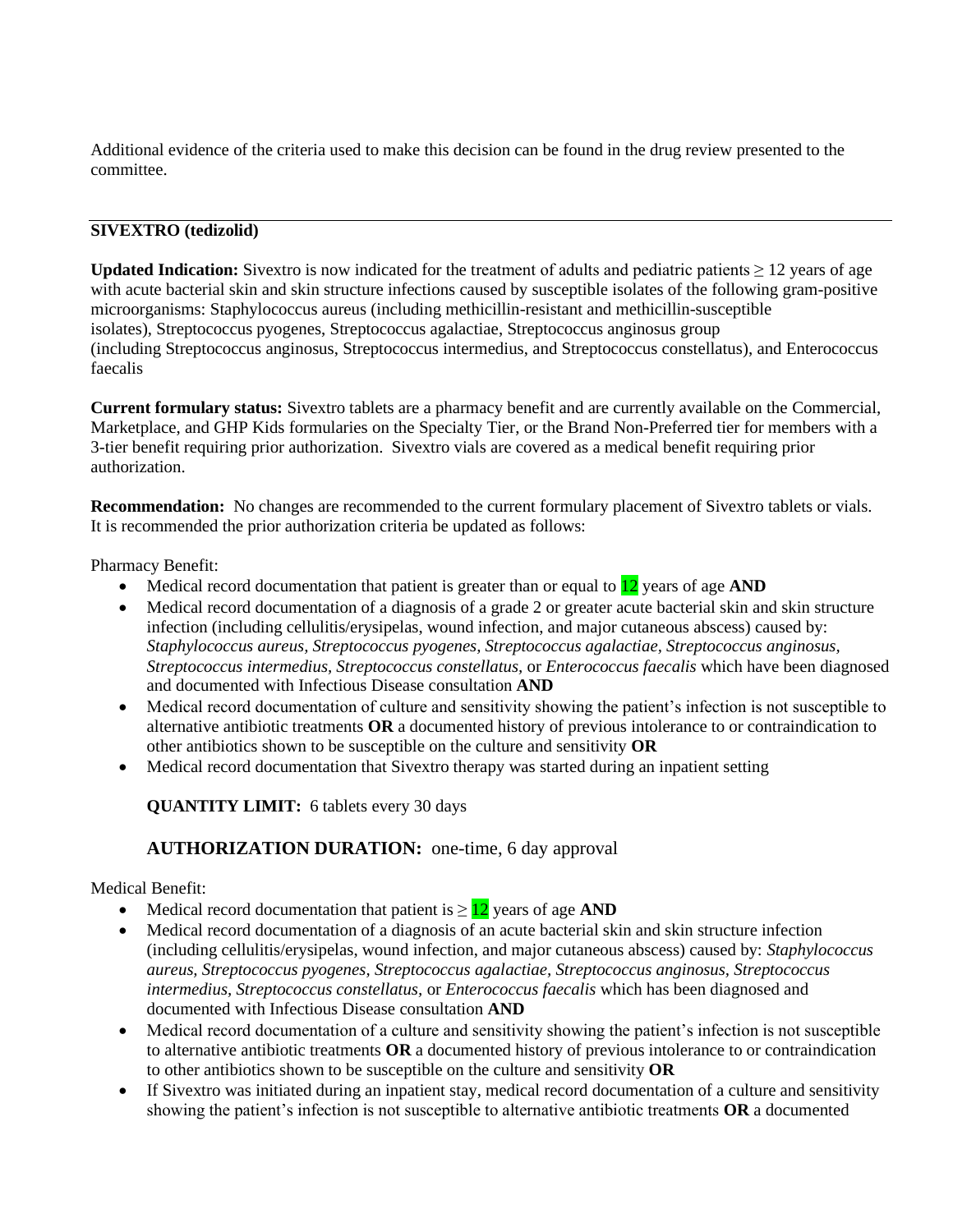history of previous intolerance to or contraindication to other antibiotics shown to be susceptible on the culture and sensitivity

**AUTHORIZATION LIMIT:** If approved, Sivextro IV will be authorized for a max of 6 doses; (Facets RX Count: 200 (J3090 units) per dose)

**Discussion:** No comments or questions.

**Outcome:** The committee unanimously voted to accept the recommendations as presented. None were opposed.

Additional evidence of the criteria used to make this decision can be found in the drug review presented to the committee.

#### **BAVENCIO (avelumab)**

**Updated Indication:** Bavencio is now indicated for maintenance treatment of patients with locally advanced or metastatic urothelial carcinoma (UC) that has not progressed with first-line platinum containing chemotherapy.

Previously Bavencio was indicated in patients with locally advanced or metastatic urothelial carcinoma who had disease progression following platinum chemotherapy as well as indications for metastatic Merkel cell carcinoma and advanced renal cell carcinoma.

**Current formulary status:** Medical Benefit requring a prior authorization

**Recommendation:** No changes are recommended to the formulary placement or authorization duration of Bavencio. The following changes are recommended to Medical Benefit Policy 152.0 to incorporate the new indication:

### **Urothelial Carcinoma**

- Prescribed by a hematologist/oncologist **AND**
- Medical record documentation of a diagnosis of locally advanced or metastatic urothelial carcinoma **AND**
- Medical record documentation of one of the following:
	- o Documentation that Bavencio will be used as maintenance treatment with no progression following first-line platinum-containing chemotherapy **OR**
	- o Disease progression during or following platinum-containing chemotherapy **OR**
	- $\circ$  Disease progression within 12 months of neoadjuvant or adjuvant treatment with platinumcontaining chemotherapy

### **Renal Cell Carcinoma**

- Prescribed by a hematologist/oncologist **AND**
- Medical record documentation of a diagnosis of advanced renal cell carcinoma (RCC) **AND**
- Medical record documentation that Bavencio will be given in combination with axitinib (Inlyta) **AND**
- Medical record documentation that Bavencio and axitinib are being used as first-line treatment

**AUTHORIZATION DURATION:** Initial approval will be for **6 months**. Subsequent approvals will be for an additional **12 months** and will require medical record documentation of continued disease improvement or lack of disease progression. The medication will no longer be covered if patient experiences toxicity or worsening of disease.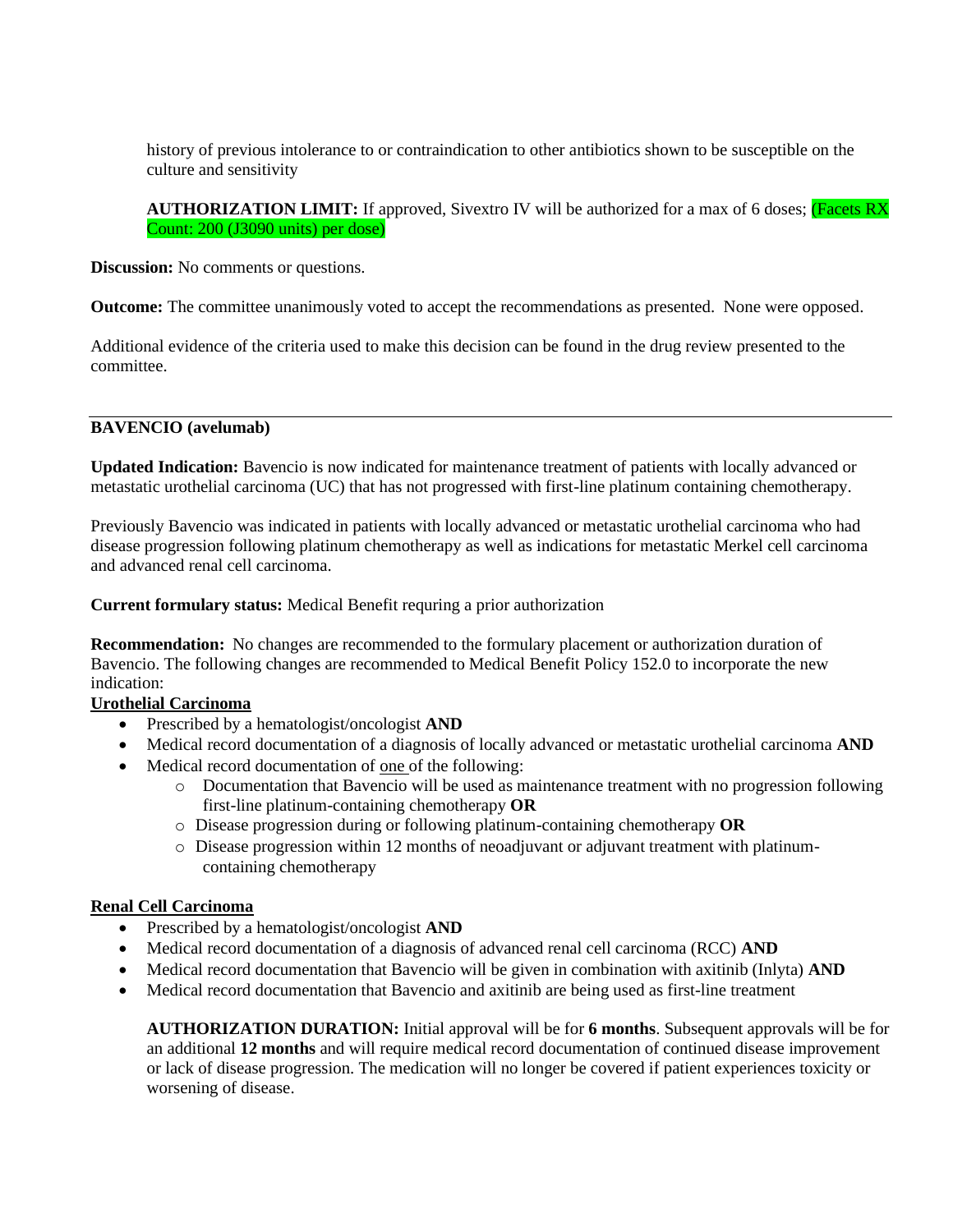**Discussion:** No comments or questions.

**Outcome:** The committee unanimously voted to accept the recommendations as presented. None were opposed.

Additional evidence of the criteria used to make this decision can be found in the drug review presented to the committee.

#### **TAZVERIK (tazemetostat)**

**Updated Indication:** Tazverik is now indicated for the treatment of:

- Adult patients with relapsed or refractory follicular lymphoma whose tumors are positive for an EZH2 mutation as detected by an FDA-approved test and who have received at least 2 prior systemic therapies
- Adult patients with relapsed or refractory follicular lymphoma who have no satisfactory alternative treatment options

**Current formulary status:** OralOncBrandNP tier, requiring a prior authorization

**Recommendation:** No changes are recommended to the formulary placement, quantity limits, or authorization duration for Tazverik. The following prior authorization criteria should be added the Commercial Policy 613.0 to incorporate the new indication:

#### **Relapsed or Refractory Follicular Lymphoma**

- Medical record documentation that Tazverik is prescribed by or in consultation with a hematologist or oncologist **AND**
- Medical record documentation of age greater than or equal to 18 years **AND**
- Medical record documentation of relapsed or refractory follicular lymphoma **AND**
- Medical record documentation of one of the following:
	- o Documentation of an EZH2 mutation as detected by an FDA-approved test\* **AND** documentation that member has received at least 2 prior systemic therapies

#### **OR**

o Documentation of no satisfactory alternative treatment options

**\*NOTE**: The FDA- approved test for the detection of EZH2 mutation in relapsed or refractory lymphoma is the **cobas EZH2 Mutation Test.** The cobas® EZH2 Mutation Test is a real-time allele-specific PCR test for qualitative detection of single nucleotide mutations for Y646N, Y646F or Y646X (Y646H, Y646S, or Y646C), A682G, and A692V of the EZH2 gene.

**Discussion:** No comments or questions.

**Outcome:** The committee unanimously voted to accept the recommendations as presented. None were opposed.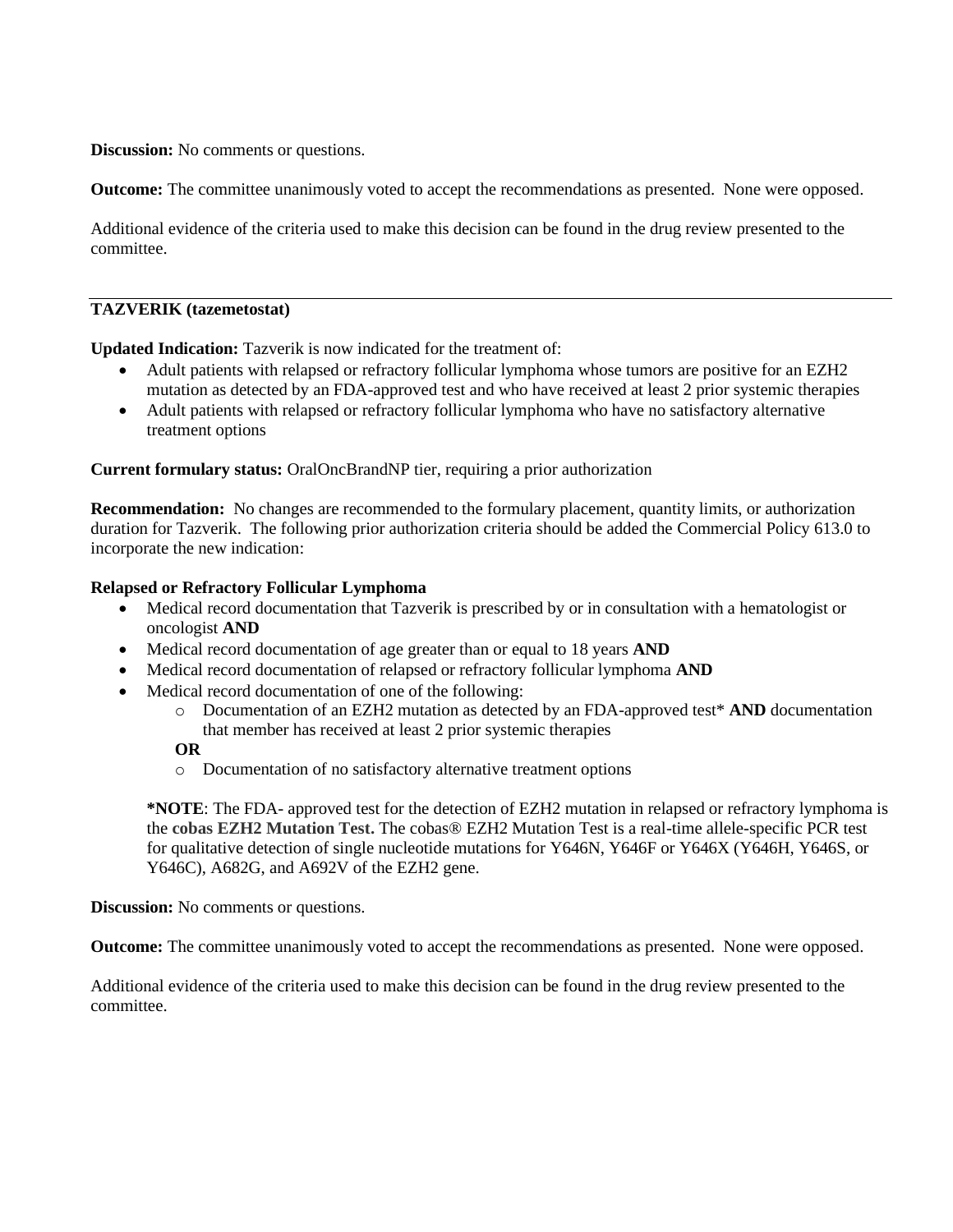#### **UPDATES**

## **TIVICAY AND TIVICAY PD (dolutegravir)**

#### **Discussion**

Dolutegravir, the active ingredient in Tivicay and Tivicay PD, is metabolized by UGT1A1 with some contribution from CYP3A as well as a substrate of UGT1A3, UGT1A9, BCRP, and P-gp in vitro. Drugs that induce those enzymes and transporters may decrease dolutegravir plasma concentration and reduce the therapeutic effect of dolutegravir. When administered with certain UGT1A or CYP3A inducers, that the dose of Tivicay and Tivicay PD should be administered twice daily.

#### **Recommendations**

The following quantity limits for Tivicay 10 mg and Tivicay PD should be updated to allow for twice daily administration when coadministered with certain uridine diphosphate (UDP) glucuronosyl transferase 1A1 (UGT1A) or cytochrome P450 (CYP)3A inducers:

### **QUANTITY LIMITS:**

- Tivicay 10 mg tablets : 8 tablets per day
- Tivicay 25 mg tablets : 2 tablets per day
- Tivicay 50 mg tablets : 2 tablets per day
- Tivicay PD: 12 tablets per day

**Outcome:** The committee unanimously voted to accept the recommendations as presented. None were opposed.

Additional evidence of the criteria used to make this decision can be found in the drug review presented to the committee.

### **ZENPEP (pancrelipase)**

### **Discussion**

The rebate for Zenpep was recently terminated by the manufacturer due to a company merger. A rebate continues to be available for Creon. This prompted an evaluation of the formulary status of Zenpep and the other pancreatic enzyme products.

There are currently no head to head trials comparing the effectiveness of the pancreatic enzymes. Items of note include:

- All products are of porcine origin and contain the digestive enzymes lipase, protease, and amylase.
- All follow a similar dosing schedule as recommended by the Cystic Fibrosis Foundation Guidelines.
- All are enteric coated with the exception of Viokace which must be administered with a proton pump inhibitor.
- All are approved for use in infants with the exception of Viokace which is only approved for adults.
- The main difference between these products is the available strengths.

### **Recommendations**

Due to the clinical equivalence amongst products and the current market share of Creon it is recommended that Creon is the sole preferred pancreatic enzyme on the Commercial/GHP Kids and Marketplace formularies. A prior authorization will be added to Zenpep to ensure use for an appropriate indication and prior use of Creon. Zenpep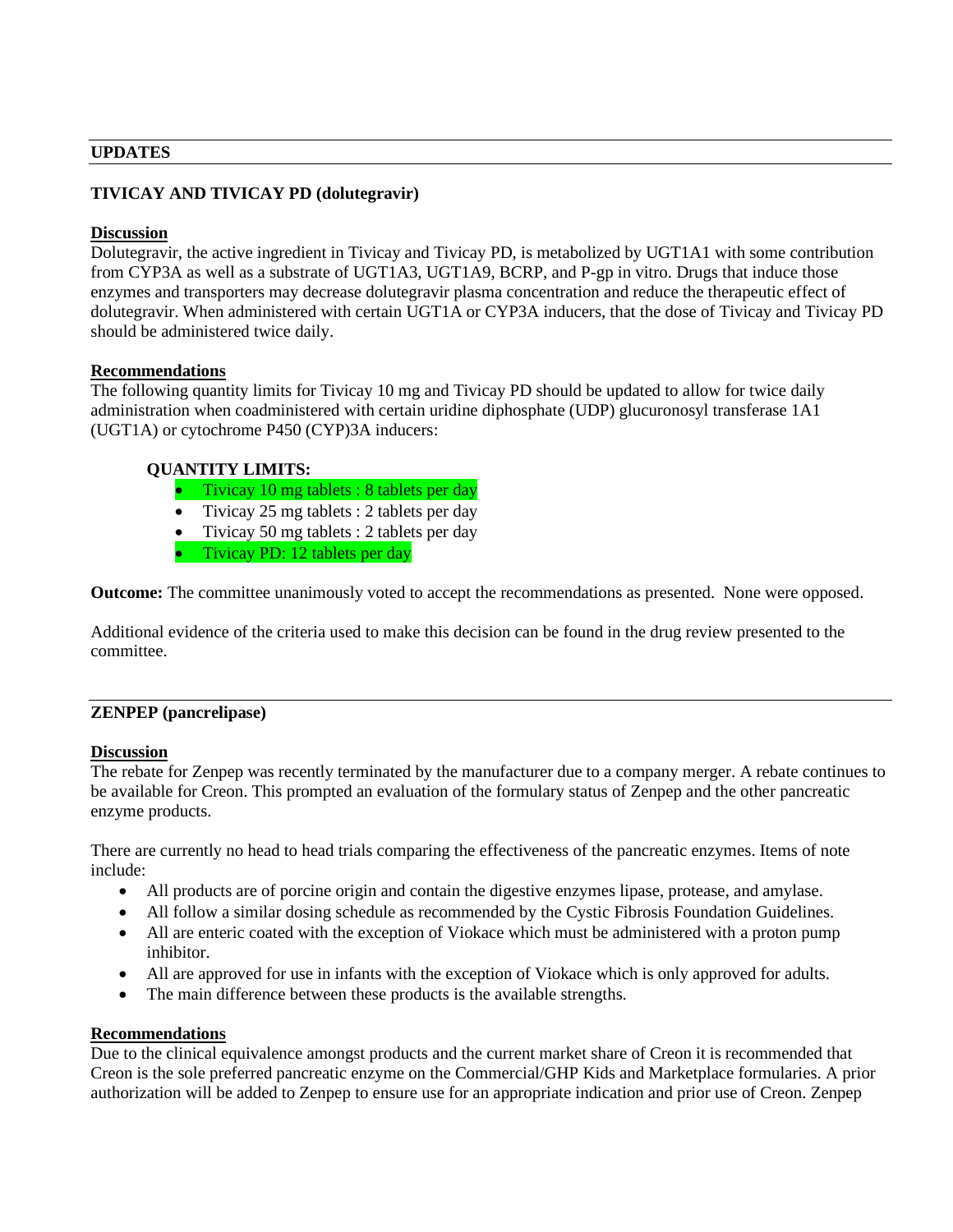will move to the brand non-preferred tier. Members currently utilizing Zenpep will be allowed to continue on therapy, but will also receive a letter informing them of the tier change.

Additionally, Pancreaze will be added to the existing prior authorization policy and the criteria will be updated to no longer require failure of Zenpep:

An exception for coverage of **Viokace** may be made for members who meet the following criteria:

- Medical record documentation of exocrine pancreatic insufficiency due to chronic pancreatitis or pancreatectomy A**ND**
- Medical record documentation of age greater than or equal to 18 years **AND**
- Medical record documentation that Viokace is being prescribed in conjunction with a proton pump inhibitor **AND**
- Medical record documentation of therapeutic failure on, contraindication to, or intolerance to Creon **AND** Zenpep

An exception for coverage of **Pancreaze, Zenpep, or Pertzye** may be made for members who meet the following criteria:

- Medical record documentation of exocrine pancreatic insufficiency **AND**
- Medical record documentation of therapeutic failure on, contraindication to, or intolerance to Creon **AND Zennen**

**Outcome:** The committee unanimously voted to accept the recommendations as presented. None were opposed.

Additional evidence of the criteria used to make this decision can be found in the drug review presented to the committee.

## **ZIEXTENZO (pegfilgrastim-bmez)**

### **Discussion**

At the July 2020 P&T meeting, Ziextenzo was reviewed and recommended to be added the commercial pharmacy formulary at the specialty tier (or brand **non-preferred** tier for members with a 3-tier benefit) requiring prior authorization to match the tiering of the other pegfilgrastim biosimilar products (Udenyca and Fulphila). Upon additional review, it was confirmed that Udenyca, Fulphila, and Neulasta are all on the specialty tier (brand **preferred** tier for members with a 3-tier benefit) requiring prior authorization. As a result, Ziextenzo was inappropriated tiered.

### **Recommendations**

It is recommended that the tiering of Ziextenzo for commercial members be updated to the **Brand Preferred** tier for members with a 3-tier benefit. No changes are necessary to the drug policy, authorization duration, or quantity limit of Ziextenzo at this time. No changes are necessary to the exchange line of business at this time. This change will ensure consistency in tiering between the pegfilgrastim biosimilar products.

**Outcome:** The committee unanimously voted to accept the recommendations as presented. None were opposed.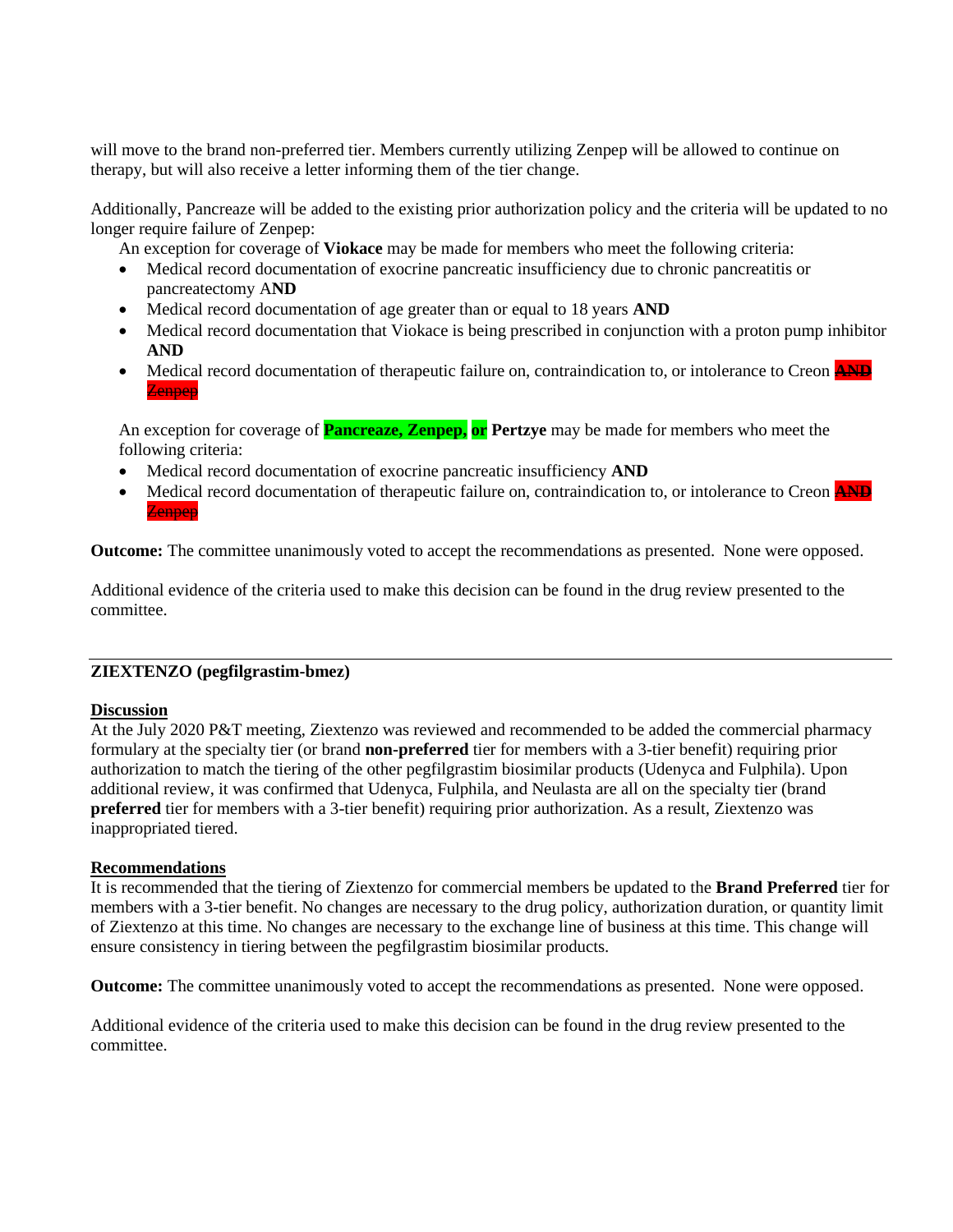## **Wet Age-Related Macular Degeneration Step Therapy update**

## **Current State**

There are currently five intravitreal anti-vascular endothelial growth factor (VEGF) agents available for the treatment of neovascular age-related macular degeneration (AMD) and diabetic macular edema (DME):

| <b>Brand Name</b> | <b>Generic Name</b> |
|-------------------|---------------------|
| Avastin           | bevacizumab         |
| Eylea             | aflibercept         |
| Lucentis          | Ranibizumab         |
| Beovu             | brolucizumab-dbll   |
| Macugen           | pegaptanib          |

Beovu was only recently approved by the FDA (October 2019) and will be reviewed at a future P&T committee meeting. Unlike bevacizumab, aflibercept, and ranibizumab, pegaptanib treatment does not improve visual acuity on average in patients with new onset neovascular AMD and is rarely used in current clinical practice. 1

**Current formulary status:** Currently, Avastin, Eylea, and Lucentis are all freely available through the medical benefit.

**Recommendation:** The AAO guidelines indicate that there is not a clinically significant difference in the efficacy and safety of Avastin, Eylea, and Lucentis. Given the significant cost differential it is recommended that a prior authorization is added to Eylea and Lucentis to promote utilization of Avastin when used for neovascular AMD. The step through Avastin will be applicable to new starts only. The following criteria are recommended:

## **Lucentis**

- Medical record documentation of a diagnosis of neovascular age-related macular degeneration **AND**
- Medical record documentation of therapeutic failure on, intolerance to, or contraindication to Avastin

### **OR**

- Medical record documentation of a diagnosis of diabetic retinopathy with or without macular edema **AND**
- Medical record documentation of therapeutic failure on, intolerance to, or contraindication to Avastin

### **OR**

• Medical record documentation of a diagnosis of macular edema following retinal vein occlusion **OR** myopic choroidal neovascularization

**NOTE:** Indicators of Avastin failure may include:

- Worse or unchanged intraretinal or subretinal fluid.
- Persistent subretinal or intraretinal fluid.
- Recurrent intraretinal or subretinal fluid at current interval or extended interval.
- New subretinal hemorrhage
- In the absence of subretinal fluid, intraretinal fluid, or subretinal hemorrhage a failure documented as evidence of growth of the neovascular membrane on clinical exam or multimodal imaging.
- Any ocular or systemic adverse event thought related to the use of intravitreal bevacizumab.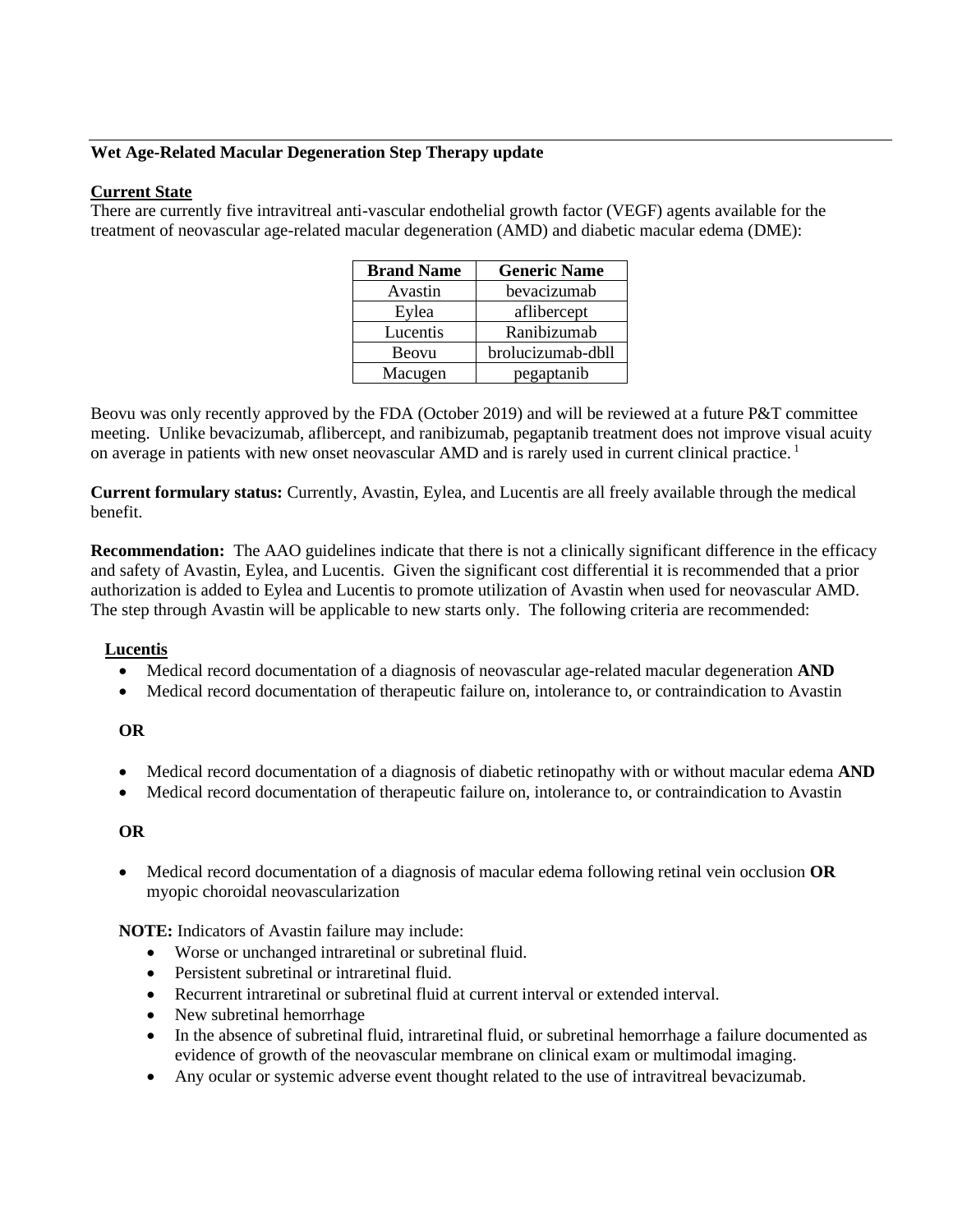# **Eylea**

- Medical record documentation of a diagnosis of neovascular age-related macular degeneration **AND**
- Medical record documentation of therapeutic failure on, intolerance to, or contraindication to Avastin

# **OR**

- Medical record documentation of a diagnosis of diabetic retinopathy with or without macular edema **AND**
- Medical record documentation of therapeutic failure on, intolerance to, or contraindication to Avastin **OR** medical record documentation of baseline visual acuity 20/50 or worse

# **OR**

• Medical record documentation of a diagnosis of macular edema following retinal vein occlusion

**NOTE:** Indicators of Avastin failure may include:

- Worse or unchanged intraretinal or subretinal fluid.
- Persistent subretinal or intraretinal fluid.
- Recurrent intraretinal or subretinal fluid at current interval or extended interval.
- New subretinal hemorrhage
- In the absence of subretinal fluid, intraretinal fluid, or subretinal hemorrhage a failure documented as evidence of growth of the neovascular membrane on clinical exam or multimodal imaging.
- Any ocular or systemic adverse event thought related to the use of intravitreal bevacizumab.

**Discussion:** Bret asked if the definition of "therapeutic failure" is specific to the eye or generalized for the patient. Kim believes it is specific to the eye, as different agents can be used in different eyes, but will look into further.

**Outcome:** The committee unanimously voted to accept the recommendations as presented. None were opposed.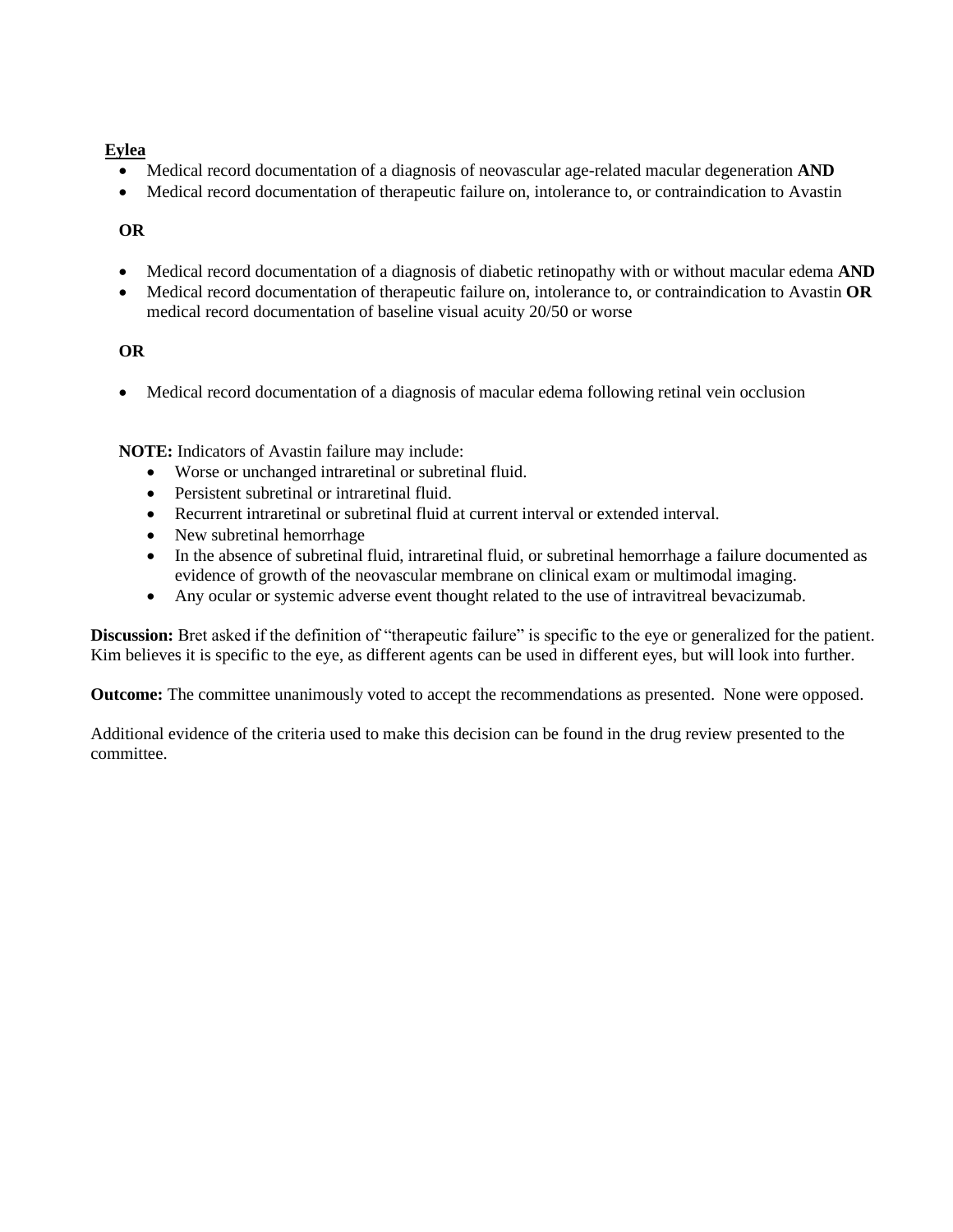# **SITE OF CARE POLICY**

#### **Discussion**

On October 1st, 2019 Geisinger Health Plan (GHP) implemented a new site of care program, which directs members to the most cost-effective, yet clinically appropriate location to receive certain drug infusions under the medical benefit. The site of care program is administered as part of the existing prior authorization program which requires clinical approval of the medication as well as approval at hospital based outpatient facilities via the following prior authorization criteria.

On October 1st, 2020 GHP will implement the Phase IV drug, Cinryze, to the site of care program, and on December 1st, 2020 GHP will implement Phase V drugs (Xolair, Nucala, and Fasenra) to the site of care program. The current Site of Care Policy (MBP 181.0) will apply in addition to the drugs' respective existing clinical prior authorization program.

#### **Recommendations**

It is recommended that the following changes (additions highlighted in green and deletions highlighted in Red with a strikethrough) be made to MBP 181.0 so that this policy may apply to the Phase IV and Phase V drugs (Cinryze, Xolair, Nucala, and Fasenra). It is recommended that the following highlighted criteria changes be made to MBP 181.0 to account for appropriate exceptions for Xgeva given with concomitant in clinic intravenous chemotherapy be made. Additionally, it is recommended that criteria be added to require failure of a self-injectable formulation (when available) prior to being approved for a Site of Care exception.

#### MBP 181.0 Site of Care

**I. Policy:**

Site of Care Review Guidelines for Infusion Drugs and Specialty Medications

#### **II. Purpose/Objective:**

To provide a policy of coverage regarding the use of hospital-based outpatient facilities as a site of care for drugs that require administration via intravenous infusion or injection. This policy applies to these medications:

- 
- 
- 3. Benralizumab (Fasenra) [effective 12/1/20] 9. Mepolizumab (Nucala) [effective 12/1/20]
- 4. Cinryze (C1 esterase Inhibitor [Human]) [effective 10/1/20]
- 5. Denosumab (Prolia, Xgeva) **[effective 7/1/20]** 11. Tocilizumab (Actemra IV)
- 6. Golimumab (Simponi Aria) 12. Vedolizumab (Entyvio)
- 1. Abatacept (Orencia IV) <br>
2. Belimumab (Benlysta IV) <br>
2. Belimumab (Benlysta IV) 8. Infliximab & infliximab bi 8. Infliximab & infliximab biosimilar products
	-
	- 10. Omalizumab (Xolair) [effective 12/1/20]
	-
	-

### **III. Responsibility:**

- A. Medical Directors
- B. Medical Management
- C. Pharmacy Department

#### **IV. Required Definitions**

- 1. Attachment a supporting document that is developed and maintained by the policy writer or department requiring/authoring the policy.
- 2. Exhibit a supporting document developed and maintained in a department other than
- 3. the department requiring/authoring the policy.
- 4. Devised the date the policy was implemented.
- 5. Revised the date of every revision to the policy, including typographical and grammatical changes.
- 6. Reviewed the date documenting the annual review if the policy has no revisions necessary.
- 7. Site of Care choice of physical location for administration of intravenous infusions or injections. Site of care locations include hospital inpatient, hospital-based outpatient facilities, physician's office, ambulatory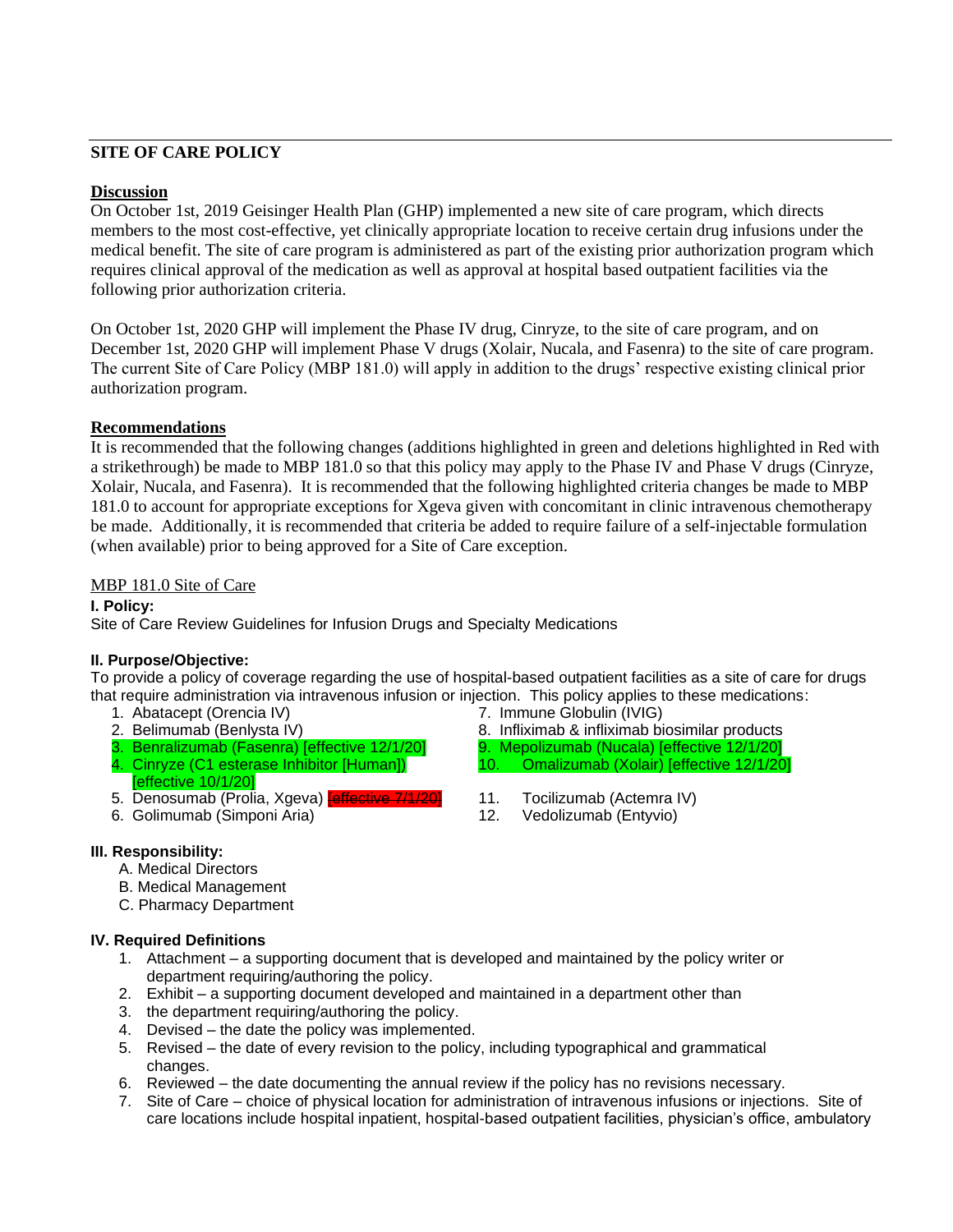infusion centers, or home infusion services.

- 8. Alternative less intensive site of care facilities include non-hospital affiliated outpatient infusion centers such as ambulatory infusion centers or physician's offices and home infusion
- 9. Hospital based outpatient facilities include ER services, intravenous drug infusions or injections, observation services, outpatient surgery, lab tests, or x-rays, or any other hospital services where the patient is not admitted as an inpatient.

#### **V. Additional Definitions**

Medical Necessity or Medically Necessary means Covered Services rendered by a Health Care Provider that the Plan determines are:

a. appropriate for the symptoms and diagnosis or treatment of the Member's condition, illness, disease or injury;

b. provided for the diagnosis and the direct care and treatment of the Member's condition, illness disease or injury;

- c. in accordance with current standards good medical treatment practiced by the general medical community;
- d. not primarily for the convenience of the Member, or the Member's Health Care Provider; and
- e. the most appropriate source or level of service that can safely be provided to the Member. When applied to hospitalization, this further means that the Member requires acute care as an inpatient due to the nature of the services rendered or the Member's condition, and the Member cannot receive safe or adequate care as an outpatient

#### **DESCRIPTION:**

Specific intravenous and injectable drugs must meet applicable medical necessity criteria for coverage. If these criteria are met, this coverage policy will be used to determine the medical necessity of administration in the hospital-based outpatient setting. If medical necessity criteria for administration in the hospital-based outpatient setting are not met, an alternative less intensive site of care facility should be utilized.

#### **CRITERIA FOR USE: Requires Prior Authorization by Medical Director or Designee**

Administration in the hospital-based outpatient setting will be considered medically necessary and LIMITED to a duration of 60 days when one of the following criteria are met:

- This is the initial medication infusion **OR**
- Member is reinitiating treatment after not receiving any treatments for at least 6 months.

**AUTHORIZATION DURATION:** Initial approval will be for a duration of 60 days. Administration in the hospitalbased outpatient setting for longer than 60 days will be required to meet the authorization criteria in the section below.

Administration in the hospital-based outpatient setting will be considered medically necessary for a duration of greater than 60 days when one of the following criteria are met:

- The medication has a site of care restriction for administration per the FDA approved label **OR**
- Documented previous history of severe or potentially life-threatening adverse event during or following administration and the adverse event cannot be managed using pre-medication(s) or adjusting the rate of infusion **OR**
- **Both All** of the following:
	- $\circ$  All alternate non-hospital outpatient settings are not within a reasonable distance from the member's home (within 50 miles) **AND**
	- $\circ$  Home healthcare or infusion provider has determined that the patient, home caregiver, or home environment is not appropriate for home infusion or home infusion services are not available due to limited network access **AND**
	- For request of a provider administered drug, for which a self-administered formulation is available, including but not limited to abatacept, belimumab, benralizumab, golimumab, mepolizumab and tocilizumab: medical record documentation of a therapeutic failure of or intolerance to a 3 month trial of the self-administered formulation of the respective product.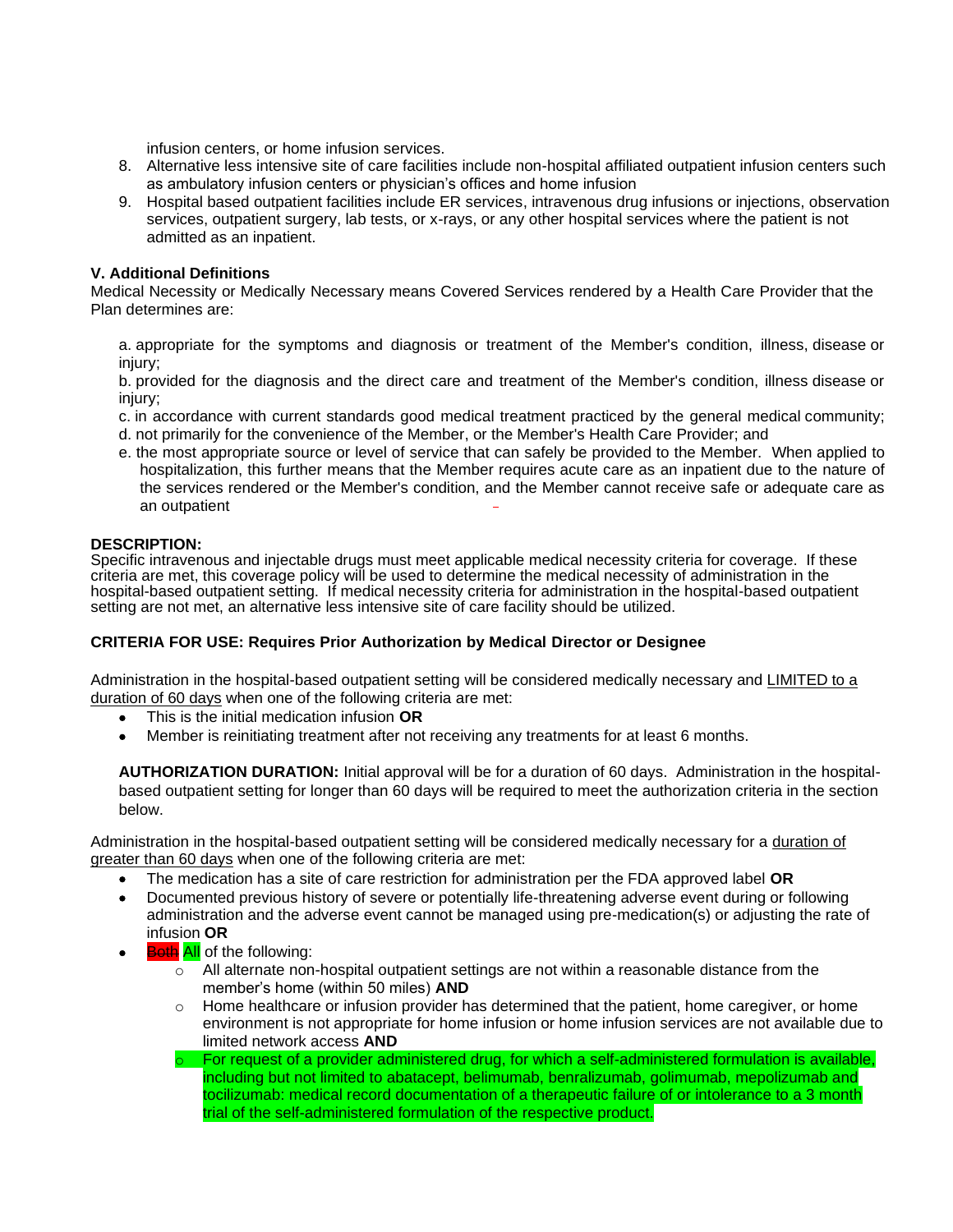**OR**

- For IVIG any of the above criteria **OR**
	- $\circ$  Change of immune globulin products (one infusion will be permitted in the hospital outpatient setting) **OR**
	- $\circ$  Laboratory confirmed immunoglobulin A (IgA) deficiency with anti-IgA antibodies
	- **OR**
- For Xgeva (denosumab) any of the above criteria **OR**
	- $\circ$  Patient is receiving Xgeva concomitantly with intravenous chemotherapy as part of the same encounter

**AUTHORIZATION DURATION:** Initial approval will be for the same length of time as the authorization of the specific drug being administered. Subsequent approvals will be required if the specific drug requires subsequent authorizations.

**NOTE:** To prevent a delay in care and allow adequate transition time for members to an alternate infusion site, members already established on therapy who do not meet any of the above criteria will be given a 60-day transition auth to allow them to continue receiving therapy at their current hospital based outpatient facility while they transition to a different infusion site.

**LIMITATIONS: If none of the above criteria are met and the proposed hospital-based outpatient facility is considered a least costly site of care, the hospital outpatient infusion would be approved.**

### **LINE OF BUSINESS:**

**This policy does not apply to the Medicaid or Medicare line of business. Eligibility and contract specific benefit limitations and/or exclusions will apply. Coverage statements found in the line of business specific benefit document will supersede this policy.**

**Outcome:** The committee unanimously voted to accept the recommendations as presented. None were opposed.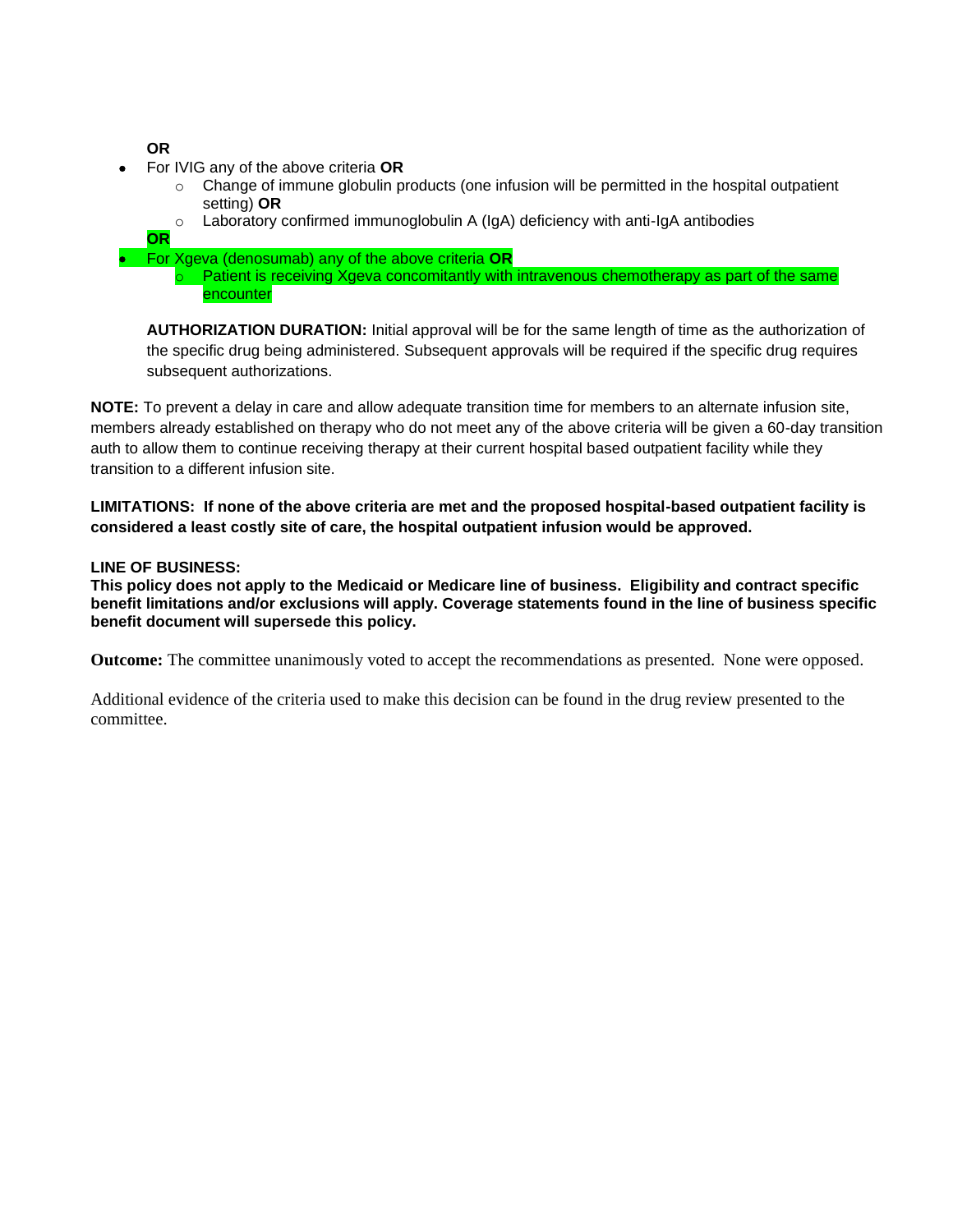## **TIER ASSIGNMENT FOR MEDICAL BENEFIT COST SHARE MEDICATIONS**

#### **Discussion**

The Geisigner Health Plan Benefit Review Team (BRT) has approved the removal of the medical benefit cost share copayment when the below listed medications are processed at a specialty pharmacy. In order for members to continue to receive these therapies at an in-network specialty pharmacy it is necessary to assign an appropriate pharmacy benefit cost sharing tier. All clinical utilization management criteria (prior authorization, step therapy, quantity limits, authorization durations, etc.) will continue to apply without change. The estimated cost and proposed tier assignment is presented in the below chart.

#### **Recommendations**

| <b>Brand Name</b>                                      | <b>Proposed Triple Tier Formulary</b><br><b>Placement</b> | <b>Proposed 4 Tier Formulary</b><br><b>Placement</b> | <b>Proposed Marketplace Formulary</b><br><b>Placement</b> |
|--------------------------------------------------------|-----------------------------------------------------------|------------------------------------------------------|-----------------------------------------------------------|
| Abilify Maintena (aripiprazole)                        | Brand Non-Preferred (Tier 3)                              | Specialty (Tier 4)                                   | Specialty (Tier 5)                                        |
| Abraxane (paclitaxel protein-bound)                    | Brand Non-Preferred (Tier 3)                              | Specialty (Tier 4)                                   | Specialty (Tier 5)                                        |
| Actemra IV (tocilizumab)                               | Brand Non-Preferred (Tier 3)                              | Specialty (Tier 4)                                   | Specialty (Tier 5)                                        |
| Adagen (pegademase bovine)                             | Excluded (Obsolete)                                       | Excluded (Obsolete)                                  | Excluded (Obsolete)                                       |
| Adakveo (crizanlizumab-tmca)                           | Brand Non-Preferred (Tier 3)                              | Specialty (Tier 4)                                   | Specialty (Tier 5)                                        |
| Adcetris (brentuximab vedotin)                         | Brand Non-Preferred (Tier 3)                              | Specialty (Tier 4)                                   | Specialty (Tier 5)                                        |
| Aldurazyme (laronidase)                                | Brand Non-Preferred (Tier 3)                              | Specialty (Tier 4)                                   | Specialty (Tier 5)                                        |
| Alimta (pemetrexed)                                    | Brand Non-Preferred (Tier 3)                              | Specialty (Tier 4)                                   | Specialty (Tier 5)                                        |
| Aliqopa (copanlisib)                                   | Brand Non-Preferred (Tier 3)                              | Specialty (Tier 4)                                   | Specialty (Tier 5)                                        |
| Andexxa (andexanet alfa)                               | Brand Non-Preferred (Tier 3)                              | Specialty (Tier 4)                                   | Specialty (Tier 5)                                        |
| Aralast (alpha1-proteinase inhibitor, human)           | Brand Non-Preferred (Tier 3)                              | Specialty (Tier 4)                                   | Specialty (Tier 5)                                        |
| Aristada (aripiprazole Lauroxil)                       | Brand Non-Preferred (Tier 3)                              | Specialty (Tier 4)                                   | Specialty (Tier 5)                                        |
| Arranon (nelarabine)                                   | Brand Non-Preferred (Tier 3)                              | Specialty (Tier 4)                                   | Specialty (Tier 5)                                        |
| Arzerra (ofatumumab)                                   | Brand Non-Preferred (Tier 3)                              | Specialty (Tier 4)                                   | Specialty (Tier 5)                                        |
| Asceniv (immune globulin intravenous, human -<br>slra) | Brand Non-Preferred (Tier 3)                              | Specialty (Tier 4)                                   | Specialty (Tier 5)                                        |
| Asparlas (calaspargase pegol-mknl)                     | Brand Non-Preferred (Tier 3)                              | Specialty (Tier 4)                                   | Specialty (Tier 5)                                        |
| Atryn (antithrombin III, human recombinate)            | Excluded (Obsolete)                                       | Excluded (Obsolete)                                  | Excluded (Obsolete)                                       |
| Avastin (bevacizumab)^(see foot note)                  | Brand Non-Preferred (Tier 3)                              | Specialty (Tier 4)                                   | Specialty (Tier 5)                                        |
| Aveed (testosterone undecanoate)                       | Brand Non-Preferred (Tier 3)                              | Specialty (Tier 4)                                   | Specialty (Tier 5)                                        |
| Avsola (infliximab-axxq)                               | Brand Non-Preferred (Tier 3)                              | Specialty (Tier 4)                                   | Specialty (Tier 5)                                        |
| Avycaz (ceftazidime/avibactam)                         | Brand Non-Preferred (Tier 3)                              | Specialty (Tier 4)                                   | Specialty (Tier 5)                                        |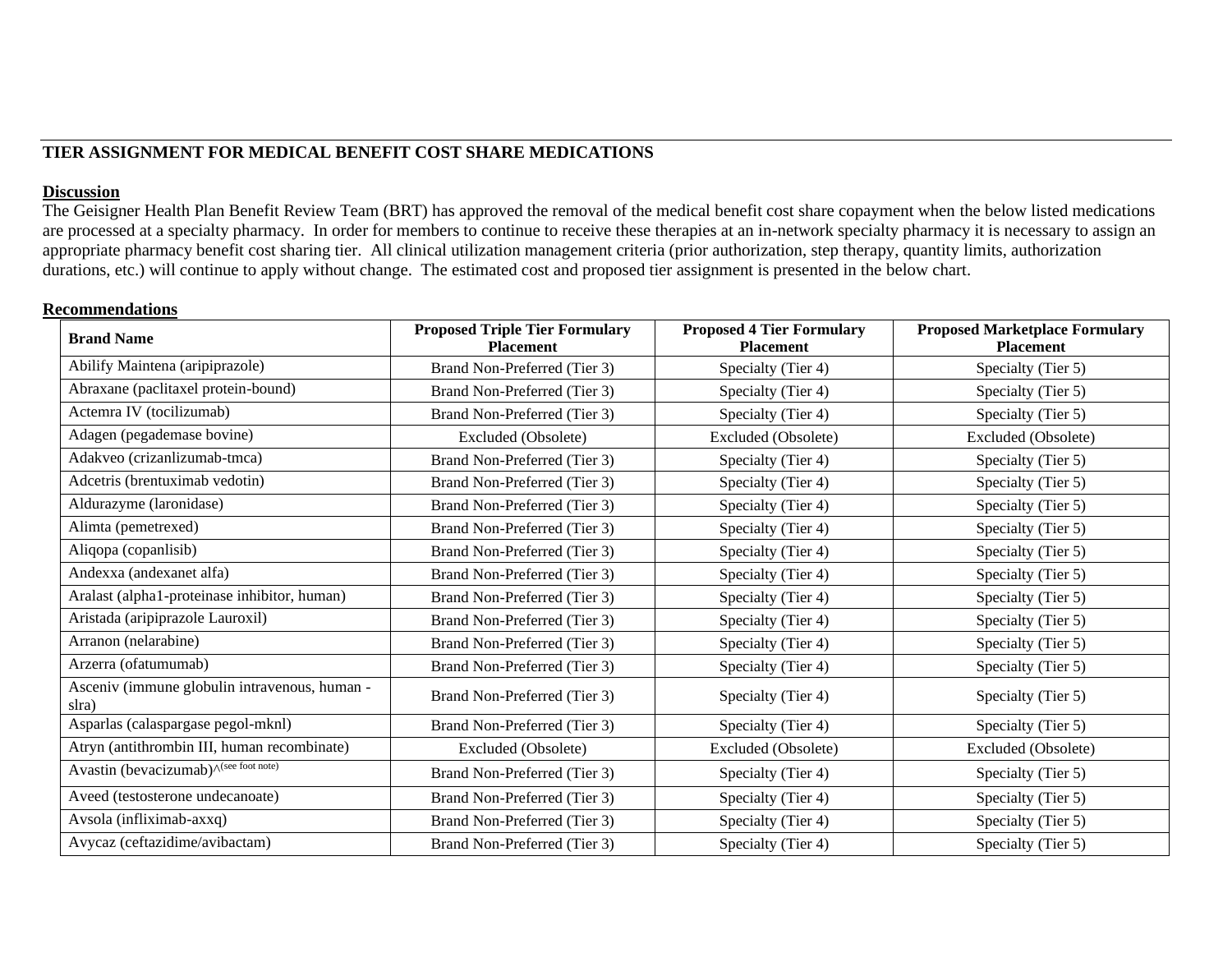| Azedra (iobenguane I 131)                               | Brand Non-Preferred (Tier 3)      | Specialty (Tier 4)                   | Specialty (Tier 5)                |
|---------------------------------------------------------|-----------------------------------|--------------------------------------|-----------------------------------|
| Bavencio (avelumab)                                     | Brand Non-Preferred (Tier 3)      | Specialty (Tier 4)                   | Specialty (Tier 5)                |
| Beleodaq (belinostat)                                   | Brand Non-Preferred (Tier 3)      | Specialty (Tier 4)                   | Specialty (Tier 5)                |
| Bendeka (bendamustine hydrochloride)                    | Brand Non-Preferred (Tier 3)      | Specialty (Tier 4)                   | Specialty (Tier 5)                |
| Benlysta (belimumab)                                    | Brand Non-Preferred (Tier 3)      | Specialty (Tier 4)                   | Specialty (Tier 5)                |
| Beovu (brolucizumab-dbll)                               | Brand Non-Preferred (Tier 3)      | Specialty (Tier 4)                   | Specialty (Tier 5)                |
| Berinert (C1 esterase inhibitor, human)                 | Brand Non-Preferred (Tier 3)      | Specialty (Tier 4)                   | Specialty (Tier 5)                |
| Besponsa (inotuzumab ozogamicin)                        | Brand Non-Preferred (Tier 3)      | Specialty (Tier 4)                   | Specialty (Tier 5)                |
| Bivigam (immune globulin intravenous)                   | Brand Non-Preferred (Tier 3)      | Specialty (Tier 4)                   | Specialty (Tier 5)                |
| Blincyto (blinatumomab)                                 | Brand Non-Preferred (Tier 3)      | Specialty (Tier 4)                   | Specialty (Tier 5)                |
| Botox (botulinum toxin type A)                          | Brand Non-Preferred (Tier 3)      | Specialty (Tier 4)                   | Specialty (Tier 5)                |
| Brineura (cerliponase alfa)                             | Brand Non-Preferred (Tier 3)      | Specialty (Tier 4)                   | Specialty (Tier 5)                |
| Cablivi (caplacizumab-yhdp)                             | Brand Non-Preferred (Tier 3)      | Specialty (Tier 4)                   | Specialty (Tier 5)                |
| Carimune (intravenous immune globulin)                  | Brand Non-Preferred (Tier 3)      | Specialty (Tier 4)                   | Specialty (Tier 5)                |
| Cerezyme (imiglucerase)                                 | Brand Non-Preferred (Tier 3)      | Specialty (Tier 4)                   | Specialty (Tier 5)                |
| Cimzia IV (certolizumab pegol)                          | Brand Non-Preferred (Tier 3)      | Specialty (Tier 4)                   | Specialty (Tier 5)                |
| Cinqair (reslizumab)                                    | Brand Non-Preferred (Tier 3)      | Specialty (Tier 4)                   | Specialty (Tier 5)                |
| Cinryze (C1 esterase inhibitor, human)                  | Brand Non-Preferred (Tier 3)      | Specialty (Tier 4)                   | Specialty (Tier 5)                |
| Cinvanti (aprepitant)                                   | Brand Non-Preferred (Tier 3)      | Brand Non-Preferred (Tier 3)         | Brand Non-Preferred (Tier 4)      |
| Clofarabine                                             | Brand Non-Preferred (Tier 3)      | Specialty (Tier 4)                   | Specialty (Tier 5)                |
| Clolar (clofarabine)                                    | Non-Formulary (Generic Available) | Non-Formulary (Generic<br>Available) | Non-Formulary (Generic Available) |
| Cresemba (isavuconazonium sulfate)                      | Brand Non-Preferred (Tier 3)      | Specialty (Tier 4)                   | Specialty (Tier 5)                |
| Crysvita (burosumab-twza)                               | Brand Non-Preferred (Tier 3)      | Specialty (Tier 4)                   | Specialty (Tier 5)                |
| Cubicin RF (daptomycin)                                 | Brand Non-Preferred (Tier 3)      | Brand Non-Preferred (Tier 3)         | Brand Non-Preferred (Tier 4)      |
| Cubicin (daptomycin)                                    | Non-Formulary (Generic Available) | Non-Formulary (Generic<br>Available) | Non-Formulary (Generic Available) |
| Cutaquig (immune globulin subcutaneous, human<br>-hipp) | Brand Non-Preferred (Tier 3)      | Specialty (Tier 4)                   | Specialty (Tier 5)                |
| Cuvitru (subcutaneous immune globulin)                  | Brand Non-Preferred (Tier 3)      | Specialty (Tier 4)                   | Specialty (Tier 5)                |
| Cyramza (ramucirumab)                                   | Brand Non-Preferred (Tier 3)      | Specialty (Tier 4)                   | Specialty (Tier 5)                |
| Cytogam (cytomegalovirus immune globulin)               | Brand Non-Preferred (Tier 3)      | Specialty (Tier 4)                   | Specialty (Tier 5)                |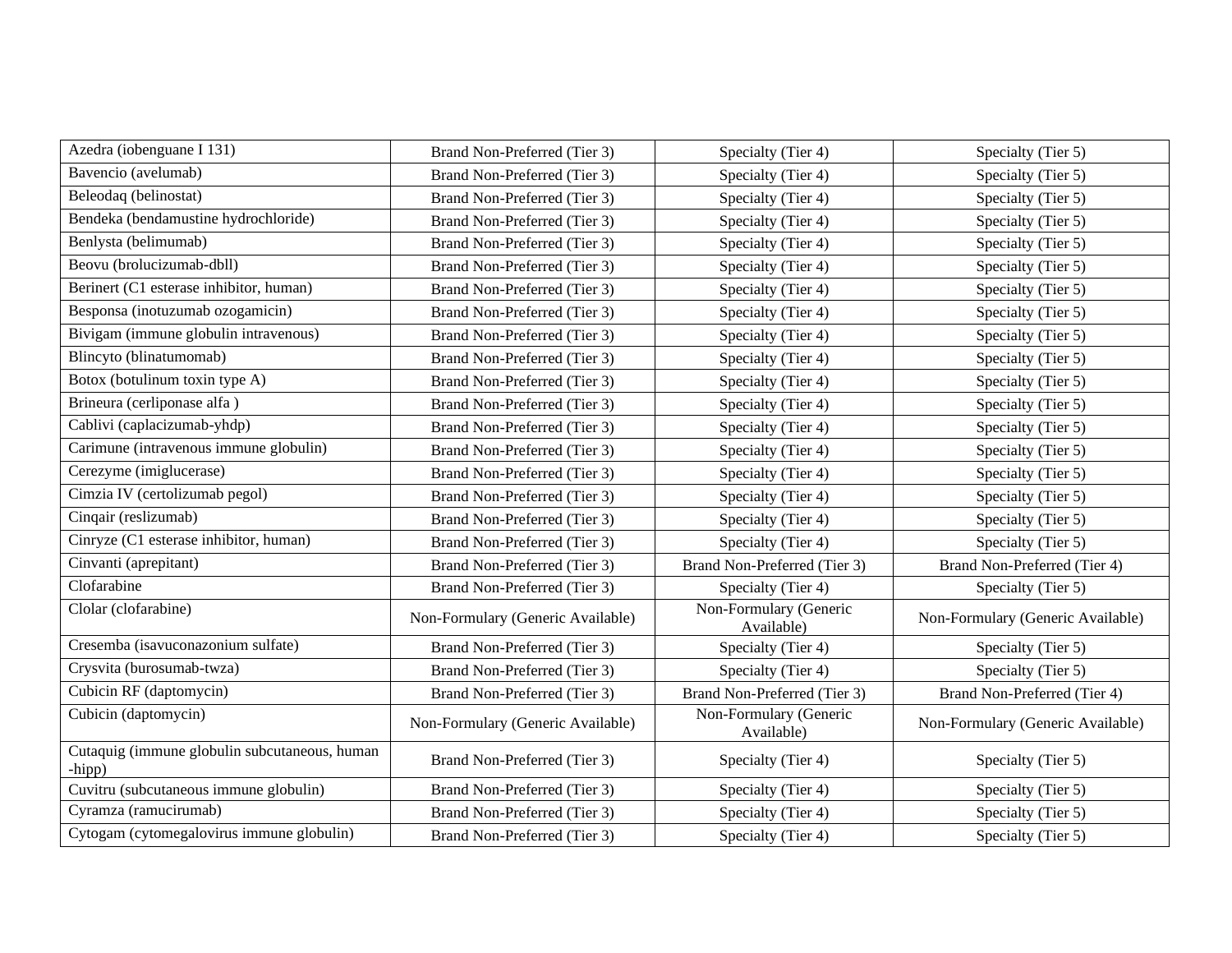| Dacogen (decitabine)                      | Non-Formulary (Generic Available) | Non-Formulary (Generic<br>Available) | Non-Formulary (Generic Available) |
|-------------------------------------------|-----------------------------------|--------------------------------------|-----------------------------------|
| Dalvance (dalbavancin)                    | Brand Non-Preferred (Tier 3)      | Specialty (Tier 4)                   | Specialty (Tier 5)                |
| Daptomycin                                | Generic (Tier 1)                  | Generic (Tier 1)                     | Generic Non-Preferred (Tier 2)    |
| Darzalex (daratumumab)                    | Brand Non-Preferred (Tier 3)      | Specialty (Tier 4)                   | Specialty (Tier 5)                |
| Decitabine                                | Brand Non-Preferred (Tier 3)      | Specialty (Tier 4)                   | Specialty (Tier 5)                |
| Duopa (carbidopa/levodopa                 | Brand Non-Preferred (Tier 3)      | Specialty (Tier 4)                   | Specialty (Tier 5)                |
| Durolane (sodium hyaluronate)             | Brand Non-Preferred (Tier 3)      | Specialty (Tier 4)                   | Specialty (Tier 5)                |
| Dysport (botulinum toxin Type A)          | Brand Non-Preferred (Tier 3)      | Specialty (Tier 4)                   | Specialty (Tier 5)                |
| Elaprase (idursulfase)                    | Brand Non-Preferred (Tier 3)      | Specialty (Tier 4)                   | Specialty (Tier 5)                |
| Elelyso (taliglucerase alfa)              | Brand Non-Preferred (Tier 3)      | Specialty (Tier 4)                   | Specialty (Tier 5)                |
| Eligard (leuprolide)                      | Brand Non-Preferred (Tier 3)      | Specialty (Tier 4)                   | Specialty (Tier 5)                |
| Elitek (rasburicase)                      | Brand Non-Preferred (Tier 3)      | Specialty (Tier 4)                   | Specialty (Tier 5)                |
| Elzonris (tagraxofusp-erzs)               | Brand Non-Preferred (Tier 3)      | Specialty (Tier 4)                   | Specialty (Tier 5)                |
| Empliciti (elotuzumab)                    | Brand Non-Preferred (Tier 3)      | Specialty (Tier 4)                   | Specialty (Tier 5)                |
| Enhertu (fam-trastuzumab deruxtecan-nxki) | Brand Non-Preferred (Tier 3)      | Specialty (Tier 4)                   | Specialty (Tier 5)                |
| Entyvio (vedolizumab)                     | Brand Non-Preferred (Tier 3)      | Specialty (Tier 4)                   | Specialty (Tier 5)                |
| <b>Epoprostenol Sodium</b>                | Brand Non-Preferred (Tier 3)      | Specialty (Tier 4)                   | Specialty (Tier 5)                |
| Erbitux (cetuximab)                       | Brand Non-Preferred (Tier 3)      | Specialty (Tier 4)                   | Specialty (Tier 5)                |
| Erwinaze (asparaginase)                   | Brand Non-Preferred (Tier 3)      | Specialty (Tier 4)                   | Specialty (Tier 5)                |
| Euflexxa (hyaluronate sodium)             | Brand Non-Preferred (Tier 3)      | Specialty (Tier 4)                   | Specialty (Tier 5)                |
| Evenity (romosozumab-aqqg)                | Brand Non-Preferred (Tier 3)      | Specialty (Tier 4)                   | Specialty (Tier 5)                |
| Exondys 51 (eteplirsen)                   | Brand Non-Preferred (Tier 3)      | Specialty (Tier 4)                   | Specialty (Tier 5)                |
| Eylea (aflibercept)                       | Brand Non-Preferred (Tier 3)      | Specialty (Tier 4)                   | Specialty (Tier 5)                |
| Fabrazyme (agalsidase beta)               | Brand Non-Preferred (Tier 3)      | Specialty (Tier 4)                   | Specialty (Tier 5)                |
| Fasenra (benralizumab)                    | Brand Non-Preferred (Tier 3)      | Specialty (Tier 4)                   | Specialty (Tier 5)                |
| Faslodex (fulvestrant)                    | Non-Formulary (Generic Available) | Non-Formulary (Generic<br>Available) | Non-Formulary (Generic Available) |
| Feraheme (ferumoxytol)                    | Brand Non-Preferred (Tier 3)      | Specialty (Tier 4)                   | Specialty (Tier 5)                |
| Fetroja (cefiderocol sulfate tosylate)    | Brand Non-Preferred (Tier 3)      | Specialty (Tier 4)                   | Specialty (Tier 5)                |
| Firmagon (degarelix)                      | Brand Non-Preferred (Tier 3)      | Brand Non-Preferred (Tier 3)         | Brand Non-Preferred (Tier 4)      |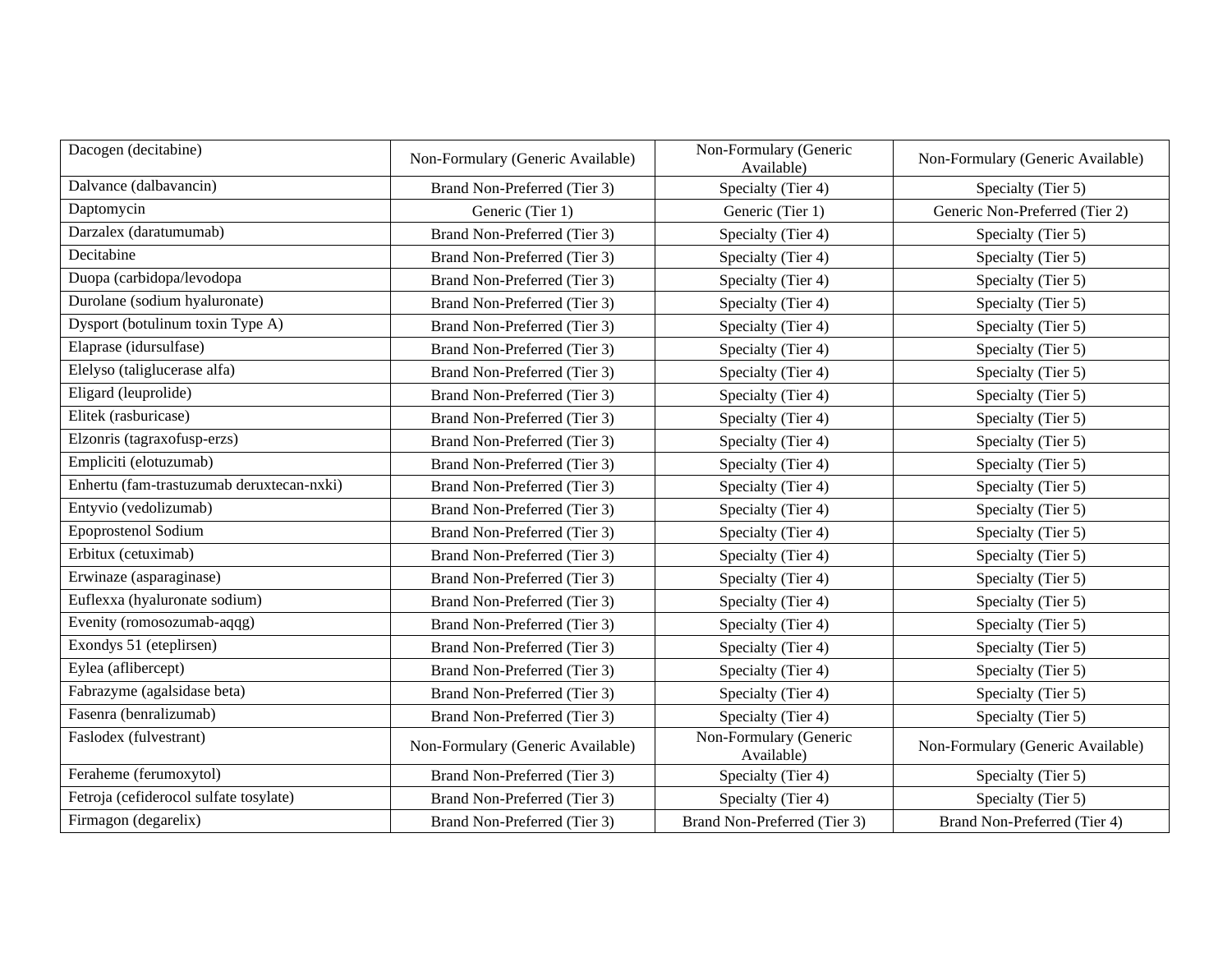| Flebogamma (intravenous immune globulin)                  | Brand Non-Preferred (Tier 3)          | Specialty (Tier 4)                       | Specialty (Tier 5)                    |
|-----------------------------------------------------------|---------------------------------------|------------------------------------------|---------------------------------------|
| Flolan (epoprostenol)*                                    | Non-Formulary (Generic Available)     | Non-Formulary (Generic<br>Available)     | Non-Formulary (Generic Available)     |
| Folotyn (pralatrexate)                                    | Brand Non-Preferred (Tier 3)          | Specialty (Tier 4)                       | Specialty (Tier 5)                    |
| Fulvestrant                                               | Brand Non-Preferred (Tier 3)          | Specialty (Tier 4)                       | Specialty (Tier 5)                    |
| Gamastan (immune globulin G (IGG)/glycine)                | Brand Non-Preferred (Tier 3)          | Specialty (Tier 4)                       | Specialty (Tier 5)                    |
| Gamifant (emapalumab-lzsg)                                | Brand Non-Preferred (Tier 3)          | Specialty (Tier 4)                       | Specialty (Tier 5)                    |
| Gammagard (subcutaneous/intravenous immune<br>globulin)   | Brand Non-Preferred (Tier 3)          | Specialty (Tier 4)                       | Specialty (Tier 5)                    |
| Gammaked (subcutaneous/intravenous immune<br>globulin)    | Brand Non-Preferred (Tier 3)          | Specialty (Tier 4)                       | Specialty (Tier 5)                    |
| Gammaplex (intravenous immune globulin)                   | Brand Non-Preferred (Tier 3)          | Specialty (Tier 4)                       | Specialty (Tier 5)                    |
| Gamunex-C (subcutaneous/intravenous immune<br>globulin)   | Brand Non-Preferred (Tier 3)          | Specialty (Tier 4)                       | Specialty (Tier 5)                    |
| Gazyva (obinutuzumab)                                     | Brand Non-Preferred (Tier 3)          | Specialty (Tier 4)                       | Specialty (Tier 5)                    |
| Gel-One (cross-linked hyaluronate)                        | Brand Non-Preferred (Tier 3)          | Specialty (Tier 4)                       | Specialty (Tier 5)                    |
| Gelsyn-3 (sodium hyaluronate)                             | Brand Non-Preferred (Tier 3)          | Specialty (Tier 4)                       | Specialty (Tier 5)                    |
| Gen Visc 850 (sodium hyaluronate)                         | Brand Non-Preferred (Tier 3)          | Specialty (Tier 4)                       | Specialty (Tier 5)                    |
| Givlaari (givosiran)                                      | Brand Non-Preferred (Tier 3)          | Specialty (Tier 4)                       | Specialty (Tier 5)                    |
| Glassia (alpha1-proteinase inhibitor, human)              | Brand Non-Preferred (Tier 3)          | Specialty (Tier 4)                       | Specialty (Tier 5)                    |
| Halaven (eribulin mesylate)                               | Brand Non-Preferred (Tier 3)          | Specialty (Tier 4)                       | Specialty (Tier 5)                    |
| Herceptin (trastuzumab)                                   | Brand Non-Preferred (Tier 3)          | Specialty (Tier 4)                       | Specialty (Tier 5)                    |
| Herceptin Hylecta (trastuzumab and<br>hyaluronidase-oysk) | Brand Non-Preferred (Tier 3)          | Specialty (Tier 4)                       | Specialty (Tier 5)                    |
| Herzuma (trastuzumab-pkrb)                                | Brand Non-Preferred (Tier 3)          | Specialty (Tier 4)                       | Specialty (Tier 5)                    |
| Hizentra (subcutaneous immune globulin)                   | Brand Non-Preferred (Tier 3)          | Specialty (Tier 4)                       | Specialty (Tier 5)                    |
| Hyalgan (hyaluronate sodium)                              | Brand Non-Preferred (Tier 3)          | Specialty (Tier 4)                       | Specialty (Tier 5)                    |
| Hydroxyprogesterone caproate                              | Brand Non-Preferred (Tier 3)          | Specialty (Tier 4)                       | Specialty (Tier 5)                    |
| Hymovis (hyaluronan)                                      | Brand Non-Preferred (Tier 3)          | Specialty (Tier 4)                       | Specialty (Tier 5)                    |
| HyperRho S-D (rho(d) immune globulin)                     | Medical (No longer on specialty list) | Medical (No longer on specialty<br>list) | Medical (No longer on specialty list) |
| Hyqvia (subcutaneous immune<br>globulin/hyaluronidase)    | Brand Non-Preferred (Tier 3)          | Specialty (Tier 4)                       | Specialty (Tier 5)                    |
| Ilaris (canakinumab)                                      | Brand Non-Preferred (Tier 3)          | Specialty (Tier 4)                       | Specialty (Tier 5)                    |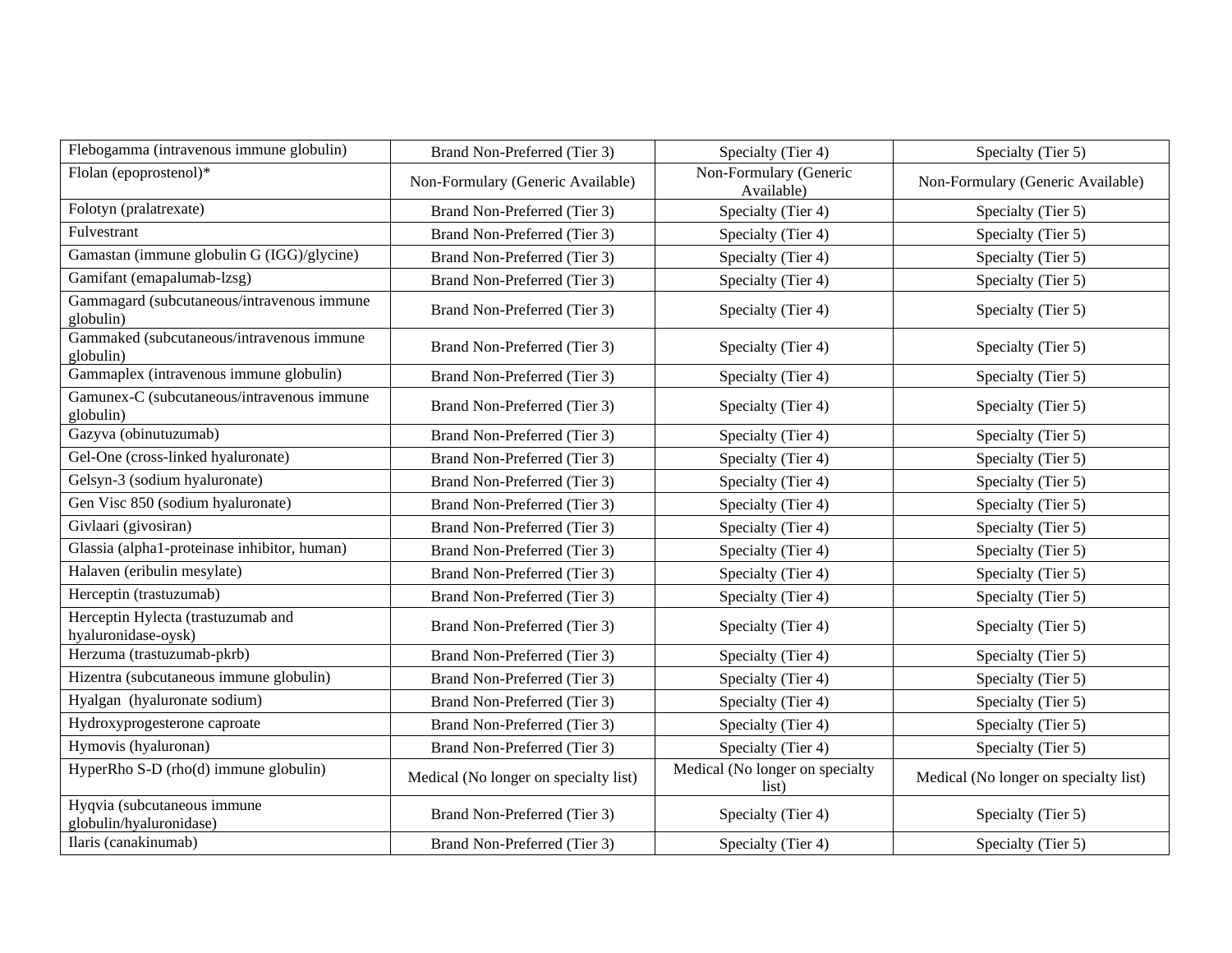| Ilumya (tildrakizumab-asmn)                              | Brand Non-Preferred (Tier 3) | Specialty (Tier 4)  | Specialty (Tier 5)  |
|----------------------------------------------------------|------------------------------|---------------------|---------------------|
|                                                          |                              |                     |                     |
| Iluvien (fluocinolone acetonide [ophthalmic<br>implant]) | Brand Non-Preferred (Tier 3) | Specialty (Tier 4)  | Specialty (Tier 5)  |
| Imfinzi (durvalumab)                                     | Brand Non-Preferred (Tier 3) | Specialty (Tier 4)  | Specialty (Tier 5)  |
| Imlygic (talimogene laherparepvec)                       | Brand Non-Preferred (Tier 3) | Specialty (Tier 4)  | Specialty (Tier 5)  |
| Inflectra (infliximab-dyyb)                              | Brand Non-Preferred (Tier 3) | Specialty (Tier 4)  | Specialty (Tier 5)  |
| Injectafer (ferric carboxymaltose)                       | Brand Non-Preferred (Tier 3) | Specialty (Tier 4)  | Specialty (Tier 5)  |
| Invega Sustenna (paliperidone palmitate)                 | Brand Non-Preferred (Tier 3) | Specialty (Tier 4)  | Specialty (Tier 5)  |
| Invega Trinza (paliperidone palmitate)                   | Brand Non-Preferred (Tier 3) | Specialty (Tier 4)  | Specialty (Tier 5)  |
| Istodax (romidepsin)                                     | Brand Non-Preferred (Tier 3) | Specialty (Tier 4)  | Specialty (Tier 5)  |
| Ixempra (ixabepilone)                                    | Brand Non-Preferred (Tier 3) | Specialty (Tier 4)  | Specialty (Tier 5)  |
| Jevtana (cabazitaxel)                                    | Brand Non-Preferred (Tier 3) | Specialty (Tier 4)  | Specialty (Tier 5)  |
| Kadcyla (ado-trastuzumab emtansine)                      | Brand Non-Preferred (Tier 3) | Specialty (Tier 4)  | Specialty (Tier 5)  |
| Kalbitor (ecallantide)                                   | Brand Non-Preferred (Tier 3) | Specialty (Tier 4)  | Specialty (Tier 5)  |
| Kanjinti (trastuzumab-anns)                              | Brand Non-Preferred (Tier 3) | Specialty (Tier 4)  | Specialty (Tier 5)  |
| Kanuma (sebelipase alfa)                                 | Brand Non-Preferred (Tier 3) | Specialty (Tier 4)  | Specialty (Tier 5)  |
| Kcentra (prothrombin complex concentrate)                | Brand Non-Preferred (Tier 3) | Specialty (Tier 4)  | Specialty (Tier 5)  |
| Kepivance (palifermin)                                   | Brand Non-Preferred (Tier 3) | Specialty (Tier 4)  | Specialty (Tier 5)  |
| Keytruda (pembrolizumab)                                 | Brand Non-Preferred (Tier 3) | Specialty (Tier 4)  | Specialty (Tier 5)  |
| Khapzory (levoleucovorin)                                | Brand Non-Preferred (Tier 3) | Specialty (Tier 4)  | Specialty (Tier 5)  |
| Krystexxa (pegloticase)                                  | Brand Non-Preferred (Tier 3) | Specialty (Tier 4)  | Specialty (Tier 5)  |
| Kymriah (tisagenlecleucel)                               | Brand Non-Preferred (Tier 3) | Specialty (Tier 4)  | Specialty (Tier 5)  |
| Kyprolis (carfilzomib)                                   | Brand Non-Preferred (Tier 3) | Specialty (Tier 4)  | Specialty (Tier 5)  |
| Lartruvo (olaratumab)                                    | Excluded (Obsolete)          | Excluded (Obsolete) | Excluded (Obsolete) |
| Lemtrada (alemtuzumab)                                   | Brand Non-Preferred (Tier 3) | Specialty (Tier 4)  | Specialty (Tier 5)  |
| Libtayo (cemiplimab-rwlc)                                | Brand Non-Preferred (Tier 3) | Specialty (Tier 4)  | Specialty (Tier 5)  |
| Lucentis (ranibizumab)                                   | Brand Non-Preferred (Tier 3) | Specialty (Tier 4)  | Specialty (Tier 5)  |
| Lumizyme (alglucosidase alfa)                            | Brand Non-Preferred (Tier 3) | Specialty (Tier 4)  | Specialty (Tier 5)  |
| Lumoxiti (moxetumomab pasudotox-tdfk)                    | Brand Non-Preferred (Tier 3) | Specialty (Tier 4)  | Specialty (Tier 5)  |
| Lupaneta (leuprolide acetate/norethindrone<br>acetate)   | Brand Non-Preferred (Tier 3) | Specialty (Tier 4)  | Specialty (Tier 5)  |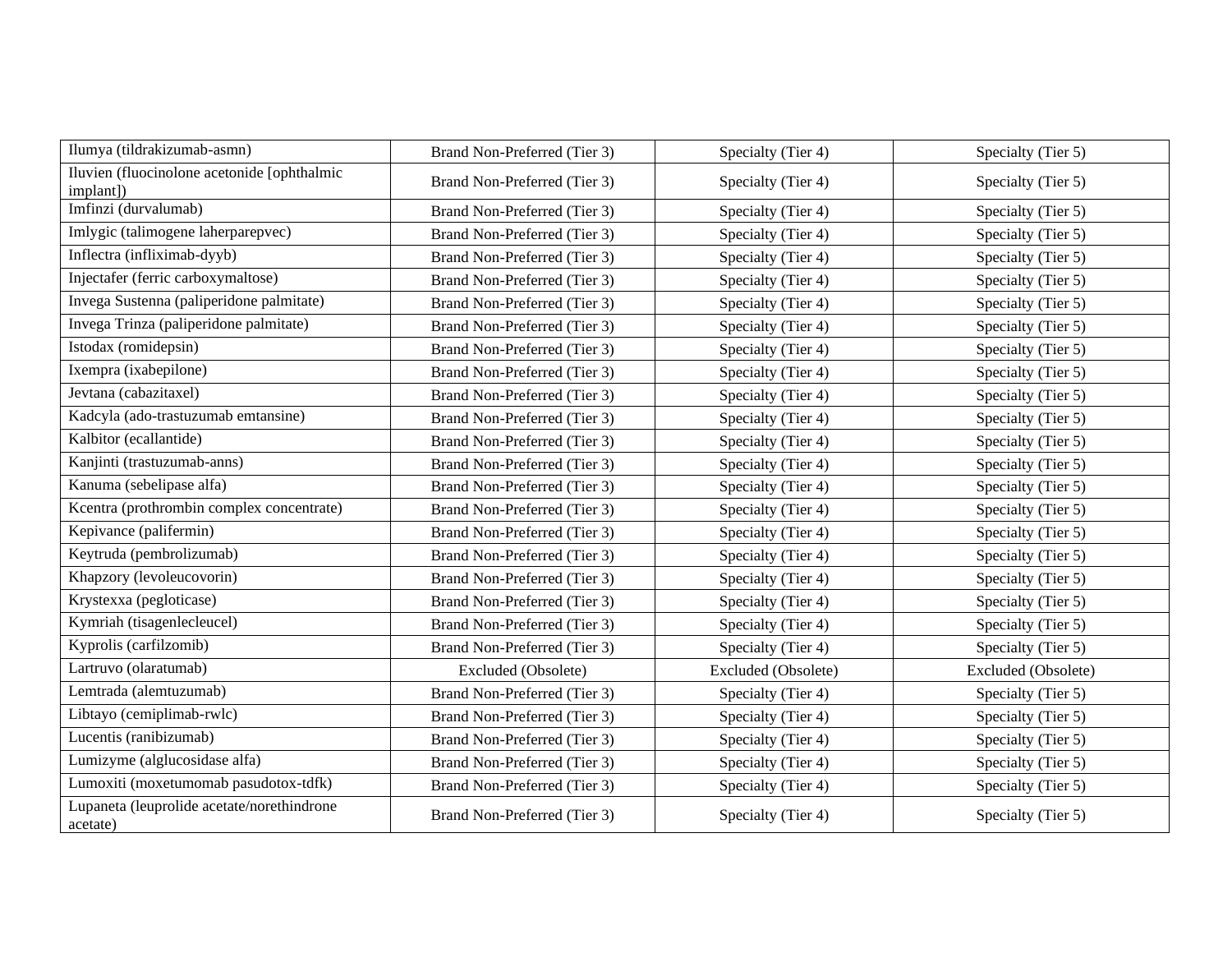| Lupron Depot (leuprolide acetate)                     | Brand Non-Preferred (Tier 3)          | Specialty (Tier 4)                       | Specialty (Tier 5)                    |
|-------------------------------------------------------|---------------------------------------|------------------------------------------|---------------------------------------|
| Lutathera (lutetium lu 177 dotatate)                  | Brand Non-Preferred (Tier 3)          | Specialty (Tier 4)                       | Specialty (Tier 5)                    |
| Luxturna (voretigene neparvovec-rzyl)                 | Brand Non-Preferred (Tier 3)          | Specialty (Tier 4)                       | Specialty (Tier 5)                    |
| Macugen (pegaptanib)                                  | Brand Non-Preferred (Tier 3)          | Specialty (Tier 4)                       | Specialty (Tier 5)                    |
| Makena (hydroxyprogesterone caproate injection)       | Brand Non-Preferred (Tier 3)          | Specialty (Tier 4)                       | Specialty (Tier 5)                    |
| Marqibo (vincristine sulfate liposome injection)      | Brand Non-Preferred (Tier 3)          | Specialty (Tier 4)                       | Specialty (Tier 5)                    |
| Mepsevii (vestronidase Alfa-vjbk)                     | Brand Non-Preferred (Tier 3)          | Specialty (Tier 4)                       | Specialty (Tier 5)                    |
| MicRhogam Ultra Filtered (rho(d) immune<br>globulin)  | Medical (No longer on specialty list) | Medical (No longer on specialty<br>list) | Medical (No longer on specialty list) |
| Mircera (methoxy polyethylene glycol-epoetin<br>beta) | Brand Non-Preferred (Tier 3)          | Specialty (Tier 4)                       | Specialty (Tier 5)                    |
| Mitomycin                                             | Brand Non-Preferred (Tier 3)          | Specialty (Tier 4)                       | Specialty (Tier 5)                    |
| Monovisc (hyaluronan)                                 | Brand Non-Preferred (Tier 3)          | Specialty (Tier 4)                       | Specialty (Tier 5)                    |
| Mozobil (plerixafor)                                  | Brand Non-Preferred (Tier 3)          | Specialty (Tier 4)                       | Specialty (Tier 5)                    |
| Mvasi (bevacizumab-awwb)                              | Brand Non-Preferred (Tier 3)          | Specialty (Tier 4)                       | Specialty (Tier 5)                    |
| Mylotarg (gemtuzumab ozogamicin)                      | Brand Non-Preferred (Tier 3)          | Specialty (Tier 4)                       | Specialty (Tier 5)                    |
| Myobloc (rimabotulinumtoxin B)                        | Brand Non-Preferred (Tier 3)          | Specialty (Tier 4)                       | Specialty (Tier 5)                    |
| Naglazyme (galsulfase)                                | Brand Non-Preferred (Tier 3)          | Specialty (Tier 4)                       | Specialty (Tier 5)                    |
| Nplate (romiplostim)                                  | Brand Non-Preferred (Tier 3)          | Specialty (Tier 4)                       | Specialty (Tier 5)                    |
| Nulojix (belatacept)                                  | Brand Non-Preferred (Tier 3)          | Specialty (Tier 4)                       | Specialty (Tier 5)                    |
| Nuzyra IV (omadacycline tosylate)                     | Brand Non-Preferred (Tier 3)          | Specialty (Tier 4)                       | Specialty (Tier 5)                    |
| Ocrevus (ocrelizumab)                                 | Brand Non-Preferred (Tier 3)          | Specialty (Tier 4)                       | Specialty (Tier 5)                    |
| Octagam (intravenous immune globulin)                 | Brand Non-Preferred (Tier 3)          | Specialty (Tier 4)                       | Specialty (Tier 5)                    |
| Ogivri (trastuzumab-dkst)                             | Brand Non-Preferred (Tier 3)          | Specialty (Tier 4)                       | Specialty (Tier 5)                    |
| Oncaspar (pegaspargase)                               | Brand Non-Preferred (Tier 3)          | Specialty (Tier 4)                       | Specialty (Tier 5)                    |
| Onivyde (irinotecan (liposomal))                      | Brand Non-Preferred (Tier 3)          | Specialty (Tier 4)                       | Specialty (Tier 5)                    |
| Onpattro (patisiran)                                  | Brand Non-Preferred (Tier 3)          | Specialty (Tier 4)                       | Specialty (Tier 5)                    |
| Ontruzant (trastuzumab-dttb)                          | Brand Non-Preferred (Tier 3)          | Specialty (Tier 4)                       | Specialty (Tier 5)                    |
| Opdivo (nivolumab)                                    | Brand Non-Preferred (Tier 3)          | Specialty (Tier 4)                       | Specialty (Tier 5)                    |
| Orbactiv (ortivancin)                                 | Brand Non-Preferred (Tier 3)          | Specialty (Tier 4)                       | Specialty (Tier 5)                    |
| Orencia IV (abatacept)                                | Brand Non-Preferred (Tier 3)          | Specialty (Tier 4)                       | Specialty (Tier 5)                    |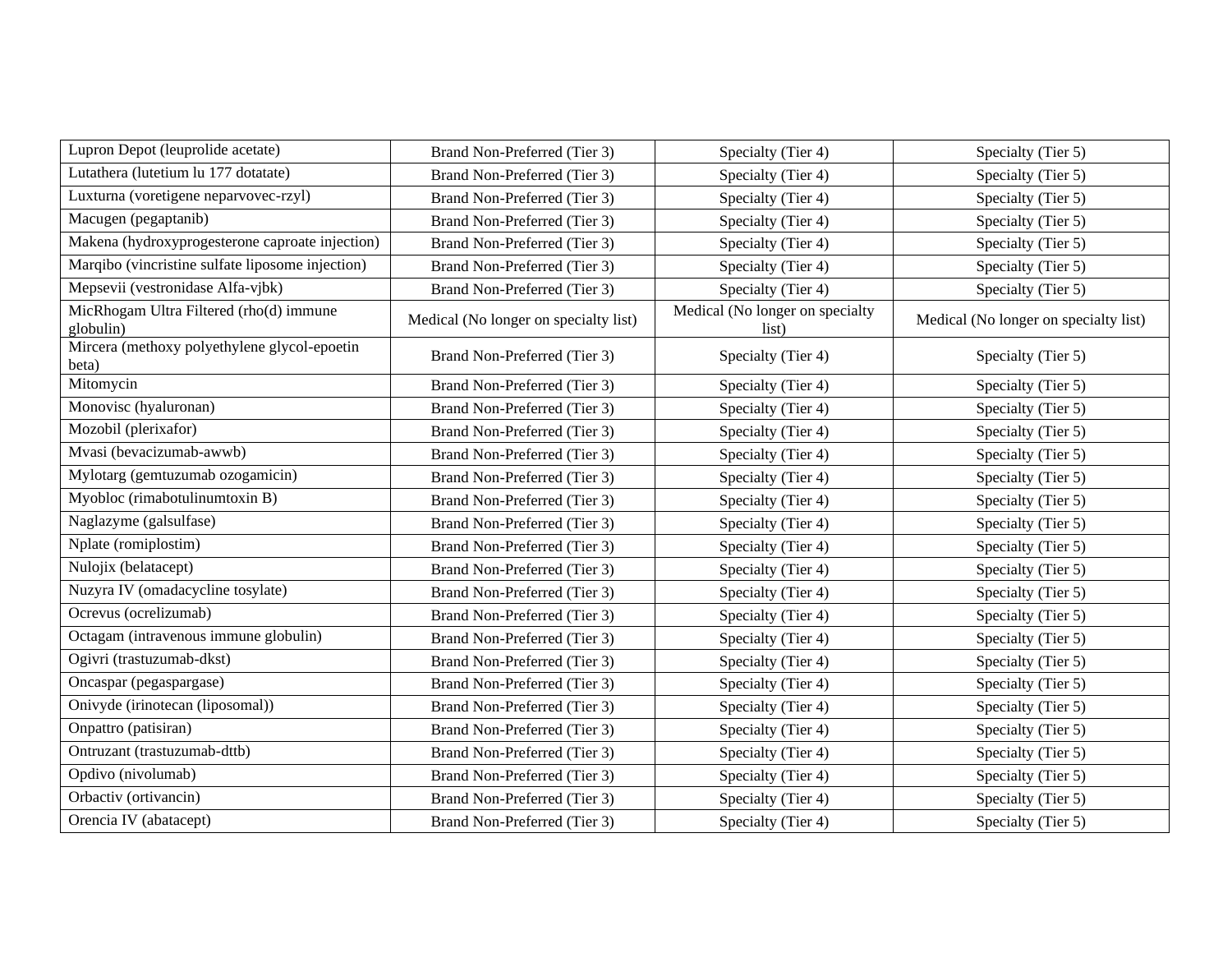| Orthovisc (hyaluronate sodium)                            | Brand Non-Preferred (Tier 3) | Specialty (Tier 4)       | Specialty (Tier 5)             |
|-----------------------------------------------------------|------------------------------|--------------------------|--------------------------------|
| Oxaliplatin                                               | Generic (Tier 1)             | Generic (Tier 1)         | Generic Non-Preferred (Tier 2) |
| Ozurdex (dexamethasone [opthalmic implant])               | Brand Non-Preferred (Tier 3) | Specialty (Tier 4)       | Specialty (Tier 5)             |
| Padcev (enfortumab vedotin-ejfv)                          | Brand Non-Preferred (Tier 3) | Specialty (Tier 4)       | Specialty (Tier 5)             |
| Panzyga (immune globulin intravenous, human -<br>ifas)    | Brand Non-Preferred (Tier 3) | Specialty (Tier 4)       | Specialty (Tier 5)             |
| Parsabiv (etelcalcetide)                                  | Brand Non-Preferred (Tier 3) | Specialty (Tier 4)       | Specialty (Tier 5)             |
| Perjeta (pertuzumab)                                      | Brand Non-Preferred (Tier 3) | Specialty (Tier 4)       | Specialty (Tier 5)             |
| Perseris (risperidone)                                    | Brand Non-Preferred (Tier 3) | Specialty (Tier 4)       | Specialty (Tier 5)             |
| Polivy (polatuzumab vedotin-piiq)                         | Brand Non-Preferred (Tier 3) | Specialty (Tier 4)       | Specialty (Tier 5)             |
| Portrazza (necitumumab)                                   | Brand Non-Preferred (Tier 3) | Specialty (Tier 4)       | Specialty (Tier 5)             |
| Poteligeo (mogamulizumab-kpkc)                            | Brand Non-Preferred (Tier 3) | Specialty (Tier 4)       | Specialty (Tier 5)             |
| Praxbind (idarucizumab)                                   | Brand Non-Preferred (Tier 3) | Specialty (Tier 4)       | Specialty (Tier 5)             |
| Prevymis (letermovir)                                     | Brand Non-Preferred (Tier 3) | Specialty (Tier 4)       | Specialty (Tier 5)             |
| Prialt (ziconotide)                                       | Brand Non-Preferred (Tier 3) | Specialty (Tier 4)       | Specialty (Tier 5)             |
| Privigen (intravenous immune globulin)                    | Brand Non-Preferred (Tier 3) | Specialty (Tier 4)       | Specialty (Tier 5)             |
| Probuphine (buprenorphine)                                | Brand Non-Preferred (Tier 3) | Specialty (Tier 4)       | Specialty (Tier 5)             |
| Prolastin (alpha1-proteinase inhibitor, human)            | Brand Non-Preferred (Tier 3) | Specialty (Tier 4)       | Specialty (Tier 5)             |
| Prolia (denosumab)                                        | Brand Non-Preferred (Tier 3) | Specialty (Tier 4)       | Specialty (Tier 5)             |
| Provenge (sipuleucel-T)                                   | Brand Non-Preferred (Tier 3) | Specialty (Tier 4)       | Specialty (Tier 5)             |
| Radicava (edaravone)                                      | Brand Non-Preferred (Tier 3) | Specialty (Tier 4)       | Specialty (Tier 5)             |
| Reblozyl (luspatercept-aamt)                              | Brand Non-Preferred (Tier 3) | Specialty (Tier 4)       | Specialty (Tier 5)             |
| Recarbrio (imipenem/cilastatin<br>sodium/relebactam)      | Brand Non-Preferred (Tier 3) | Specialty (Tier 4)       | Specialty (Tier 5)             |
| Reclast (zoledronic acid)*                                | Brand Non-Preferred (Tier 3) | Specialty (Tier 4)       | Specialty (Tier 5)             |
| Remicade (infliximab)                                     | Brand Non-Preferred (Tier 3) | Specialty (Tier 4)       | Specialty (Tier 5)             |
| Remodulin (treprostinil)                                  | Brand Non-Preferred (Tier 3) | Specialty (Tier 4)       | Specialty (Tier 5)             |
| Renflexis (infliximab-abda)                               | Brand Non-Preferred (Tier 3) | Specialty (Tier 4)       | Specialty (Tier 5)             |
| Retisert (fluocinolone acetonide [ophthalmic<br>implant]) | Brand Non-Preferred (Tier 3) | Specialty (Tier 4)       | Specialty (Tier 5)             |
| Revcovi (elapegademase-lvlr)                              | Brand Non-Preferred (Tier 3) | Specialty (Tier 4)       | Specialty (Tier 5)             |
| Rhogam (rho(d) immune globulin)                           | Brand Preferred (Tier 2)     | Brand Preferred (Tier 2) | Brand Preferred (Tier 3)       |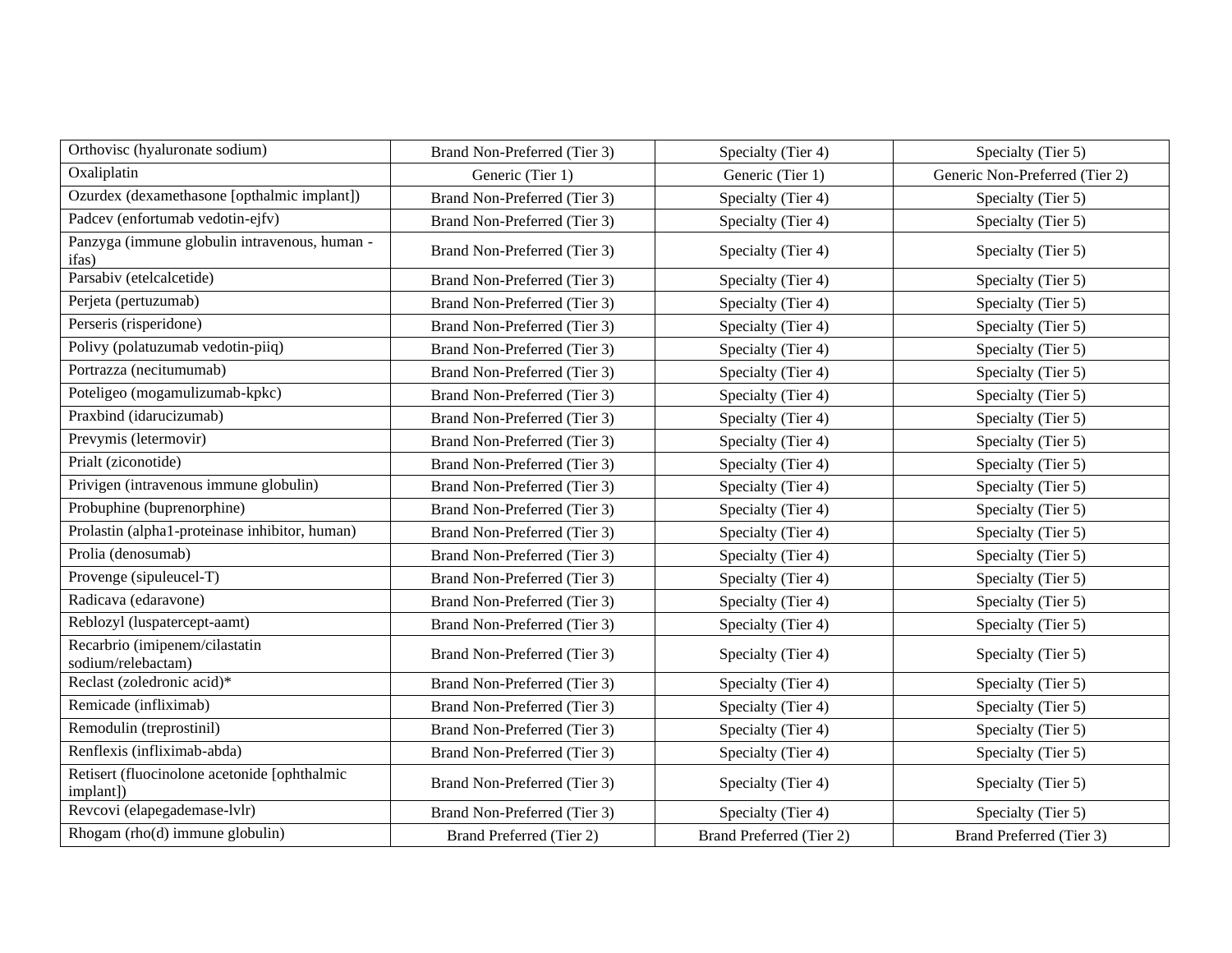| Rhophylac (rho(d) immune globulin)             | Brand Preferred (Tier 2)     | Brand Preferred (Tier 2) | Brand Preferred (Tier 3) |
|------------------------------------------------|------------------------------|--------------------------|--------------------------|
| Risperdal Consta (risperidone microspheres)    | Brand Non-Preferred (Tier 3) | Specialty (Tier 4)       | Specialty (Tier 5)       |
| Rituxan (rituximab)                            | Brand Non-Preferred (Tier 3) | Specialty (Tier 4)       | Specialty (Tier 5)       |
| Rituxan Hycela (rituximab/hyaluronidase)       | Brand Non-Preferred (Tier 3) | Specialty (Tier 4)       | Specialty (Tier 5)       |
| Romidepsin                                     | Brand Non-Preferred (Tier 3) | Specialty (Tier 4)       | Specialty (Tier 5)       |
| Ruconest (C1 esterase inhibitor [recombinant]) | Brand Non-Preferred (Tier 3) | Specialty (Tier 4)       | Specialty (Tier 5)       |
| Ruxience (rituximab-pvvr)                      | Brand Non-Preferred (Tier 3) | Specialty (Tier 4)       | Specialty (Tier 5)       |
| Sandostatin LAR (octreotide)                   | Brand Non-Preferred (Tier 3) | Specialty (Tier 4)       | Specialty (Tier 5)       |
| Sarclisa (isatuximab-irfc)                     | Brand Non-Preferred (Tier 3) | Specialty (Tier 4)       | Specialty (Tier 5)       |
| Scenesse (afamelanotide)                       | Brand Non-Preferred (Tier 3) | Specialty (Tier 4)       | Specialty (Tier 5)       |
| Signifor LAR (pasireotide pamoate)             | Excluded (Obsolete)          | Excluded (Obsolete)      | Excluded (Obsolete)      |
| Simponi Aria (golimumab)                       | Brand Non-Preferred (Tier 3) | Specialty (Tier 4)       | Specialty (Tier 5)       |
| Sivextro (tedizolid)                           | Brand Non-Preferred (Tier 3) | Specialty (Tier 4)       | Specialty (Tier 5)       |
| Soliris (eculizumab)                           | Brand Non-Preferred (Tier 3) | Specialty (Tier 4)       | Specialty (Tier 5)       |
| Somatuline Depot (lanreotide)                  | Brand Non-Preferred (Tier 3) | Specialty (Tier 4)       | Specialty (Tier 5)       |
| Spinraza (nusinersen)                          | Brand Non-Preferred (Tier 3) | Specialty (Tier 4)       | Specialty (Tier 5)       |
| Spravato (esketamine)                          | Brand Non-Preferred (Tier 3) | Specialty (Tier 4)       | Specialty (Tier 5)       |
| Stelara (ustekinumab)                          | Brand Non-Preferred (Tier 3) | Specialty (Tier 4)       | Specialty (Tier 5)       |
| Sublocade (buprenorphine)                      | Brand Non-Preferred (Tier 3) | Specialty (Tier 4)       | Specialty (Tier 5)       |
| Supartz/Supartz FX (hyaluronate sodium)        | Brand Non-Preferred (Tier 3) | Specialty (Tier 4)       | Specialty (Tier 5)       |
| Supprellin LA (histrelin acetate)              | Brand Non-Preferred (Tier 3) | Specialty (Tier 4)       | Specialty (Tier 5)       |
| Surfaxin (lucinactant)                         | Brand Non-Preferred (Tier 3) | Specialty (Tier 4)       | Specialty (Tier 5)       |
| Sustol (granisetron)                           | Brand Non-Preferred (Tier 3) | Specialty (Tier 4)       | Specialty (Tier 5)       |
| Sylvant (siltuximab)                           | Brand Non-Preferred (Tier 3) | Specialty (Tier 4)       | Specialty (Tier 5)       |
| Synagis (palivizumab)                          | Brand Non-Preferred (Tier 3) | Specialty (Tier 4)       | Specialty (Tier 5)       |
| Synribo (omacetaxine mepesuccinate)            | Brand Non-Preferred (Tier 3) | Specialty (Tier 4)       | Specialty (Tier 5)       |
| Synvisc (hylan G-F 20)                         | Brand Non-Preferred (Tier 3) | Specialty (Tier 4)       | Specialty (Tier 5)       |
| Synvisc-One (hylan G-F 20)                     | Brand Non-Preferred (Tier 3) | Specialty (Tier 4)       | Specialty (Tier 5)       |
| Tecentriq (atezolizumab)                       | Brand Non-Preferred (Tier 3) | Specialty (Tier 4)       | Specialty (Tier 5)       |
| Teflaro (ceftaroline fosamil)                  | Brand Non-Preferred (Tier 3) | Specialty (Tier 4)       | Specialty (Tier 5)       |
| Temsirolimus                                   | Brand Non-Preferred (Tier 3) | Specialty (Tier 4)       | Specialty (Tier 5)       |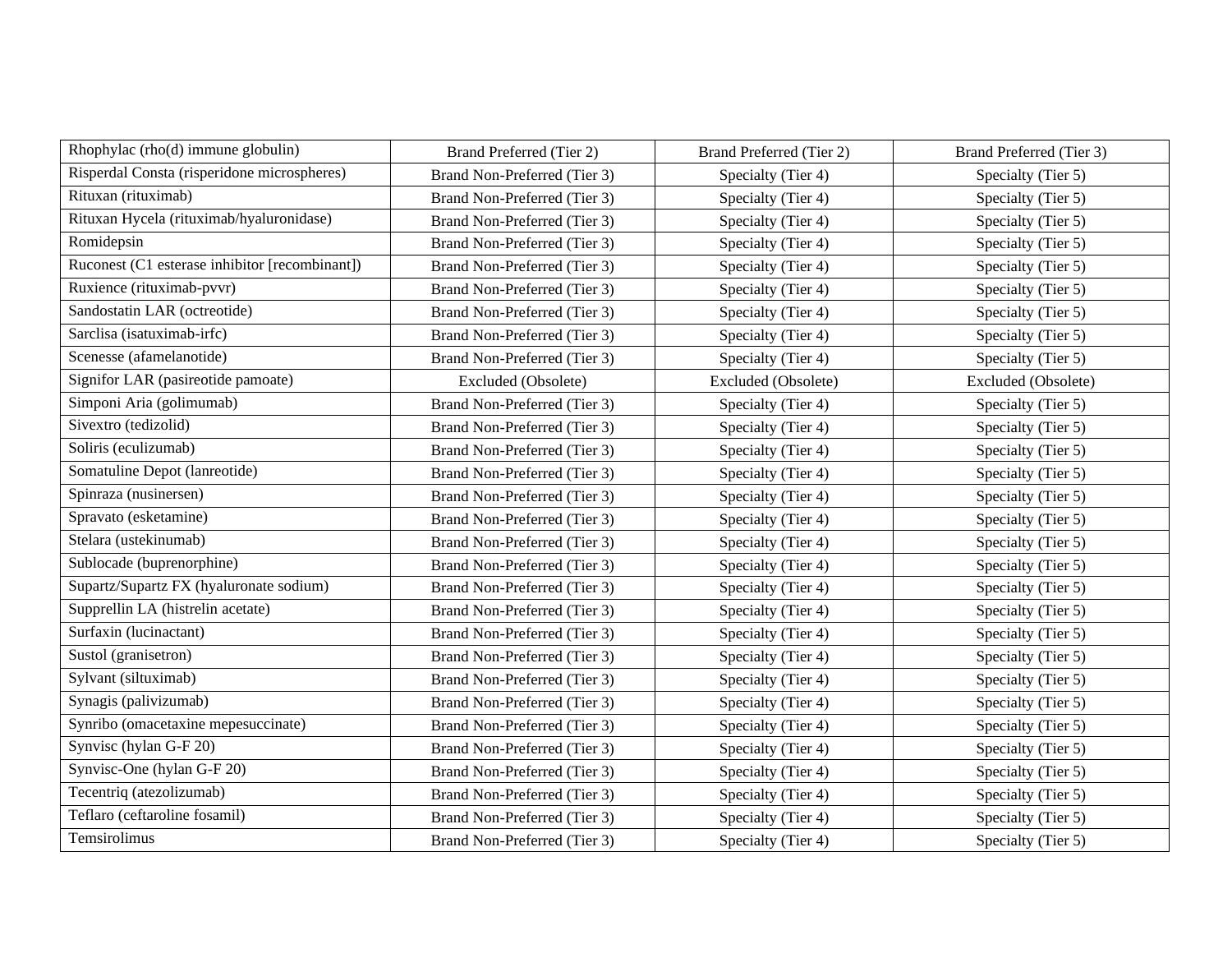| Tepadina (thiotepa)                          | Non-Formulary (Generic Available) | Non-Formulary (Generic<br>Available) | Non-Formulary (Generic Available) |
|----------------------------------------------|-----------------------------------|--------------------------------------|-----------------------------------|
| Tepezza (teprotumumab-trbw)                  | Brand Non-Preferred (Tier 3)      | Specialty (Tier 4)                   | Specialty (Tier 5)                |
| Thiotepa                                     | Brand Non-Preferred (Tier 3)      | Specialty (Tier 4)                   | Specialty (Tier 5)                |
| Thyrogen (thyrotropin alfa)                  | Brand Non-Preferred (Tier 3)      | Specialty (Tier 4)                   | Specialty (Tier 5)                |
| Torisel (temsirolimus)                       | Non-Formulary (Generic Available) | Non-Formulary (Generic<br>Available) | Non-Formulary (Generic Available) |
| Trazimera (trastuzumab-qyyp)                 | Brand Non-Preferred (Tier 3)      | Specialty (Tier 4)                   | Specialty (Tier 5)                |
| Treanda (bendamustine)                       | Brand Non-Preferred (Tier 3)      | Specialty (Tier 4)                   | Specialty (Tier 5)                |
| Trelstar (triptorelin)                       | Brand Non-Preferred (Tier 3)      | Specialty (Tier 4)                   | Specialty (Tier 5)                |
| Treprostinil                                 | Brand Non-Preferred (Tier 3)      | Specialty (Tier 4)                   | Specialty (Tier 5)                |
| Triptodur (triptorelin pamoate)              | Brand Non-Preferred (Tier 3)      | Specialty (Tier 4)                   | Specialty (Tier 5)                |
| Trisenox (arsenic trioxide)                  | Brand Non-Preferred (Tier 3)      | Specialty (Tier 4)                   | Specialty (Tier 5)                |
| Trivisc (sodium hyaluronate)                 | Brand Non-Preferred (Tier 3)      | Specialty (Tier 4)                   | Specialty (Tier 5)                |
| Trodelvy (sacituzumab govitecan)             | Brand Non-Preferred (Tier 3)      | Specialty (Tier 4)                   | Specialty (Tier 5)                |
| Truxima (rituximab-abbs)                     | Brand Non-Preferred (Tier 3)      | Specialty (Tier 4)                   | Specialty (Tier 5)                |
| Tysabri (natalizumab)                        | Brand Non-Preferred (Tier 3)      | Specialty (Tier 4)                   | Specialty (Tier 5)                |
| Ultomiris (ravulizumab-cwvz)                 | Brand Non-Preferred (Tier 3)      | Specialty (Tier 4)                   | Specialty (Tier 5)                |
| Unituxin (dinutuximab)                       | Brand Non-Preferred (Tier 3)      | Specialty (Tier 4)                   | Specialty (Tier 5)                |
| Vectibix (panitumumab)                       | Brand Non-Preferred (Tier 3)      | Specialty (Tier 4)                   | Specialty (Tier 5)                |
| Velcade (bortezomib)                         | Brand Non-Preferred (Tier 3)      | Specialty (Tier 4)                   | Specialty (Tier 5)                |
| Veletri (epoprostenol)*                      | Brand Non-Preferred (Tier 3)      | Specialty (Tier 4)                   | Specialty (Tier 5)                |
| Vimizim (elosulfase alfa)                    | Brand Non-Preferred (Tier 3)      | Specialty (Tier 4)                   | Specialty (Tier 5)                |
| Visco-3 (sodium hyaluronate)                 | Brand Non-Preferred (Tier 3)      | Specialty (Tier 4)                   | Specialty (Tier 5)                |
| Visudyne (verteporfin)                       | Brand Non-Preferred (Tier 3)      | Specialty (Tier 4)                   | Specialty (Tier 5)                |
| Vivitrol (naloxone injection)                | Brand Non-Preferred (Tier 3)      | Specialty (Tier 4)                   | Specialty (Tier 5)                |
| Voraxaze (glucarpidase)                      | Brand Non-Preferred (Tier 3)      | Specialty (Tier 4)                   | Specialty (Tier 5)                |
| VPRIV (velaglucerase alfa)                   | Brand Non-Preferred (Tier 3)      | Specialty (Tier 4)                   | Specialty (Tier 5)                |
| Vyepti (eptinezumab-jjmr)                    | Brand Non-Preferred (Tier 3)      | Specialty (Tier 4)                   | Specialty (Tier 5)                |
| Vyondys 53 (golodirsen)                      | Brand Non-Preferred (Tier 3)      | Specialty (Tier 4)                   | Specialty (Tier 5)                |
| Vyxeos (daunorubicin/cytarabine (liposomal)) | Brand Non-Preferred (Tier 3)      | Specialty (Tier 4)                   | Specialty (Tier 5)                |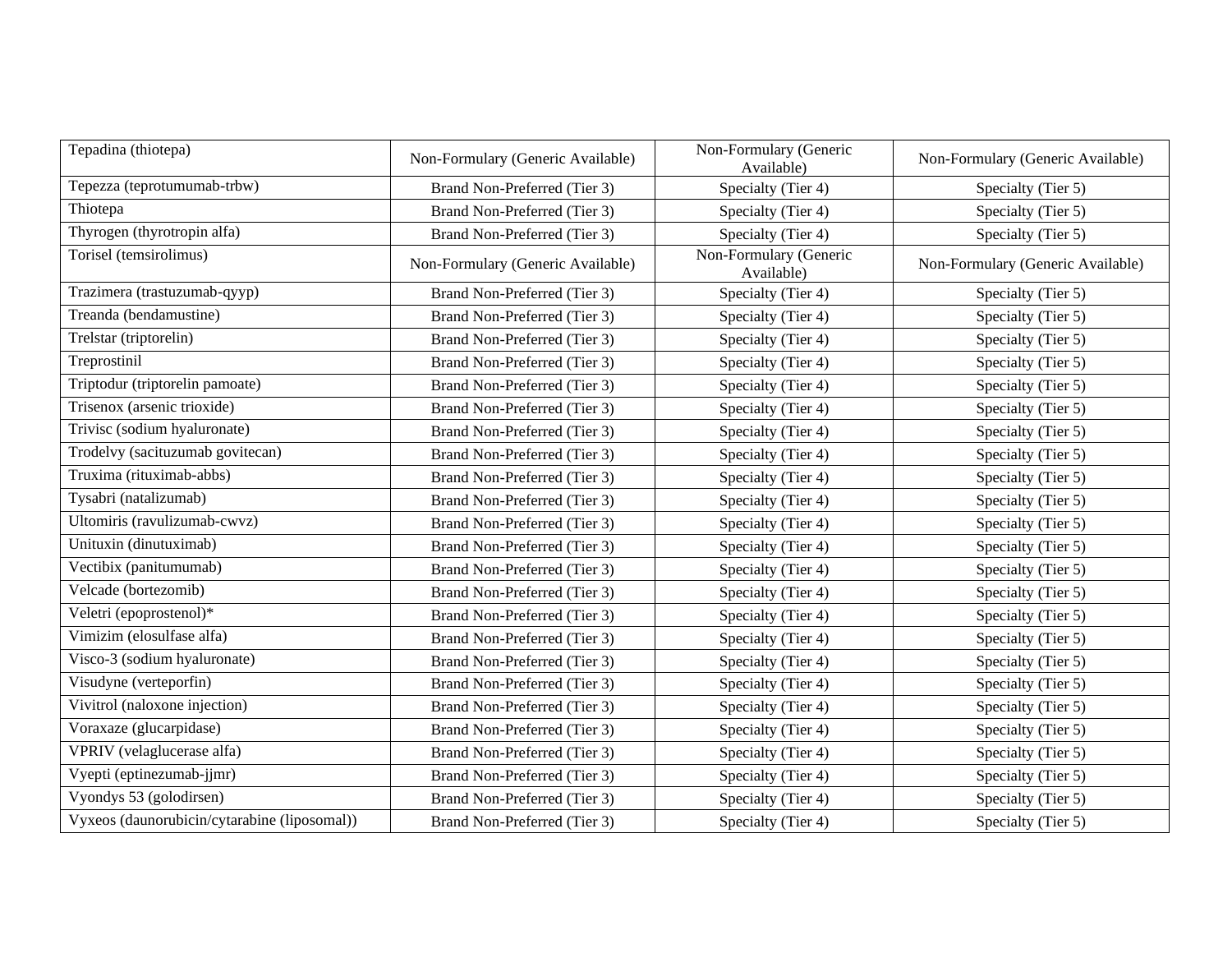| WinRho (rho(D) immune globulin)                        | Brand Non-Preferred (Tier 3)      | Specialty (Tier 4)                   | Specialty (Tier 5)                |
|--------------------------------------------------------|-----------------------------------|--------------------------------------|-----------------------------------|
| Xembify (immune globulin subcutaneous, human<br>-klhw) | Brand Non-Preferred (Tier 3)      | Specialty (Tier 4)                   | Specialty (Tier 5)                |
| Xeomin (incobotulinumtoxina)                           | Brand Non-Preferred (Tier 3)      | Specialty (Tier 4)                   | Specialty (Tier 5)                |
| Xgeva (denosumab)                                      | Brand Non-Preferred (Tier 3)      | Specialty (Tier 4)                   | Specialty (Tier 5)                |
| Xiaflex (collagenase clostridium histolyticum)         | Brand Non-Preferred (Tier 3)      | Specialty (Tier 4)                   | Specialty (Tier 5)                |
| Xofigo (radium RA 223 dichloride)                      | Brand Non-Preferred (Tier 3)      | Specialty (Tier 4)                   | Specialty (Tier 5)                |
| Xolair (omalizumab)                                    | Brand Non-Preferred (Tier 3)      | Specialty (Tier 4)                   | Specialty (Tier 5)                |
| Yervoy (ipilimumab)                                    | Brand Non-Preferred (Tier 3)      | Specialty (Tier 4)                   | Specialty (Tier 5)                |
| Yescarta (axicabtagene ciloleucel)                     | Brand Non-Preferred (Tier 3)      | Specialty (Tier 4)                   | Specialty (Tier 5)                |
| Yondelis (trabectedin)                                 | Brand Non-Preferred (Tier 3)      | Specialty (Tier 4)                   | Specialty (Tier 5)                |
| Yutiq (fluocinolone acetonide)                         | Brand Non-Preferred (Tier 3)      | Specialty (Tier 4)                   | Specialty (Tier 5)                |
| Zaltrap (ziv-aflibercept)                              | Brand Non-Preferred (Tier 3)      | Specialty (Tier 4)                   | Specialty (Tier 5)                |
| Zemaira (alpha1-proteinase inhibitor, human)           | Brand Non-Preferred (Tier 3)      | Specialty (Tier 4)                   | Specialty (Tier 5)                |
| Zemdri (plazomicin sulfate)                            | Brand Non-Preferred (Tier 3)      | Specialty (Tier 4)                   | Specialty (Tier 5)                |
| Zerbaxa (ceftolozane/tazobactam)                       | Brand Non-Preferred (Tier 3)      | Specialty (Tier 4)                   | Specialty (Tier 5)                |
| Zevalin (ibritumomab tiuxetan)                         | Brand Non-Preferred (Tier 3)      | Specialty (Tier 4)                   | Specialty (Tier 5)                |
| Zinplava (bezlotoxumab)                                | Brand Non-Preferred (Tier 3)      | Specialty (Tier 4)                   | Specialty (Tier 5)                |
| Zirabev (bevacizumab-bvzr)                             | Brand Non-Preferred (Tier 3)      | Specialty (Tier 4)                   | Specialty (Tier 5)                |
| Zoledronic Acid                                        | Generic (Tier 1)                  | Generic (Tier 1)                     | Generic Non-Preferred (Tier 2)    |
| Zolgensma (Onasemnogene Abeparvovec)                   | Brand Non-Preferred (Tier 3)      | Specialty (Tier 4)                   | Specialty (Tier 5)                |
| Zometa (zoledronic acid)                               | Non-Formulary (Generic Available) | Non-Formulary (Generic<br>Available) | Non-Formulary (Generic Available) |
| Zulresso (brexanolone)                                 | Brand Non-Preferred (Tier 3)      | Specialty (Tier 4)                   | Specialty (Tier 5)                |
| Zyprexa Relprevv (olanzapine)                          | Brand Non-Preferred (Tier 3)      | Specialty (Tier 4)                   | Specialty (Tier 5)                |

**Outcome:** The committee unanimously voted to accept the recommendations as presented. None were opposed.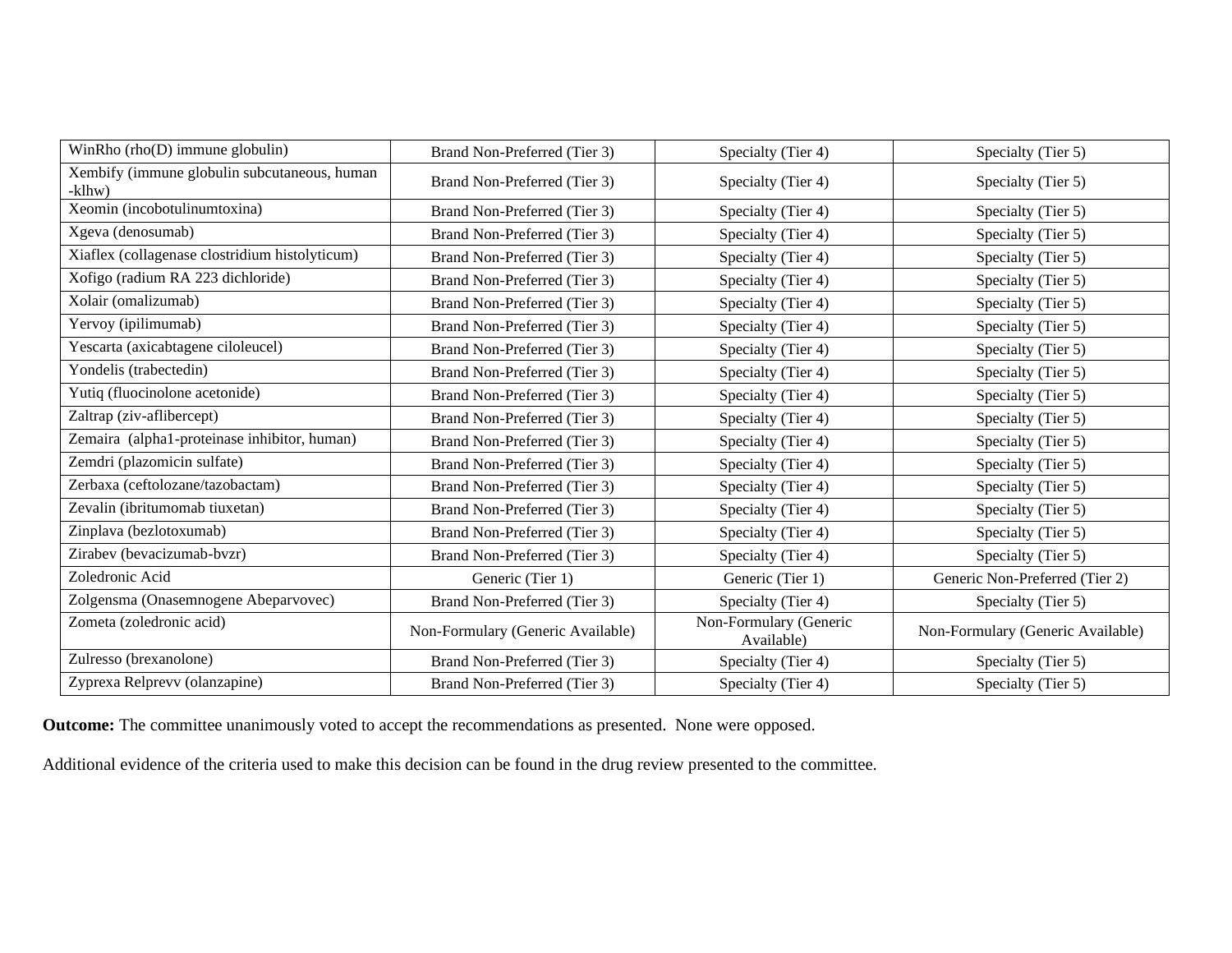## **TRAVATAN Z (travoprost)**

### **Discussion**

The rebate for Travatan Z was recently terminated by the manufacturer due to the availability of an AB rated generic product.

|                   | AWP per mL | <b>Utilizing Members</b><br>$1/1/2020 - 8/31/2020$ |
|-------------------|------------|----------------------------------------------------|
| Travatan Z        | \$91.11    | 70                                                 |
| <b>Travoprost</b> | \$59.99    |                                                    |

#### **Recommendations**

It is recommended that brand name Travatan Z is moved to a non-formulary position. Members currently utilizing Travatan Z will be notified of the need to change to the generic formulation or to submit for a prior authorization exception. Requests for exception will be reviewed using the Brand vs. Generic Policy.

**Outcome:** The committee unanimously voted to accept the recommendations as presented. None were opposed.

Additional evidence of the criteria used to make this decision can be found in the drug review presented to the committee.

#### **KRISTALOSE PACKETS (lactulose)**

#### **Discussion**

|                        | AWP per mL          | <b>Utilizing Members since</b><br>1/1/2020 |
|------------------------|---------------------|--------------------------------------------|
| Kristalose 10 g packet | \$9.68 per packet   |                                            |
| Kristalose 20 g packet | $$10.03$ per packet |                                            |
| Lactulose $10 g/15 mL$ | $$0.33$ per 10 g    | 210                                        |

#### **Recommendations**

In order to promote utilization of the less expensive liquid formulation of lactulose prior to Kristalose powder packets, it is recommended that a prior authorization is added for new starts of Kristalose packets with the following criteria:

• Medical record documentation of therapeutic failure on, intolerance to, or contraindication to lactulose liquid

**Outcome:** The committee unanimously voted to accept the recommendations as presented. None were opposed.

Additional evidence of the criteria used to make this decision can be found in the drug review presented to the committee.

### **ALBUTEROL INHALERS**

#### **Discussion**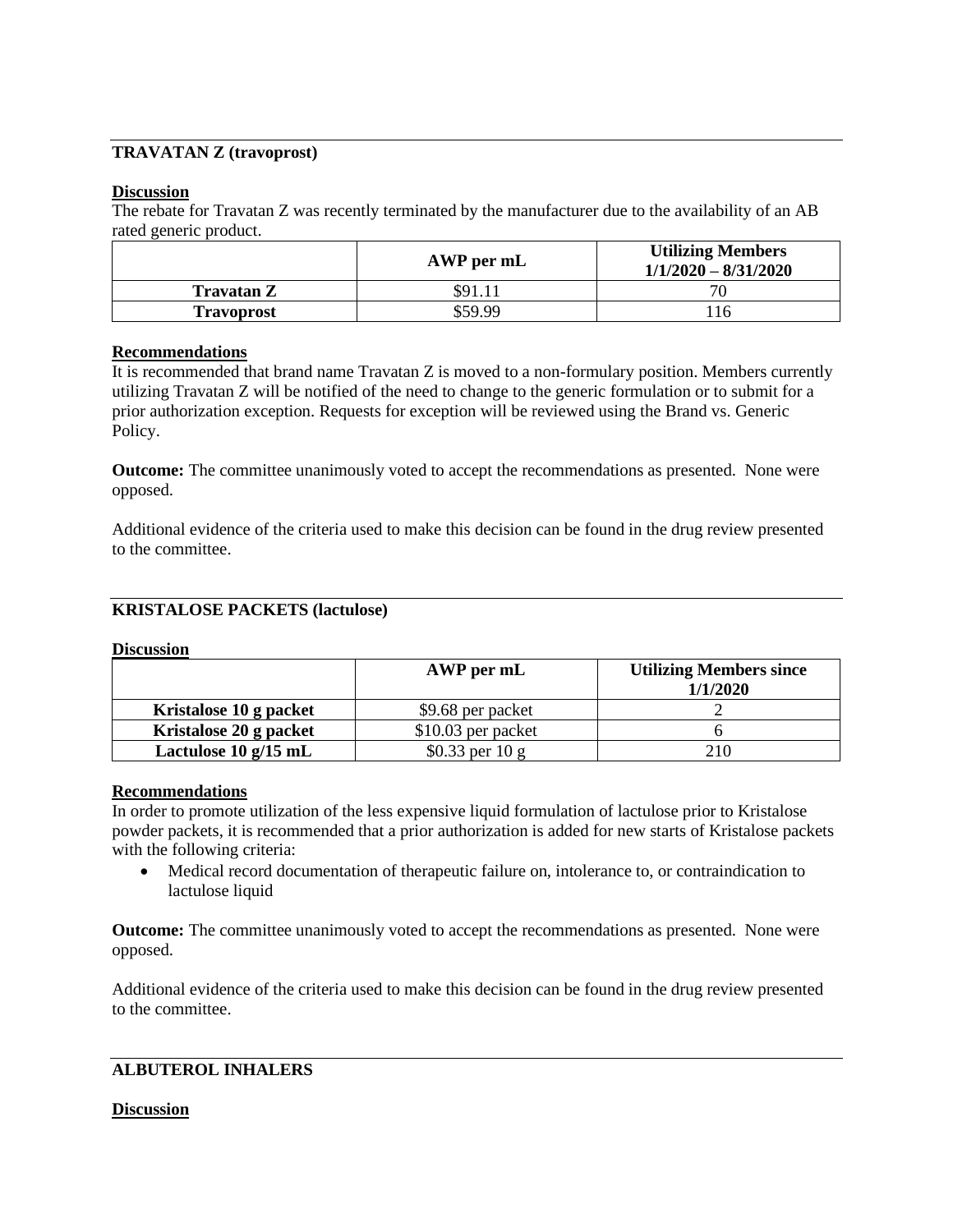During the initial phases of the COVID pandemic all albuterol inhalers were added to the Commercial, Marketplace, and GHP Kids formularies due to a shortage issue. Prior to the pandemic the only preferred formulary agent was Ventolin. Following resolution of the shortage a prior authorization for new starts only was added to all products other than Ventolin. This prompted an evaluation of the current costs of the available albuterol inhalers.

| <b>Drug Name</b>                                        | <b>Current Formulary Status</b>         | <b>Cost per Inhaler</b> |
|---------------------------------------------------------|-----------------------------------------|-------------------------|
| <b>VENTOLIN HFA 90 MCG</b><br><b>INHALER</b>            | Generic                                 | \$45.36 (net of rebate) |
| ALBUTEROL SUL HFA 90 MCG<br><b>INH (GENERIC PROAIR)</b> | Generic, PA for New Starts only         | \$21.17                 |
| ALBUTEROL SUL HFA 90 MCG<br>INH (GENERIC VENTOLIN)      | Generic, PA for New Starts only         | \$44.82                 |
| ALBUTEROL SUL HFA 90 MCG<br>INH (GENERIC PROVENTIL)     | Generic, PA for New Starts only         | \$16.68                 |
| PROAIR HFA 90 MCG INHALER                               | Brand Preferred, PA for New Starts Only | \$66.81                 |
| <b>PROAIR DIGIHALER 90 MCG</b>                          | Brand Preferred, PA for New Starts Only | \$146.67                |
| PROAIR RESPICLICK INHAL<br>POWDER 90 MCG                | Brand Preferred, PA for New Starts Only | \$62.52                 |
| PROVENTIL HFA 90 MCG<br><b>INHALER</b>                  | Brand Preferred, PA for New Starts Only | \$79.73                 |

### **Recommendations**

 $+$ 

Based on the low cost of the generic albuterol inhalers it is recommended that brand name Ventolin, ProAir, and Proventil are moved to a non-formulary status. The prior authorization will be removed from the generic albuterol inhalers. The move to non-formulary on the branded products will be delayed for 6 months following the removal of the prior authorization on the generics in order to allow a natural transition of members from the brand to generic. Members who continue on the branded product despite the addition of the generic will be sent a letter notifying them that they will need to transition to the generic or request a new prior authorization.

ProAir Digihaler and Respiclick will continue to be reviewed with the Albuterol HFA policy (444.0). The policy will be renamed to ProAir Digihaler/Respiclick and will be updated to require failure on a generic albuterol HFA. ProAir HFA, Proventil HFA, and Ventolin HFA will be reviewed with the Brand vs. Generic policy.

A formulary exception for coverage of ProAir Digihaler or ProAir Respiclick **Albuterol HFA** may be made for members who meet the following criteria:

• Medical record documentation of therapeutic failure on, intolerance to, or contraindication to albuterol Ventolin HFA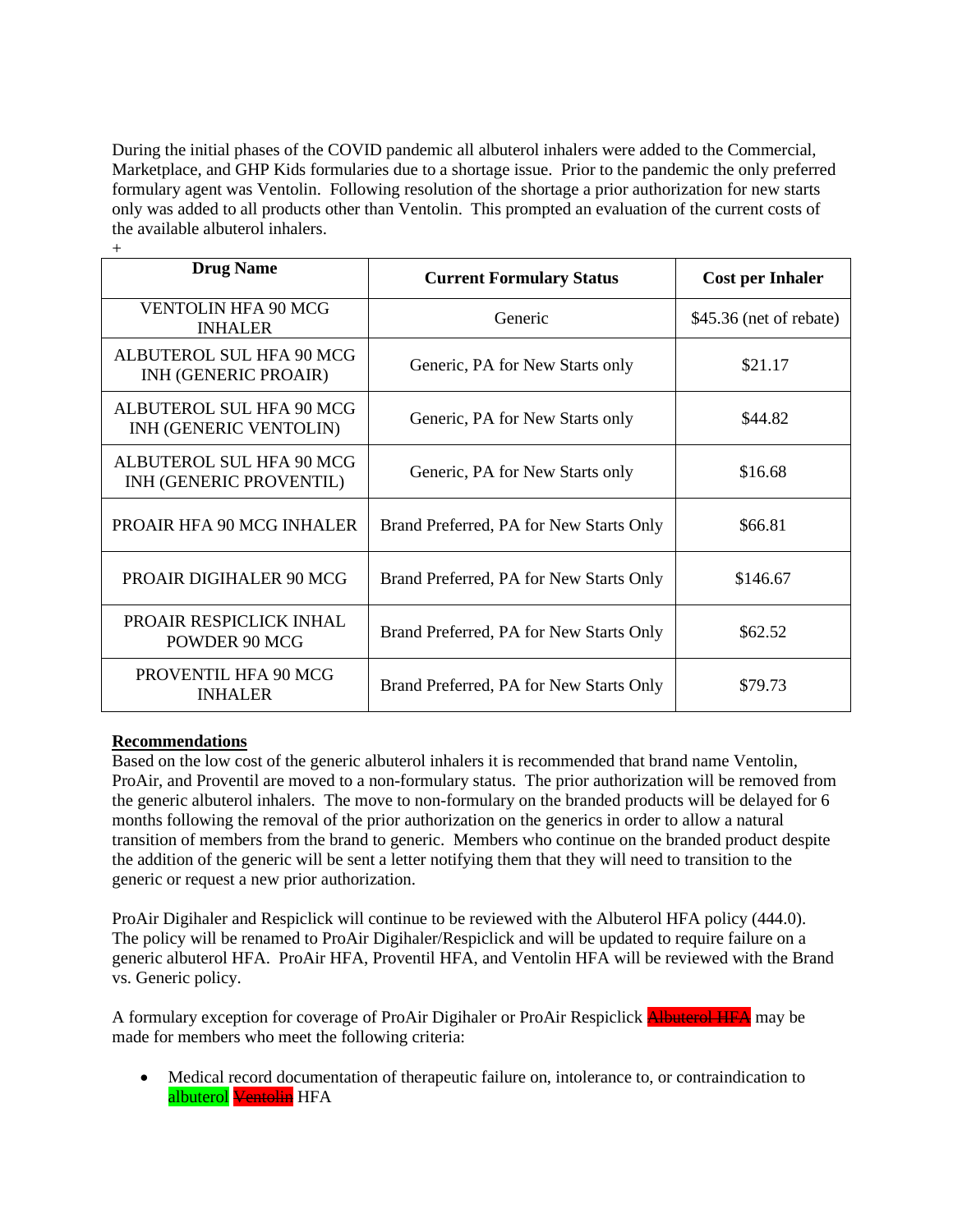**Outcome:** The committee unanimously voted to accept the recommendations as presented. None were opposed.

Additional evidence of the criteria used to make this decision can be found in the drug review presented to the committee.

#### **DALIRESP (roflumilast)**

#### **Discussion**

There are currently two preferred long-acting antimuscarinic antagonists (LAMA) on the Commercial, Marketplace, and GHP Kids formularies, Spiriva and Incruse Ellipta.

#### **Recommendations**

In consideration that the guidelines do not recommend a specific LAMA agents be tried prior to adding Daliresp to the patients treatment regimen, it is recommended that the current Daliresp policy be updated as follows:

- Medical record documentation of a diagnosis of chronic obstructive pulmonary disease (COPD) associated with chronic bronchitis **AND**
- Medical record documentation of therapeutic failure on, intolerance to, or contraindication to **Spiriva** one long acting antimuscarinic antagonist **AND** one long acting beta agonist

**Outcome:** The committee unanimously voted to accept the recommendations as presented. None were opposed.

Additional evidence of the criteria used to make this decision can be found in the drug review presented to the committee.

### **ERY-TAB (erythromycin)**

#### **Discussion**

|                     | <b>Cost per Tablet</b> |
|---------------------|------------------------|
| Ery-Tab 333 mg      | \$11.12                |
| Erythromycin 333 mg | \$10.97                |

#### **Recommendations**

Given the generic availability of erythromycin 333 mg tablets, it is recommended that Ery-Tab 333 mg is moved to non-formulary.

**Outcome:** The committee unanimously voted to accept the recommendations as presented. None were opposed.

Additional evidence of the criteria used to make this decision can be found in the drug review presented to the committee.

### **DAY SUPPLY LIMITATION UPDATES**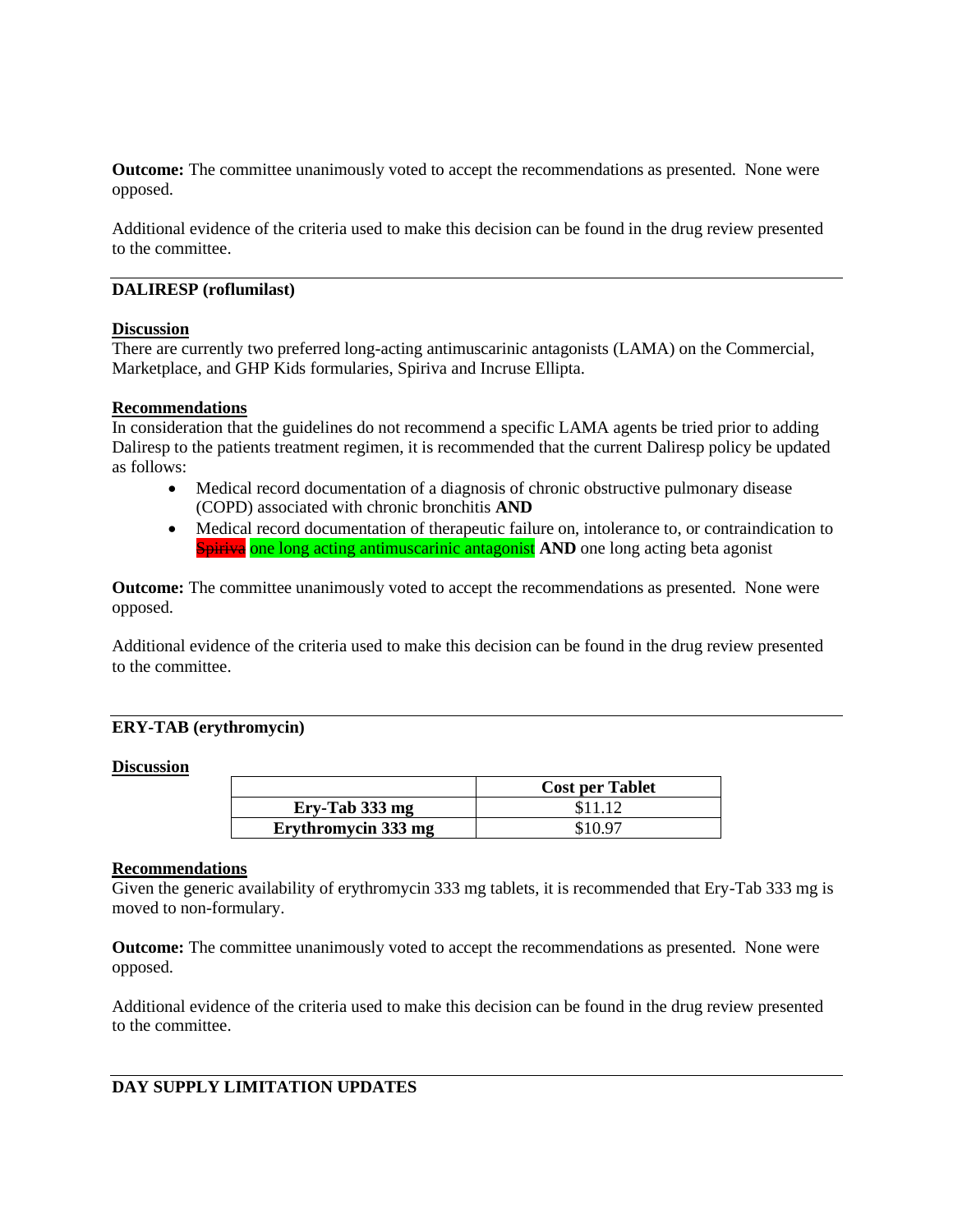|              | <b>Recommendations</b>             |                                        |                                                                                                                                                                                      |
|--------------|------------------------------------|----------------------------------------|--------------------------------------------------------------------------------------------------------------------------------------------------------------------------------------|
|              | <b>Current</b><br>Day Supply Limit | <b>Recommended</b><br>Day Supply Limit | <b>Rationale</b>                                                                                                                                                                     |
| Fondaparinux | 14                                 | 34                                     | Indications range in duration of therapy from 10 days<br>(VTE prophylaxis) to $\geq$ 3 months (unprovoked DVT/PE<br>treatment).                                                      |
| Leukine      |                                    | 34                                     | Current claims data indicate prescribed anywhere from 2<br>$-30$ days supply per fill. Moving to 34 days will be<br>consistent with the benefit limit of 34 day supply per<br>month. |
| Neupogen     |                                    | 34                                     | Current claims data indicate prescribed anywhere from 2<br>$-30$ days supply per fill. Moving to 34 days will be<br>consistent with the benefit limit of 34 day supply per<br>month. |

**Outcome:** The committee unanimously voted to accept the recommendations as presented. None were opposed.

Additional evidence of the criteria used to make this decision can be found in the drug review presented to the committee.

### **ALUNBRIG (brigatinib)**

## **Discussion**

When first approved by the Food and Drug Administration (FDA) in 2017 Alunbrig was only available as a 30 mg and 90 mg tablet. The FDA has since approved a 180 mg dosage as well as a dose pack containing 90 mg and 180 mg tablets. Dose reductions due to adverse events are permitted to no lower than 60 mg once daily.

#### **Recommendations**

It is recommended that the quantity limit is updated as follows due to the availability of the 180 mg tablet:

|                                     | <b>Current Quantity Limit</b> | <b>Recommended Quantity Limit</b> |
|-------------------------------------|-------------------------------|-----------------------------------|
| Alunbrig 30 mg                      | 120/30                        | 60/30                             |
| Alunbrig 90 mg                      | 30/30                         | 30/30                             |
| Alunbrig 180 mg                     | 30/30                         | 30/30                             |
| Alunbrig Starter Pack (90 & 180 mg) | 30/30                         | 30/30                             |

**Outcome:** The committee unanimously voted to accept the recommendations as presented. None were opposed.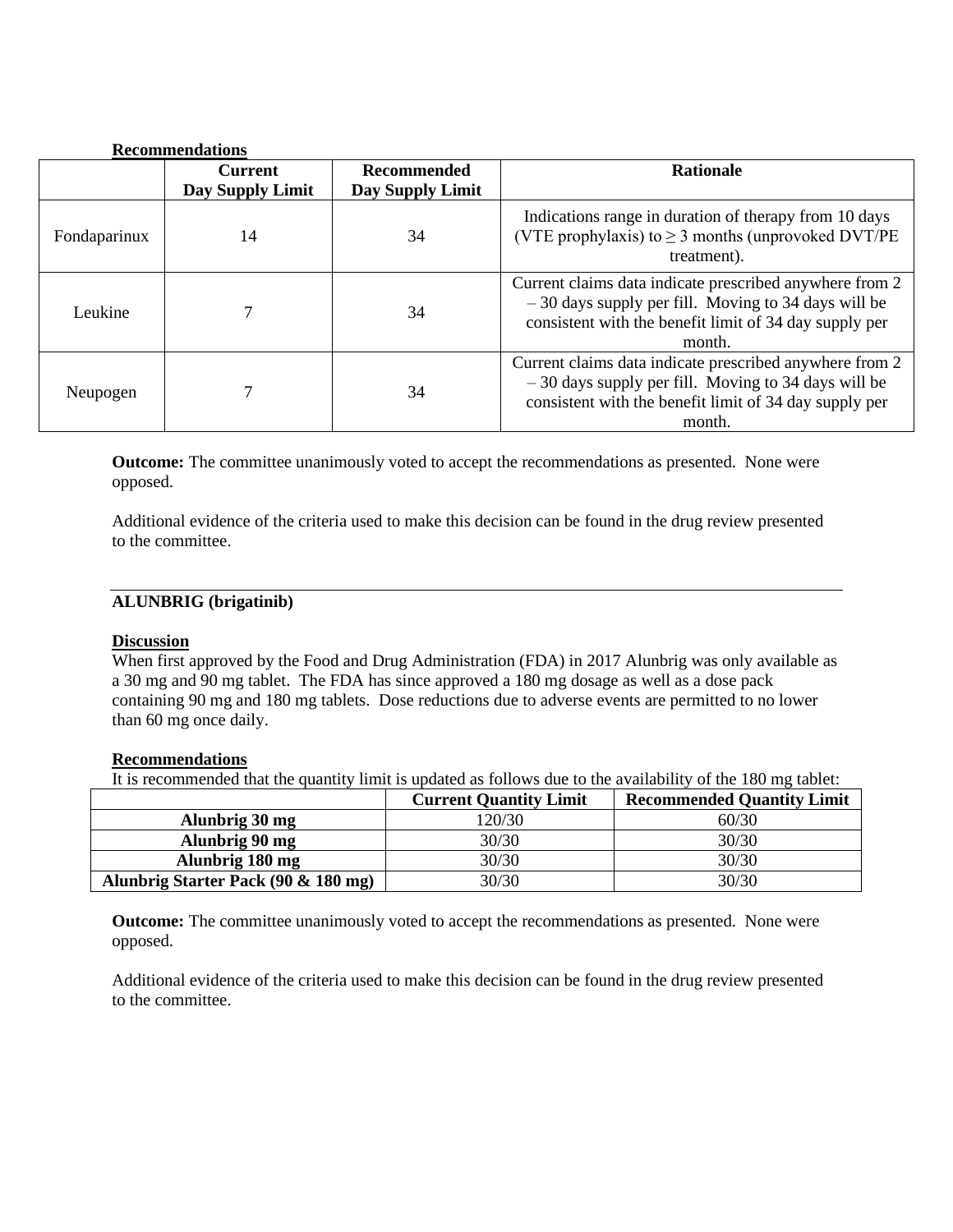### **September 2020 DUR/Adherence update**

## **Drug Use Evaluations (DUEs)**

- Asthma DUE
	- $\circ$  This is the 2020 3<sup>rd</sup> quarter MedImpact DUE for all LOBs
	- $\circ$  From this report, we identified members who received 4 or more prescriptions for an asthma medication over a 12-month period but did not receive an asthma controller medication in that same 12-month period.
	- o The Print Shop completed the mail merge and sent out letters to the member's providers on 8/26/2020.
	- o We will have Adam K. re-run this data in December 2020 to show us the effectiveness of the letter.
	- o See below for letters sent:
		- For GHS01: **98** For GHS05: **62**
		-
		-
		-
		-
		-
		-
		- For GT140: **2**
		- For GT291: **1**
		- For GT400: **96**
- Congestive Heart Failure DUE
	- $\circ$  This is the 2020 2<sup>nd</sup> quarter MedImpact DUE for Commercial/Exchange and GHP Family
	- $\circ$  From this report, we identified members who have a presumed diagnosis of heart failure taking metoprolol succinate, carvedilol, or bisoprolol, and who were not taking an angiotensin-converting enzyme inhibitor (ACEI) or angiotensin II receptor blocker (ARB) drug therapy in a 3-month timeframe
	- o The Print Shop completed the mail merge and sent out letters to the member's providers on 6/30/2020.
	- o We will have Adam K. re-run this data in October 2020 to show us the effectiveness of the letter.
	- o See below for letters sent:
		-
		-
		- For GT038: **51 -Life Geisinger**
		- For GT062: **13**
		- For GT400: **92** For GT900: **33**
- Coronary Artery Disease DUE
	- $\circ$  This is the 2020 1<sup>st</sup> quarter MedImpact DUE for all LOBs
	- $\circ$  From this report, we identified members age 40-75 years who are not on a statin drug therapy in a 3-month timeframe and who have at least one of the following cardiovascular disease (CVD) risk factors: diabetes, hypertension, or smoking.
- For GHS01: **89 ■** For GHS05: **84**
- For GHS25: **6** For GHS90: **81**
	- For GT046: **23**
	- For GT095: **87**
	-
- 
- For GHS25: **4** For GHS90: **99**
- For GT023: **2** For GT036: **1**
	- **For GT045: 5 Example 2018 For GT046: 6**
	- For GT056: **3** For GT062: **1**
- For GT070: **1 ■** For GT089: **2** 
	- For GT095: **22** For GT106**: 1**
		- For GT210: **1**
		- For GT310: **3**
		-
		-
		- For GT902: **2**
		- -
		- -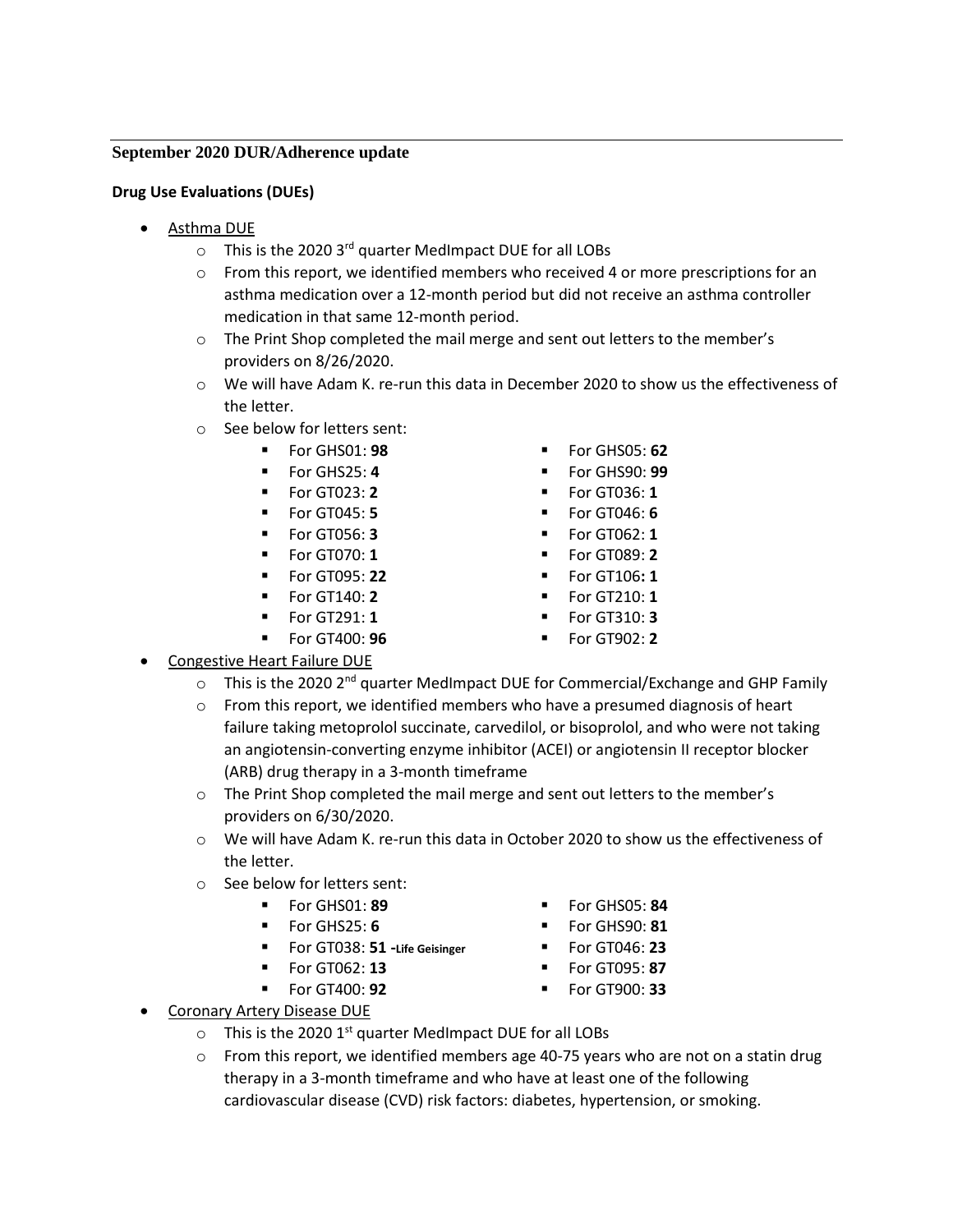- $\circ$  Brandy P. is completed the mail merge and sent out letters to the member's providers on 2/21/2020.
- o See below for letters sent:
	-
	-
	-
	-
	-
	-
	-
	-
	-
	-
	-
	-
	-
	-
	-
- For GHS01: **91 ■** For GHS05: **87**
- For GHS25: **36 ■** For GHS90: **100** 
	- For GT023: **54** For GT033: **32**
	- **For GT036: 12 Example 12 For GT038: 14**
	- For GT041: **15** For GT045: **100**
	- For GT046: **100** For GT056: **43**
	- For GT062: **100** For GT064: **14**
	- **Example 100 Example 100 T** For GT070: **27**
	- For GT088**: 18** For GT089: **74**
	- For GT095: **100** For GT106**: 23**
	- For GT107: **14** For GT108: **14**
	- For GT140: **31** For GT180: **13**
- For GT210: **22** For GT230: **65**
	- For GT260: **30** For GT310: **28**
	- **For GT400: 100 ■** For GT900: 100
- o Adam K. was able to re-run the data on this population on 8/5/2020 and of the original 1,296 members that we sent letters to 1,195 are still active. Of those 1,195 members, 128 now have a claim for a statin. This equates to 11% of the members.
- Statin Use in Persons with Diabetes DUE
	- o This is the 2019 4th quarter MedImpact DUE for Commercial/Exchange and GHP Family
	- $\circ$  From this report, we identified members whose medication history was suggestive of the presence of diabetes and who were not receiving a statin drug during the previous three-month period.
	- $\circ$  Brandy P. completed the mail merge and sent out the letters to the member's providers on 12/5/2019.
	- o See below for letters sent:
		-
		- For GHS25: **14** For GHS90: **98**
		-
		-
		-
		-
		-
		-
		-
		-
		-
		-
		-
		-
		-
		-
- For GHS01: **93** For GHS05: **91**
	-
	- For GT023: **8** For GT036: **1**
	- For GT038: **3** For GT039: **1**
	- For GT045: **34** For GT046: **31**
	- For GT056: **6** For GT062: **98**
	- For GT064: **2** For GT065: **90**
	- **For GT072: 7 Physical Property For GT074: 1**
	- **For GT075: 1 Example 1 For GT088: 4**
	- For GT089: **14** For GT093**: 4**
	- For GT095: **99** For GT106**: 3**
	- For GT017: **3** For GT140: **10**
	- For GT180: **3** For GT210: **4**
	- **For GT230: 18 •** For GT231: **1**
	- **For GT260: 2 Example 2 For GT280: 6**
	- For GT310: **6** For GT400: **100**
- 
- 
- 
- 
- 
- 
- 
- 
- 
- 
-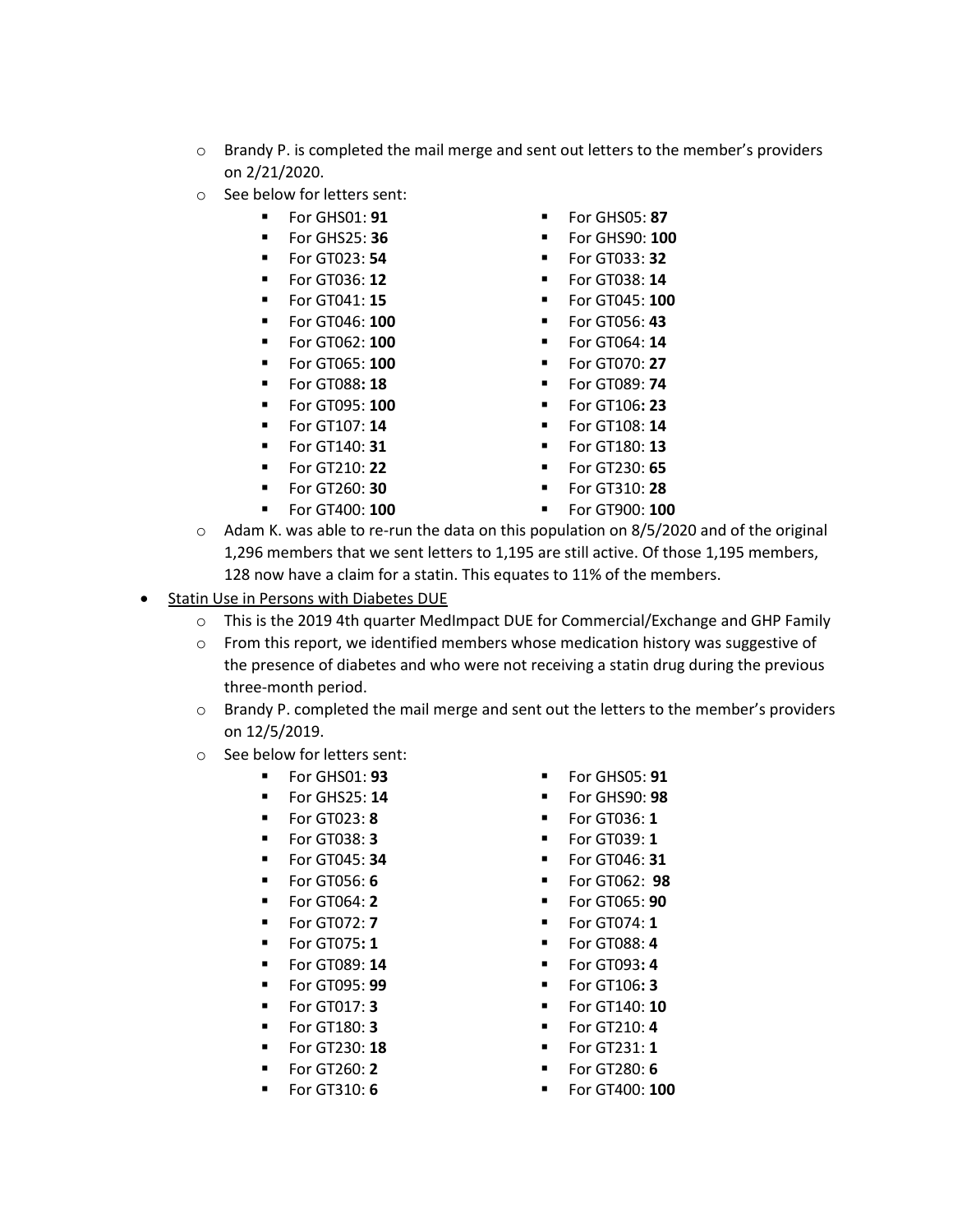- For GT900: 1**3**
- $\circ$  Adam K. was able to re-run the data on this population on 3/27/2020 and of the original 871 members that we sent letters to 741 are still active. Of those 741 members, 158 now have a claim for a statin. This equates to 21% of the members.

### **In Progress**

• Nothing currently in progress

## **Ongoing**

- DUR Duplicate Anticoagulant Report
	- o We get this report **weekly** for **all LOBs** flagging members filling duplicate anticoagulant medications. We personally reach out to the providers/pharmacy/patient of the flagged members to confirm proper medication therapy.
	- o For 2020:
		- For GHS01: **1 member** reviewed and **0 interventions** made
		- For GHS02: **1 member** reviewed and **0 interventions** made
		- For GHS05: **2 members** reviewed and **1 intervention** made
		- For GHS90: **7 members** reviewed and **2 interventions** made
		- For GT045: **2 members** reviewed and **0 interventions** made
		- For GT062: **1 member** reviewed and **0 interventions** made
		- For GT065: 4 members reviewed and 1 intervention made
		- For GT095: **1 member** reviewed and **0 interventions** made
		- For GT400: **5 members** reviewed and **0 interventions** made
		- For GT900: **1 member** reviewed and **0 interventions** made
- Duplicate Specialty Therapy
	- o We run an in-house retrospective report **quarterly** for **all LOBs** with help from Adam Kelchner and Aubrielle Prater. These members are identified and written up and sent to a medical director if follow up is needed.
	- $\circ$  For Commercial/Exchange 2020, we have reviewed the Q1 and Q2 reports and have discussed the following patients with Dr. Yarczower for intervention:
		- GHS01: **1**
		- GHS90: **2**
		- GT095: **4**
		- GT400: **1**
- Suboxone with an Opioid Report
	- o We are getting this report **weekly** for **all LOBs** from Adam Kelchner. These members are being forwarded to Dr. Meadows, and he is looking into whether it is appropriate to end the opioid authorizations still in place
	- $\circ$  For Commercial/Exchange and TPAs in 2020, see below for the new members reviewed and those referred to Dr. Meadows
	- o For 2020:
		- For GHS01: we have reviewed **2 new members** and **0 members** were referred to Dr. Meadows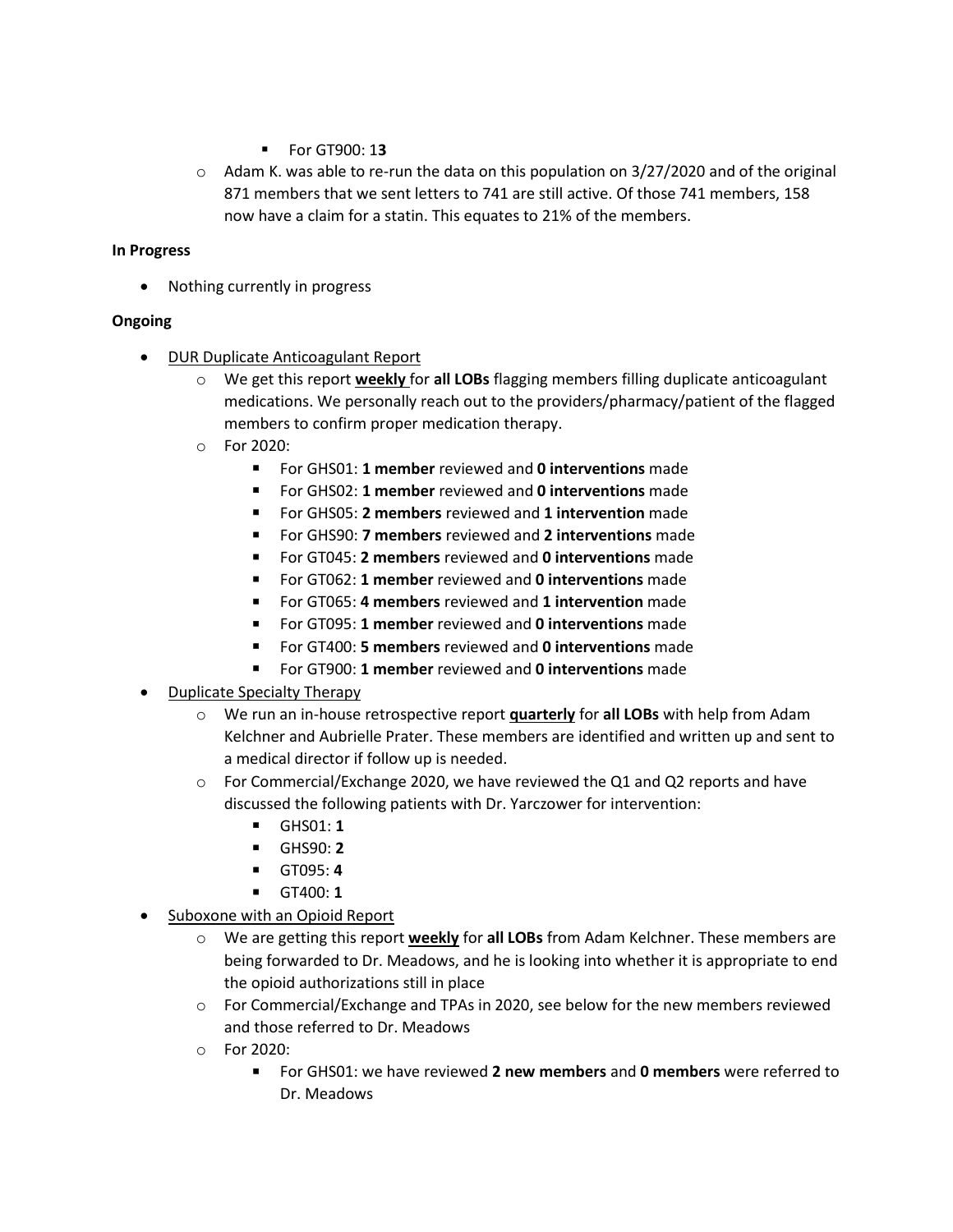- For GHS05: we have reviewed **2 new members** and **1 member** was referred to Dr. Meadows
- For GHS90: we have reviewed **4 new members** and **3 members** were referred to Dr. Meadows
- For GT023: we have reviewed **1 new member** and **0 members** were referred to Dr. Meadows
- For GT400: we have reviewed **4 new members** and **1 member** was referred to Dr. Meadows
- For GT902: we have reviewed **1 new member** and **0 members** were referred to Dr. Meadows
- Ending Opioid Authorizations
	- $\circ$  We are working on identifying members who have active opioid authorizations in place but have since started Buprenorphine therapy. The letter is sent to the members notifying them the opioid authorization has been ended due to the start of buprenorphine therapy.
	- o For Commercial/Exchange and TPAs in 2020, see below for the number of letters we have sent to members notifying them that we are ending their opioid authorization(s):
		- For GHS05: **1**
		- For GHS90: **2**
		- For GT400: **1**
- Opioid Overutilization Report
	- o We are getting this report **monthly** from MedImpact and we are writing up each member that flags on the report. We have been monitoring the members that are continuously showing up on the report by any change in their MED. For those members we deem appropriate we will send a letter to their PCP.
	- o For Commercial/Exchange and TPAs in 2020, see below for the number of reviewed cases.
		- For GHS90: **2 patients** were reviewed, and **1 case** was sent to Dr Meadows for further review
- FWA Reports
	- o We are getting this report **weekly** for **all LOBs** from Marie Strausser. We prepare this report by determining which claims need to be verified, and the Wilkes pharmacy students/GHP technicians have been making the calls to pharmacies.
	- o We review claims for anti-hypertensives, statins, 1-day supply, and inhalers
		- For GHS01 in 2020, we have reviewed **36 cases** so far and **corrected 21 claims**, resulting in a **cost savings of \$1,178.66**
		- For GHS02 in 2020, we have reviewed **9 cases** so far and **corrected 1 claim**, resulting in a **cost savings of \$0**
		- For GHS05 in 2020, we have reviewed **29 cases** so far and **corrected 21 claims**, resulting in a **cost savings of \$1,248.95**
		- For GHS25 in 2020, we have reviewed **1 case** so far and **corrected 1 claim**, resulting in a **cost savings of \$0**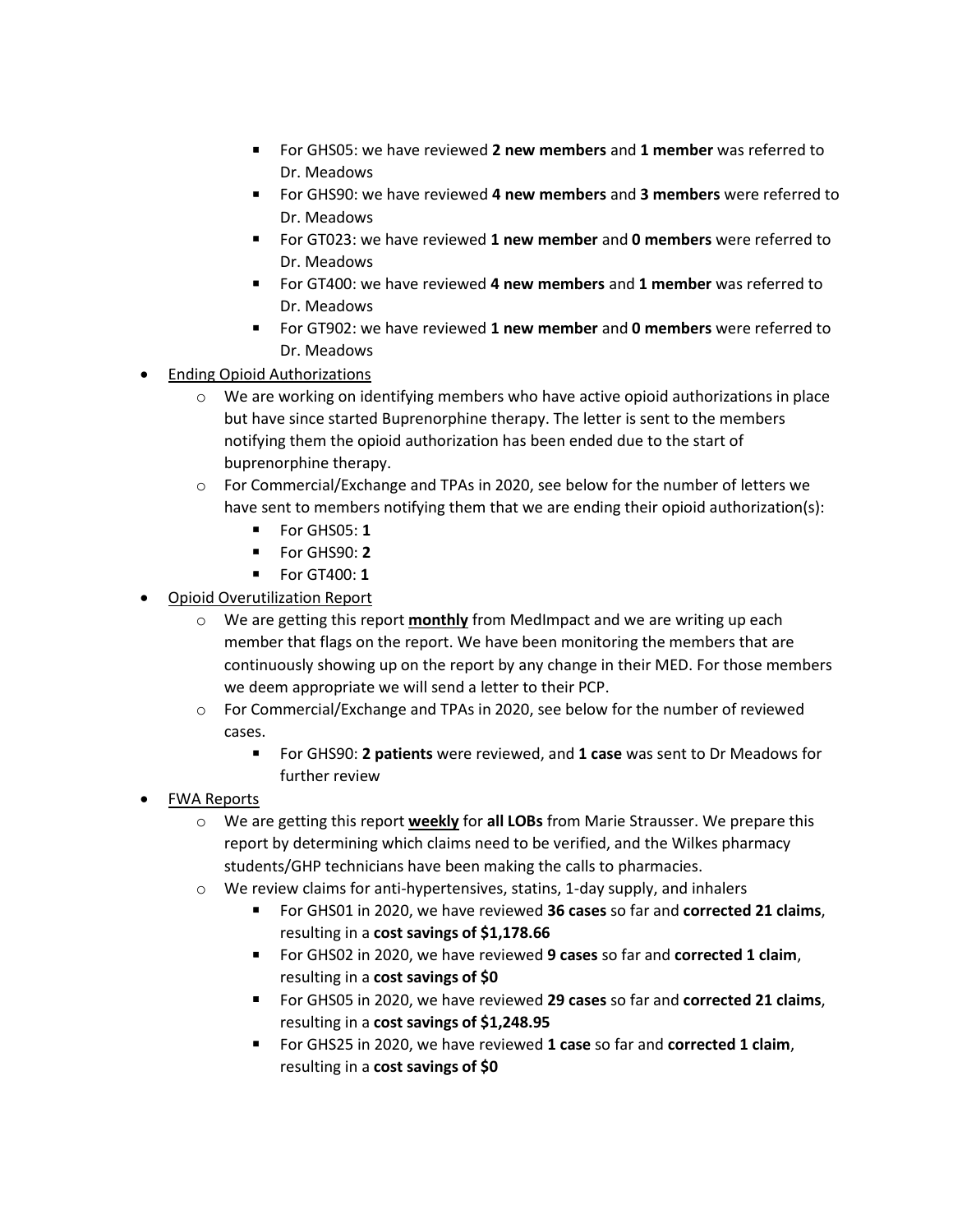- For GHS90 in 2020, we have reviewed **68 cases** so far and **corrected 42 claims**, resulting in a **cost savings of \$1,154.95**
- For GT038 in 2020, we have reviewed 12 cases so far and **corrected 3 claims,** resulting in a **cost savings of \$36.02**
- For GT045 in 2020, we have reviewed **4 cases** so far and **corrected 3 claims**, resulting in a **cost savings of \$31.05**
- For GT046 in 2020, we have reviewed **4 cases** so far and **corrected 1 claim**, resulting in a **cost savings of \$1.00**
- For GT056 in 2020, we have reviewed **2 cases** so far and **corrected 2 claims**, resulting in a **cost savings of \$321.13**
- For GT062 in 2020, we have reviewed **9 cases** so far and **corrected 2 claims**, resulting in a **cost savings of \$21.09**
- For GT065 in 2020, we have reviewed **34 cases** so far and **corrected 27 claims**, resulting in a **cost savings of \$1,511.61**
- For GT070 in 2020, we have reviewed 1 case so far and corrected 1 claim, resulting in a **cost savings of \$0.40**
- For GT095 in 2020, we have reviewed **23 cases** so far and **corrected 9 claims**, resulting in a **cost savings of \$768.21**
- For GT180 in 2020, we have reviewed **2 cases** so far and **corrected 2 claims**, resulting in a **cost savings of \$1.90**
- For GT400 in 2020, we have reviewed **36 cases** so far and **corrected 19 claims**, resulting in a **cost savings of \$2,251.61**
- For GT900 in 2020, we have reviewed **3 cases** so far and **corrected 1 claim**, resulting in a **cost savings of \$0**
- Severity Report
	- o This is a **monthly** report for **all LOBs** on members who have filled a medication that has a level one interaction with another medication they have a claim for
	- $\circ$  For Commercial/Exchange in 2020, we have sent letters to providers on the below members:
		- For GHS01: **10**
		- For GHS05: **8**
		- For GHS90: **12**
		- For GT038: **3**
		- For GT062: **2**
		- For GT065: **7**
		- For GT095: **7**
		- For GT400: **9**
		- For GT900: **1**
	- $\circ$  \*We are working on a revision to this report that will result in a substantial increase of the interactions identified/outreached on\*
- Enbrel Overutilization for Treating Plaque Psoriasis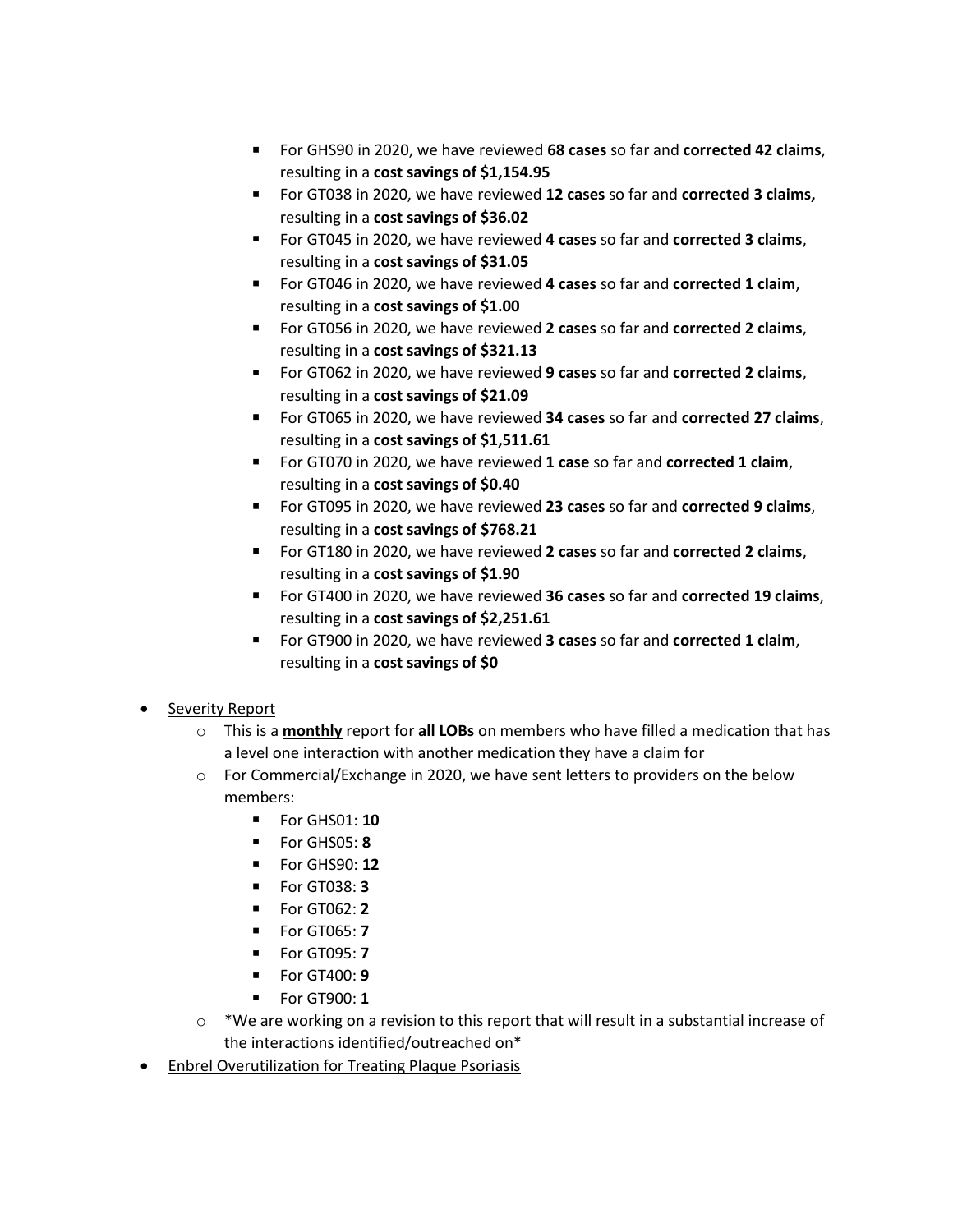- o A **monthly** report was created to determine members who have been overutilizing Enbrel twice weekly dosing as outlined by the FDA approved dose.
	- We put in place QLs for Enbrel, so we should not be seeing these cases moving forward for new starts or for re-authorization
		- For 2020, we have not identified any members
- Tobacco Cessation Program
	- o We are getting this report **monthly** to identify members on prolonged tobacco cessation treatment. We send a letter and resource pamphlet to provide additional behavioral health support through Geisinger Health and Wellness.
	- o For Commercial/Exchange in 2020, we have sent letters to the below members:
		- For GHS01: **3**
		- For GHS05: **1**
		- For GHS90: **3**
		- For GT062: **1**
		- For GT065: **4**
		- For GT230: **1**
		- For GT400: **1**
- **STENT Adherence Report** 
	- o This is a **monthly** report to identify members on an antiplatelet medication and then flag for betablocker and statin medication claims.
	- o In 2020, we have sent letters encouraging adherence to the below members:
		- **Members for Antiplatelet:**
			- GHS01:**74**
			- GHS05: **43**
			- GHS25: **1**
			- GHS90:**119**
			- GT017: **1**
			- GT023: **1**
			- GT036: **1**
			- GT038: **19**
			- GT039: **1**
			- GT041: **1**
		- **Members for Beta-Blocker:** 
			- GHS01:**50**
			- GHS05: **30**
			- GHS25: **1**
			- GHS90: **81**
			- GT023: **1**
			- GT036: **1**
			- GT038: **14**
			- GT039: **1**
			- GT041: **1**
- GT045: **3**
- GT056: **1**
- GT062: **14**
- GT065: **16**
- GT089: **2**
- GT095: **20**
- GT180: **1**
- GT230: **2**
- GT400: **28**
- GT900: **4**
- GT045: **1**
- GT056: **1**
- GT062: **11**
- GT065: **12**
- GT089: **1**
- GT095: **11**
- GT180: **1**
- GT230: **2**
- GT400: **17**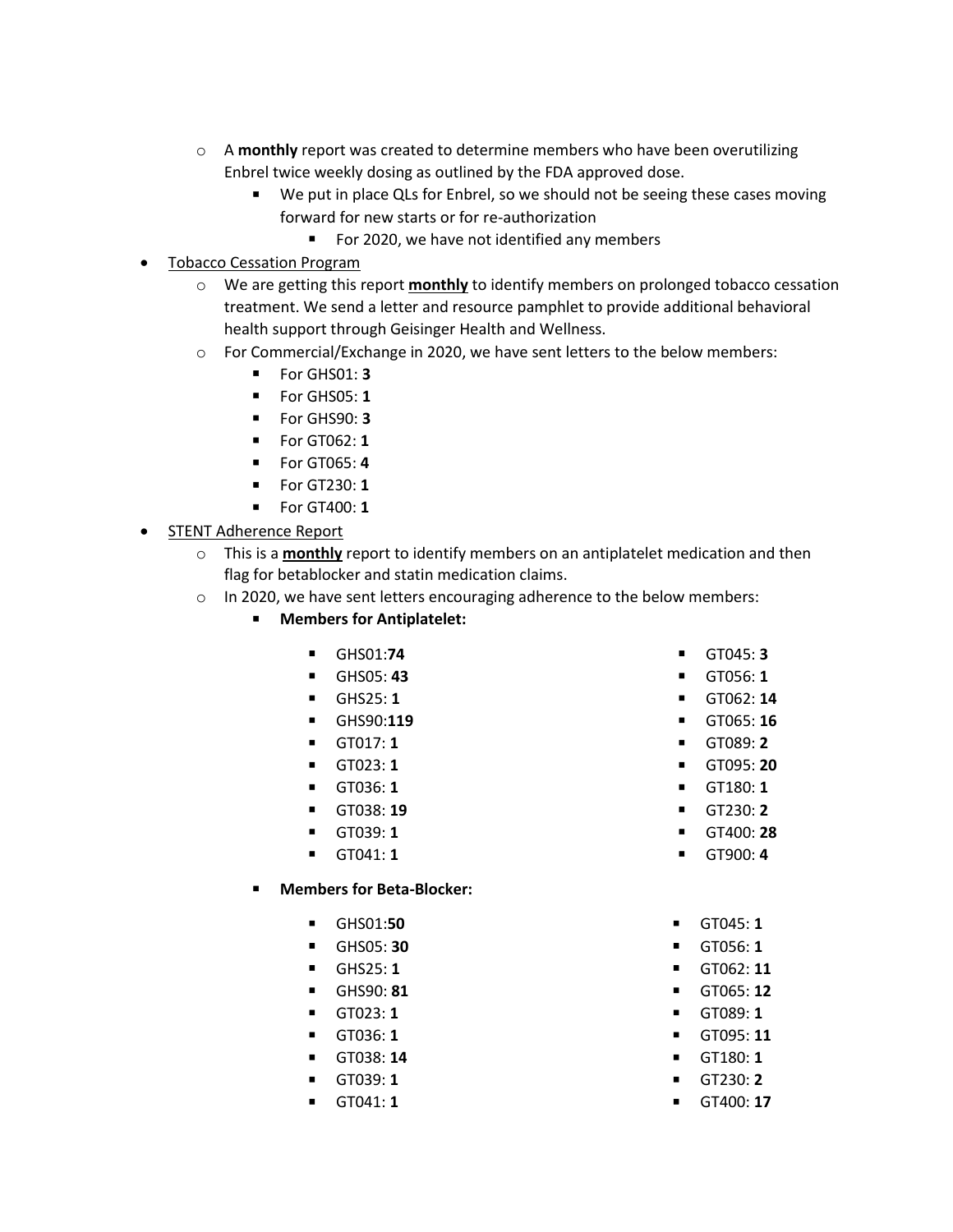- GT900: **2**
- **Members for Statin:** 
	- GHS01: **57**
	- GHS05: **31**
	- GHS25: **1**
	- GHS90: **84**
	- GT023: **1**
	- GT036: **1**
	- GT038: **14**
	- GT039: **1**
	- GT045: **3**
- GT056: **1**
- GT062: **11**
- GT065: **12**
- GT089: **1** ▪ GT095: **17**
- GT230: **2**
- GT400: **23**
- GT900: **3**
- $\circ$  \*member may flag for more than one measure and are included in the count for each measure
- $\circ$  We are also attempting telephonic outreach to members who are non-adherent in all 3 measures to encourage adherence.

## **HEDIS Initiatives:**

- **Asthma Medication Ratio (AMR)** 
	- o Kayla Stanishefski runs this proactive HEDIS report **monthly,** and we send letters to the flagged members who have a ratio of controller to total asthma medications of < 0.5.
		- For Commercial/Exchange in 2020, see below for letters sent to members:
			- GHS01: **10**
			- GHS90: **3**
- Antidepressant Medication Management (AMM)
	- o Kayla Stanishefski runs this proactive HEDIS report **monthly,** and we send letters to the flagged members who appear non-adherent to their antidepressant medications.
		- For Commercial/Exchange in 2020, see below for letters sent to members:
			- **Effective Acute Phase:** 
				- o GHS01: **6**
				- o GHS90: **1**
				- **Effective Continuation Phase:** 
					- o GHS01: **98**
					- o GHS90: **82**
- Medication Management for People with Asthma (MMA)
	- o Kayla Stanishefski runs this proactive HEDIS report **monthly,** and we send letters to the flagged members who appear non-adherent to their asthma controller medications**.**
		- For Commercial/Exchange in 2020, see below for letters sent to members:
			- GHS01: **35**
			- GHS05: **3**
			- GHS90: **30**
- Adherence to Antipsychotics for Individuals with Schizophrenia (SAA)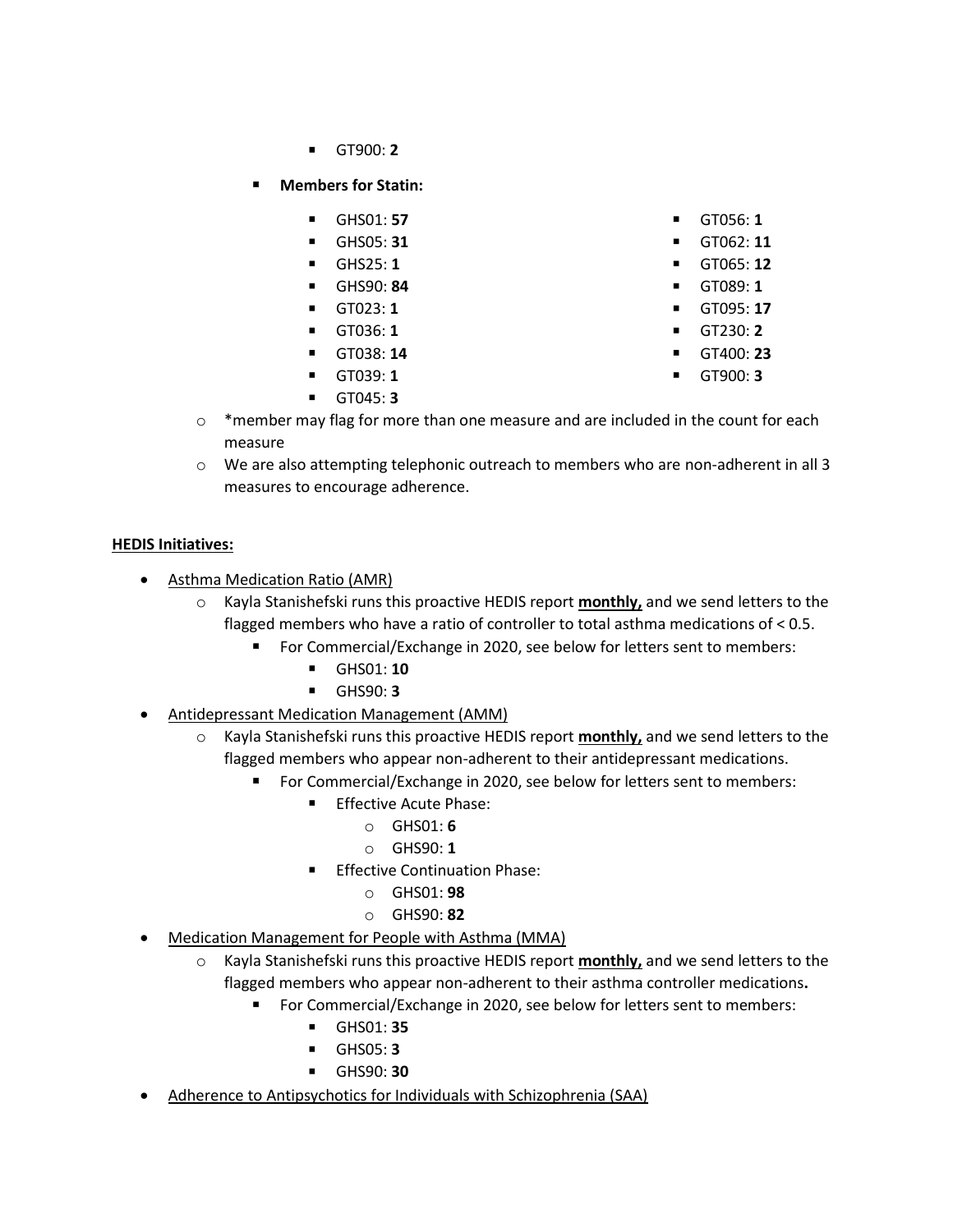- o Kayla Stanishefski runs this report **monthly,** and we send letters to the flagged members who appear non-adherent to their antipsychotic medications.
- o HEDIS Specifications: The percentage of members 19-64 years of age during the measurement year with schizophrenia or schizoaffective disorder who were dispensed and remained on an antipsychotic medication for at least 80% of their treatment period.
	- For Commercial/Exchange in 2020, **0 letters** were sent to members so far.
- Statin Therapy for Patients with Cardiovascular Disease (SPC)
	- o This is a **monthly** report to identify members with cardiovascular disease and who have not received a statin medication or who are non-adherent to statin therapy
		- For Commercial/Exchange in 2020, see below for letters sent to **providers** to encourage statin therapy initiation**:**
			- GHS01: **35**
			- GHS02: **1**
			- GHS05: **1**
			- GHS90: **18**
		- For Commercial/Exchange in 2020, see below for letters sent to **members** to promote statin adherence:
			- GHS01: **22**
			- GHS90: **6**
- Statin Therapy for Patients with Diabetes (SPD)
	- o This is a **monthly** report to identify members with cardiovascular disease and who have not received a statin medication or who are non-adherent to statin therapy
		- For Commercial/Exchange in 2020, see below for letters sent to **providers** to encourage statin therapy initiation**:**
			- GHS01: **456**
			- GHS05: **2**
			- GHS90: **195**
		- For Commercial/Exchange in 2020, see below for letters sent to **members** to promote statin adherence:
			- GHS01: **84**
			- GHS05: **17**
			- GHS25: **1**
			- GHS90: **41**
			- GT023: **1**
			- GT036: **1**
			- GT038: **1**
			- GT039: **1**
			- GT045: **1**
			- GT046: **2**
			- GT062: **7**
			- GT065: **2**
			- GT089: **1**
			- GT095: **12**
- GT230: **1**
- GT400: **21**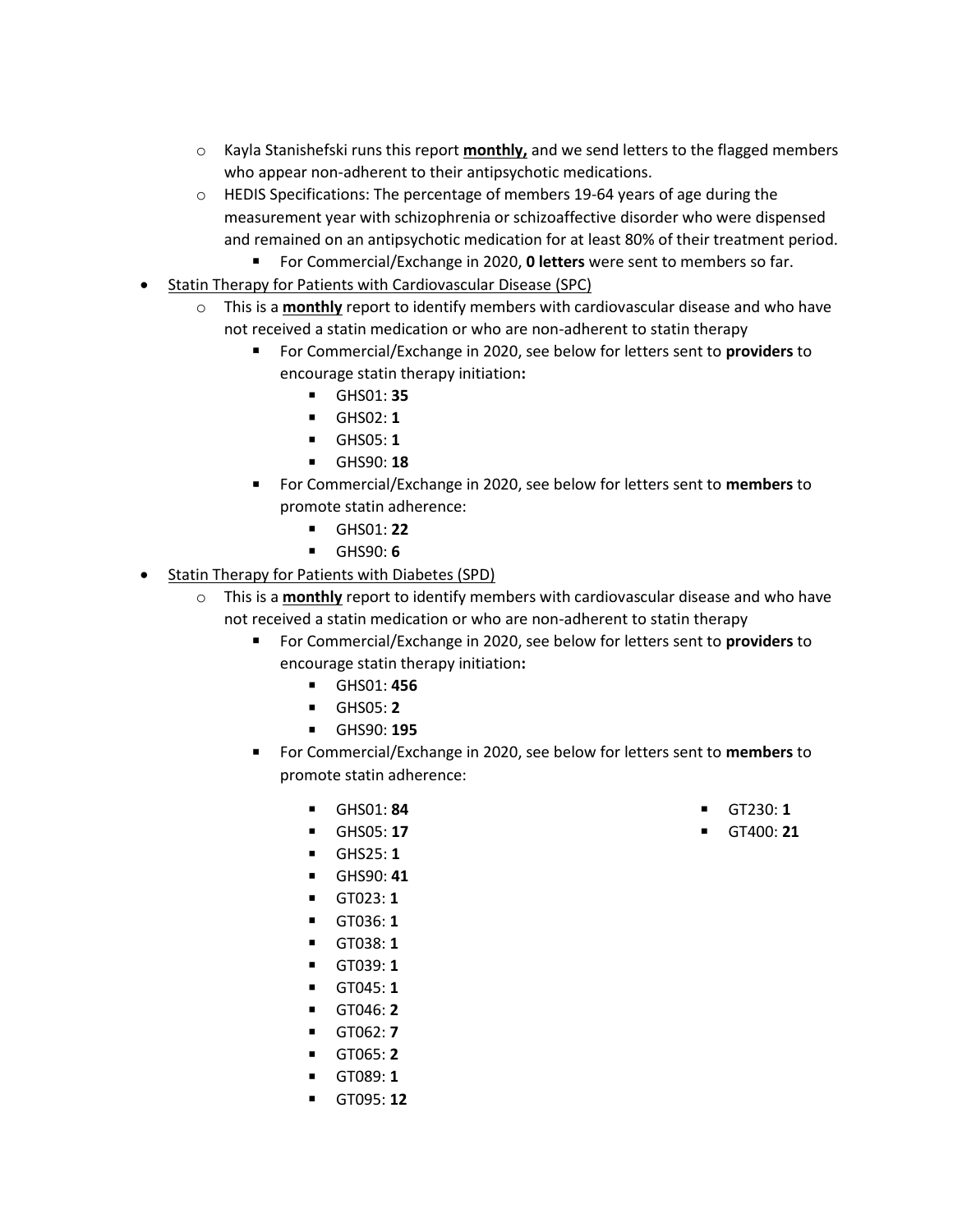- Persistence of Beta-Blocker Treatment After a Heart Attack (PBH)
	- o This is a **monthly** report to identify members with a diagnosis of AMI who received beta-blocker treatment for 6 months after discharge and who are non-adherent to beta-blocker therapy
		- For Commercial/Exchange in 2020, **0 letters** were sent to members so far.

# **Completed**

- Commercial/Exchange DUR/FWA Program Fliers
	- o Last updated 08/2020 next update 02/2021
- Current Provider Letters
	- Congestive Heart Failure DUE
	- Coronary Artery Disease DUE
	- Statin Use in Persons with Diabetes DUE
	- Asthma Med Ratio DUE
	- Opioid Overutilization
	- Severity Report
	- Duplicate Anticoagulant Report
	- Statin Therapy for Patients with Cardiovascular Disease (SPC)
	- Statin Therapy for Patients with Diabetes (SPD)
- Current Member Letters
	- Ending Opioid Authorizations
	- Adherence to Antipsychotics (SAA)
	- Antidepressant Medication Management (AMM)
	- Asthma Medication Ratio (AMR)
	- Medication Management for People with Asthma (MMA)
	- Statin Therapy for Patients with Cardiovascular Disease (SPC)
	- Statin Therapy for Patients with Diabetes (SPD)
	- Persistence of Beta-Blocker Treatment After a Heart Attack (PBH)
	- STENT Adherence Report

# **QUARTERLY CASE AUDIT RESULTS**

The Quarterly Case Audit was held on September 4<sup>th</sup> for 2<sup>nd</sup> quarter 2020. No recommendations made to changes of formulary at this time. Will continue to look for opportunities to create more drug specific policies at future quarterly case audit meetings.

\_\_\_\_\_\_\_\_\_\_\_\_\_\_\_\_\_\_\_\_\_\_\_\_\_\_\_\_\_\_\_\_\_\_\_\_\_\_\_\_\_\_\_\_\_\_\_\_\_\_\_\_\_\_\_\_\_\_\_\_\_\_\_\_\_\_\_\_\_\_\_\_\_\_\_\_\_\_\_\_\_\_\_\_\_\_\_\_\_\_\_

Meeting adjourned at 4:45 pm

### **Future Scheduled Meetings**

The next bi-monthly scheduled meeting will be held on Tuesday, November 17, 2020 at 1:00 HCN3A & 3B Conference room